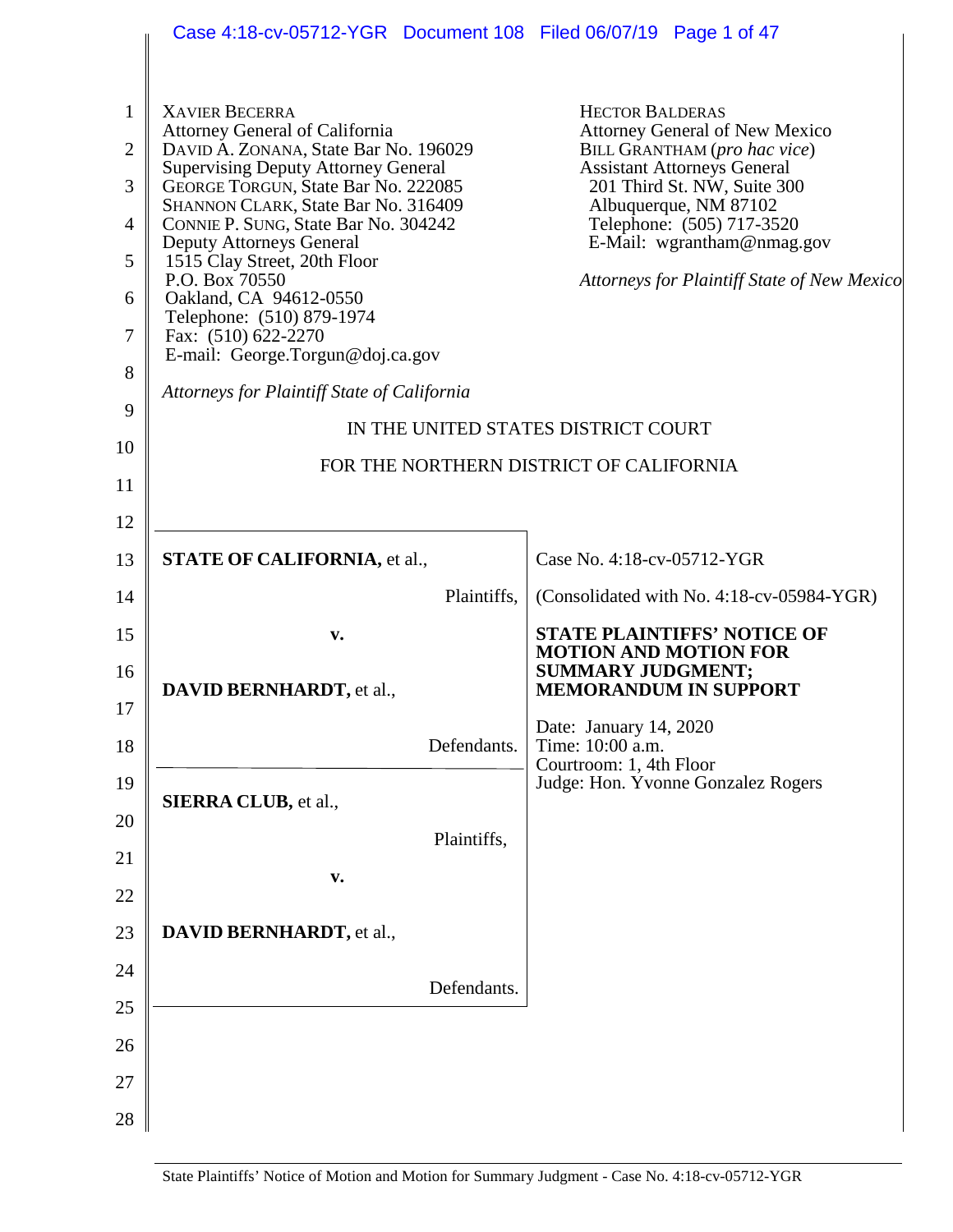|                |                |           | Case 4:18-cv-05712-YGR  Document 108  Filed 06/07/19  Page 2 of 47                                                              |                                                                      |
|----------------|----------------|-----------|---------------------------------------------------------------------------------------------------------------------------------|----------------------------------------------------------------------|
| 1              |                |           | <b>TABLE OF CONTENTS</b>                                                                                                        |                                                                      |
| $\overline{2}$ |                |           |                                                                                                                                 | Page                                                                 |
| 3              |                |           |                                                                                                                                 |                                                                      |
| $\overline{4}$ |                |           |                                                                                                                                 |                                                                      |
| 5              | I.             |           |                                                                                                                                 | Federal Land Management Statutes and BLM's Duty to Prevent Waste.  3 |
| 6              | II.            |           |                                                                                                                                 |                                                                      |
| 7              |                |           |                                                                                                                                 |                                                                      |
| 8              | $\mathbf{I}$ . |           |                                                                                                                                 |                                                                      |
| 9              | П.             |           |                                                                                                                                 |                                                                      |
| 10             | III.           |           |                                                                                                                                 |                                                                      |
| 11             | IV.            |           |                                                                                                                                 |                                                                      |
| 12             |                |           |                                                                                                                                 |                                                                      |
|                | $\mathbf{I}$ . |           |                                                                                                                                 |                                                                      |
| 13             |                |           | BLM Violated the APA by Failing to Provide a Reasoned Explanation for                                                           |                                                                      |
| 14<br>15       |                | A.        | BLM's Assertion That the Waste Prevention Rule Exceeds its<br>Statutory Authority to Regulate Waste is Arbitrary and Capricious |                                                                      |
| 16<br>17       |                | <b>B.</b> | BLM's Reliance on Executive Order 13783 is Unfounded (Issue B-                                                                  |                                                                      |
| 18             |                | C.        | BLM's Regulatory Impact Analysis for the Rescission is Arbitrary                                                                |                                                                      |
| 19<br>20       |                |           | BLM's use of a "domestic" social cost of methane metric<br>1.<br>arbitrarily ignores substantial climate impacts and is         |                                                                      |
| 21             |                |           | BLM failed to quantify or otherwise consider other<br>2.<br>substantial benefits of the Waste Prevention Rule (Issue C-         |                                                                      |
| 22<br>23       |                |           | BLM's new analysis of impacts to marginal wells is<br>3.                                                                        |                                                                      |
| 24             |                |           | 4.<br>to the administrative burdens of implementing the Waste                                                                   | BLM failed to provide a reasoned explanation for its change          |
| 25             |                | D.        | There is No Basis in the Record to Support BLM's Claim that the                                                                 |                                                                      |
| 26<br>27       |                |           | Waste Prevention Rule is Duplicative of Federal and State                                                                       |                                                                      |
| 28             |                |           | $\mathbf{i}$                                                                                                                    |                                                                      |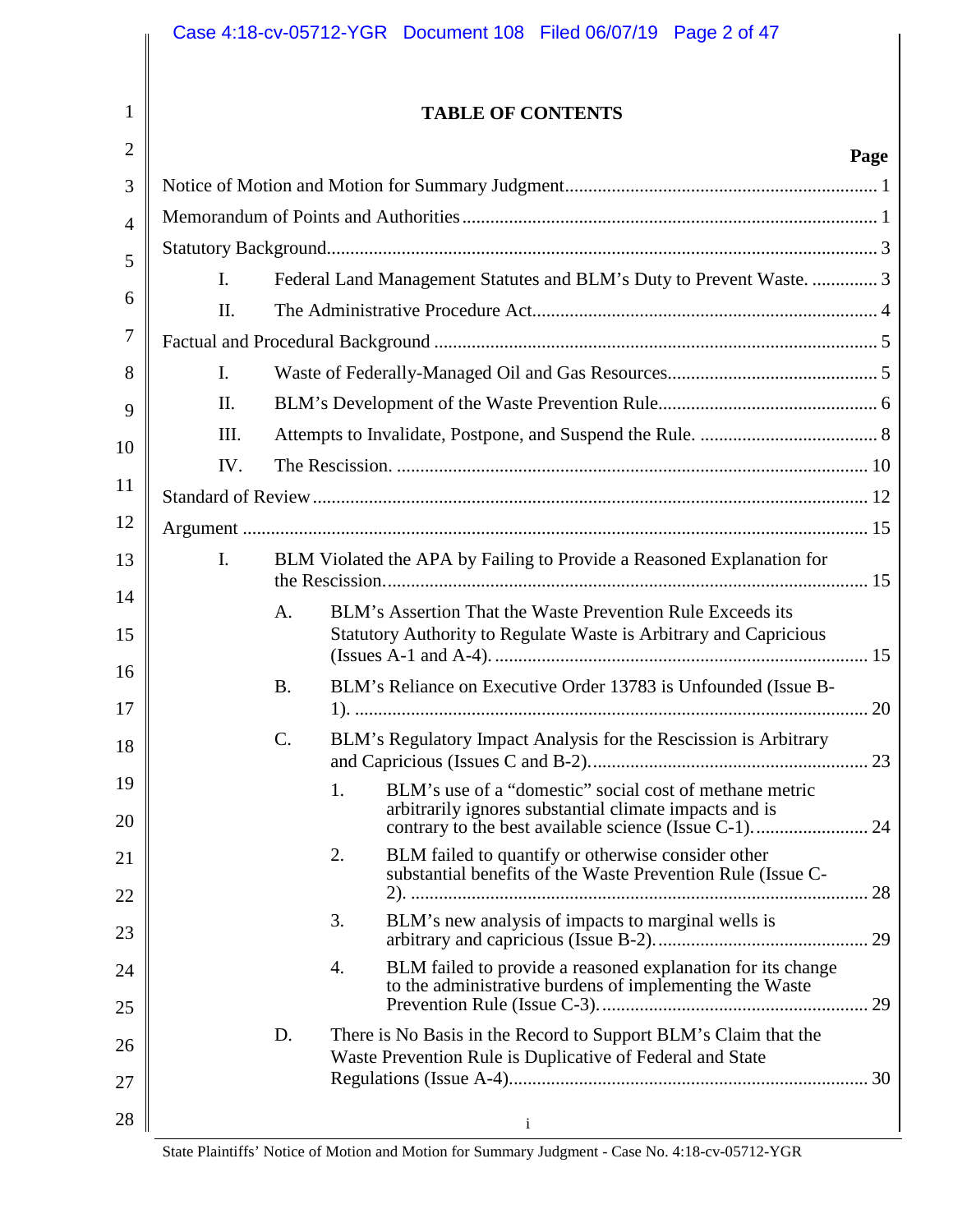|                | Case 4:18-cv-05712-YGR  Document 108  Filed 06/07/19  Page 3 of 47           |      |
|----------------|------------------------------------------------------------------------------|------|
|                |                                                                              |      |
| $\mathbf{1}$   | <b>TABLE OF CONTENTS</b>                                                     |      |
| $\mathbf{2}$   | (continued)                                                                  | Page |
| 3              | Π.<br>BLM's New Definition of "Waste of Oil or Gas" is Contrary to Law and   |      |
| $\overline{4}$ | BLM Failed to Take a "Hard Look" at the Environmental Impacts of the<br>III. |      |
| 5              |                                                                              |      |
| 6              |                                                                              |      |
| $\overline{7}$ |                                                                              |      |
| 8              |                                                                              |      |
| 9<br>10        |                                                                              |      |
| 11             |                                                                              |      |
| 12             |                                                                              |      |
| 13             |                                                                              |      |
| 14             |                                                                              |      |
| 15             |                                                                              |      |
| 16             |                                                                              |      |
| 17             |                                                                              |      |
| $18\,$         |                                                                              |      |
| 19             |                                                                              |      |
| 20             |                                                                              |      |
| 21             |                                                                              |      |
| $22\,$         |                                                                              |      |
| 23             |                                                                              |      |
| 24             |                                                                              |      |
| 25             |                                                                              |      |
| 26<br>27       |                                                                              |      |
| 28             |                                                                              |      |
|                | $\rm ii$                                                                     |      |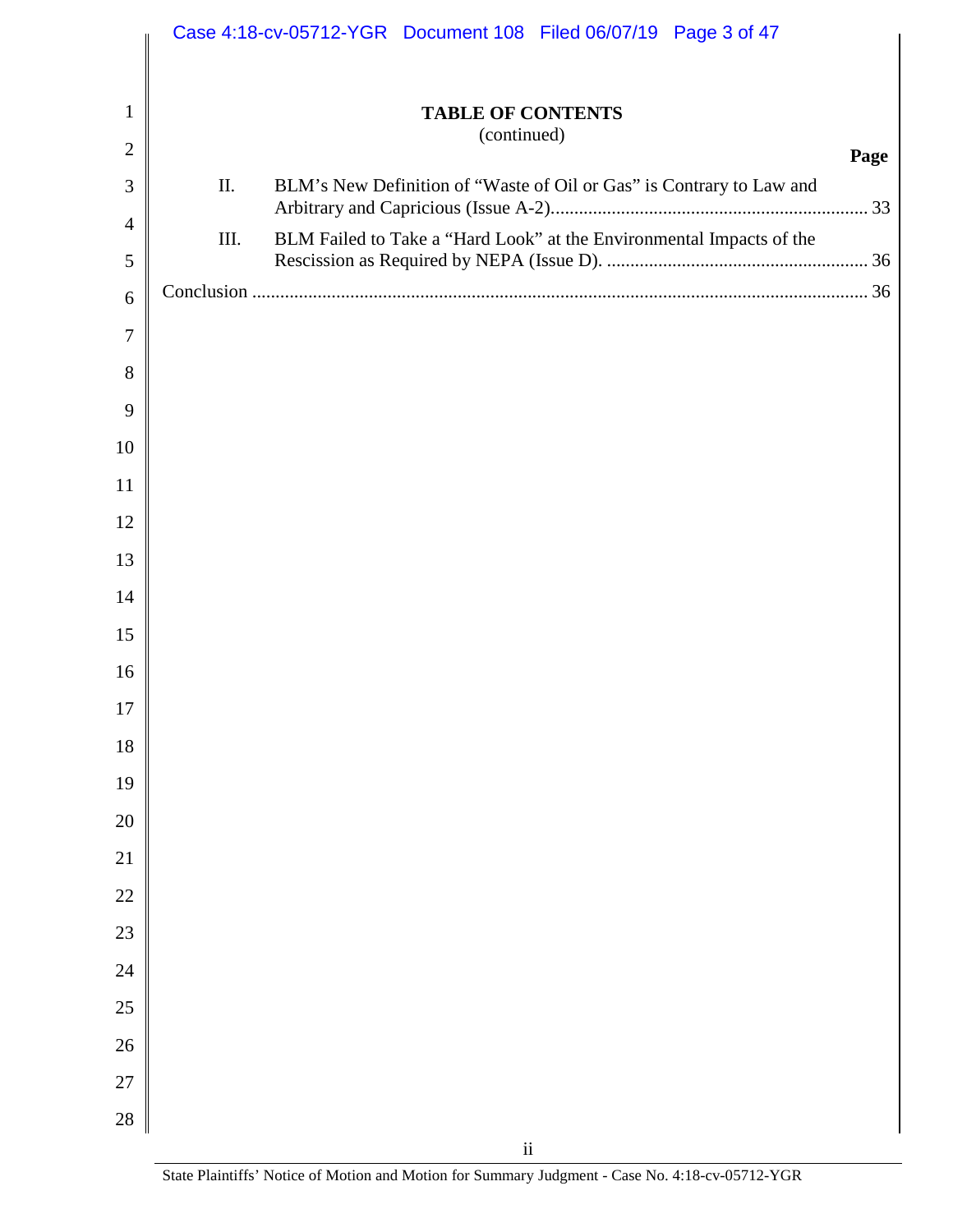|                | Case 4:18-cv-05712-YGR  Document 108  Filed 06/07/19  Page 4 of 47 |
|----------------|--------------------------------------------------------------------|
|                |                                                                    |
| 1              | <b>TABLE OF AUTHORITIES</b>                                        |
| $\overline{2}$ | Page                                                               |
| 3              | <b>CASES</b>                                                       |
| $\overline{4}$ | Air Alliance Houston v. E.P.A.                                     |
| 5              |                                                                    |
| 6              | Air North America v. Dep't of Transp.                              |
| 7              | Am. Hosp. Ass'n v. Bowen                                           |
| 8              |                                                                    |
| 9              | Am. Med. Ass'n v. Reno                                             |
| 10             | Amerijet Int'l, Inc. v. Pistole                                    |
| 11             |                                                                    |
| 12             | Brewster v. Lanyon Zinc. Co                                        |
| 13             |                                                                    |
| 14             | California Pub. Utilities Comm'n v. Fed. Energy Regulatory Comm'n  |
| 15             |                                                                    |
| 16             | California v. Azar                                                 |
| 17             | Celotex Corp. v. Catrett                                           |
| 18             |                                                                    |
| 19             | Center for Biological Diversity v. Bureau of Land Mgmt.            |
| 20             |                                                                    |
| 21             | Chevron U.S.A., Inc. v. Natural Res. Def. Council, Inc.            |
| 22             | Chubb Custom Ins. Co. v. Space Systems/Loral, Inc.                 |
| 23             |                                                                    |
| 24             | Clean Air Council v. Pruitt                                        |
| 25             |                                                                    |
| 26             | Connecticut Light & Power Co. v. Nuclear Regulatory Comm'n         |
| 27             | Consumer Energy Council of Am. v. Fed. Energy Regulatory Comm'n    |
| 28             |                                                                    |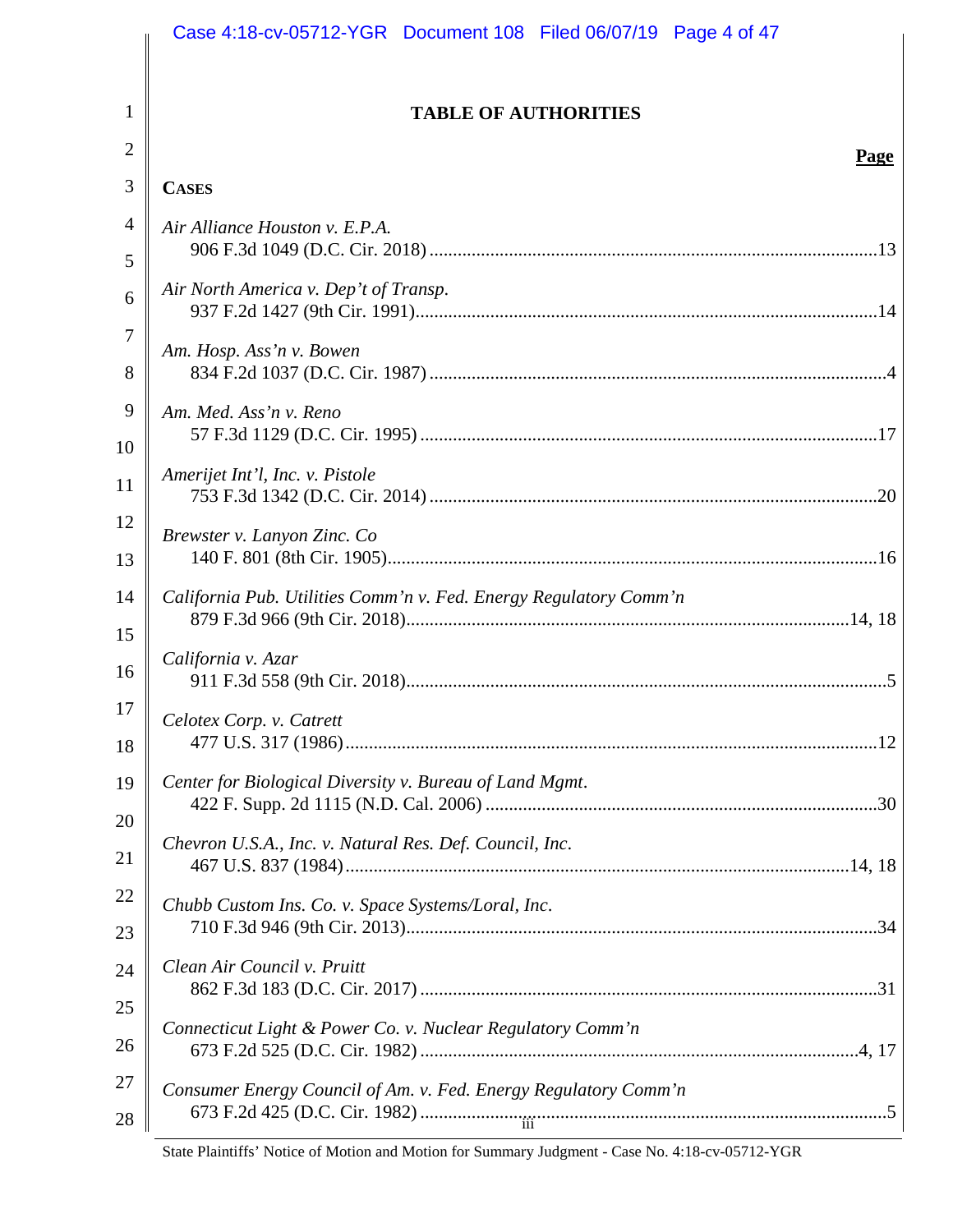|                | Case 4:18-cv-05712-YGR  Document 108  Filed 06/07/19  Page 5 of 47               |
|----------------|----------------------------------------------------------------------------------|
|                |                                                                                  |
| 1              | <b>TABLE OF AUTHORITIES</b>                                                      |
| $\overline{2}$ | (continued)<br>Page                                                              |
| 3              | Dep't of Treasury-I.R.S. v. Federal Labor Relations Authority                    |
| $\overline{4}$ |                                                                                  |
| 5              | Encino Motorcars, LLC v. Navarro                                                 |
| 6<br>7         | F.C.C. v. Fox Television Stations, Inc.                                          |
| 8              | Home Box Office v. F.C.C.                                                        |
| 9<br>10        | In re Aiken County                                                               |
| 11             | King v. Burwell                                                                  |
| 12             |                                                                                  |
| 13             | Ladd Petroleum Corp.                                                             |
| 14<br>15       | Marathon Oil Company v. Andrus                                                   |
| 16<br>17       | McMaster v. United States                                                        |
| 18             | Motor Vehicle Mfrs. Ass'n of U.S., Inc. v. State Farm Mutual Automobile Ins. Co. |
| 19<br>20       | Nat. Res. Def. Council v. U.S. E.P.A.                                            |
| 21             | Nat'l Cable & Telecomms. Ass'n v. Brand X Internet Servs.                        |
| 22             |                                                                                  |
| 23             | Occidental Eng'g Co. v. I.N.S.                                                   |
| 24             |                                                                                  |
| 25             | Organized Village of Kake v. U.S. Dep't of Agric.                                |
| 26             | Prometheus Radio Project v. F.C.C.                                               |
| 27             |                                                                                  |
| 28             |                                                                                  |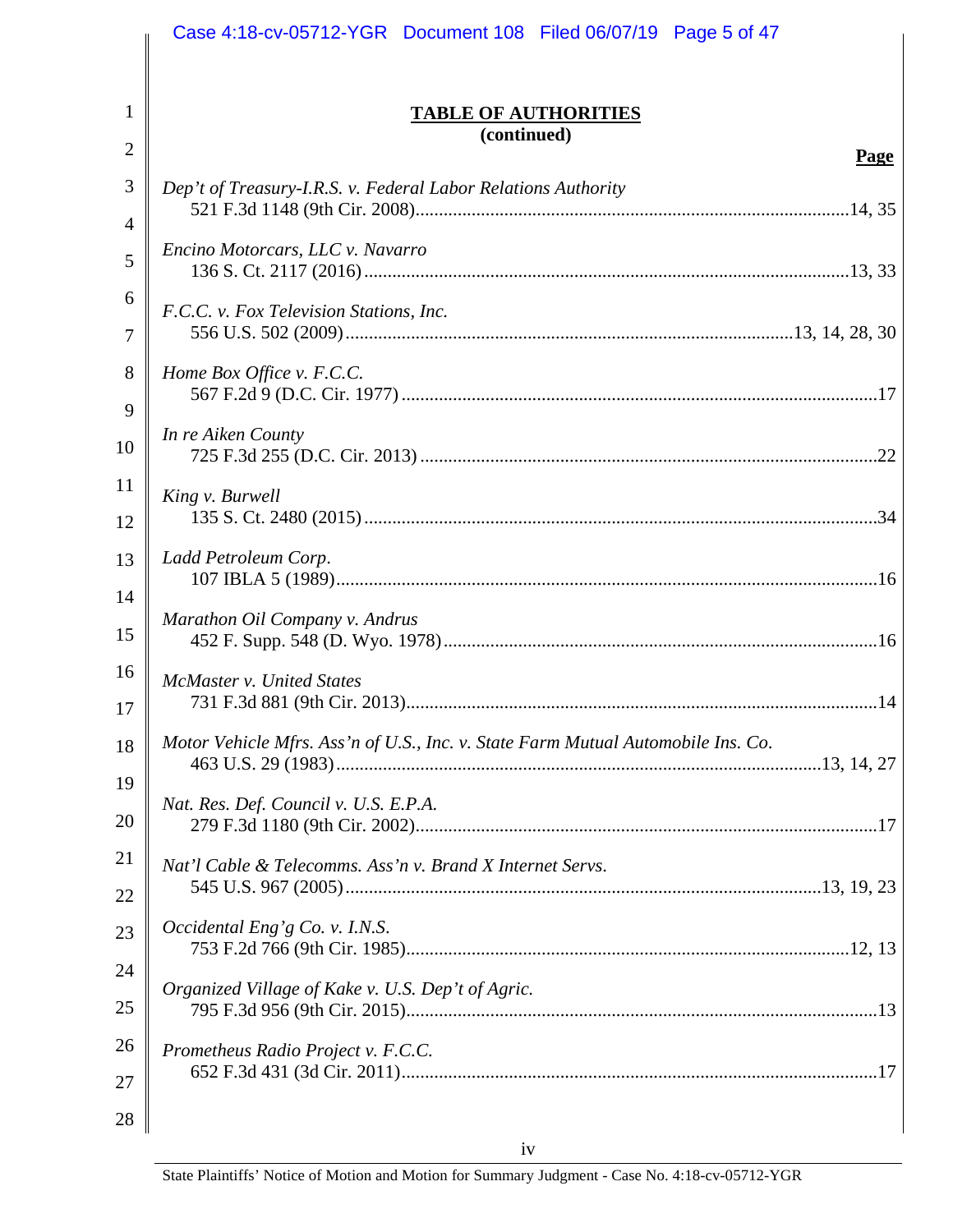|                | Case 4:18-cv-05712-YGR  Document 108  Filed 06/07/19  Page 6 of 47 |
|----------------|--------------------------------------------------------------------|
|                |                                                                    |
| 1              | <b>TABLE OF AUTHORITIES</b>                                        |
| $\overline{2}$ | (continued)<br><b>Page</b>                                         |
| 3              | Rife Oil Properties, Inc.                                          |
| 4              |                                                                    |
| 5              | Safe Air for Everyone v. U.S. E.P.A.                               |
| 6              | State of California v. Bureau of Land Mgmt.                        |
| 7              |                                                                    |
| 8              | State of California v. U.S. Bureau of Land Mgmt.                   |
| 9              |                                                                    |
| 10             | State of California v. U.S. Dep't of the Interior                  |
| 11             | Stewardship Council v. EPA                                         |
| 12             |                                                                    |
| 13             | U.S. v. Mead                                                       |
| 14             | W. Radio Servs. Co. v. Qwest Corp.                                 |
| 15             |                                                                    |
| 16             | Walters v. Metro. Educ. Enters.                                    |
| 17             |                                                                    |
| 18             | Wyoming v. U.S. Dep't of Interior                                  |
| 19             |                                                                    |
| 20             | Wyoming v. U.S. Dep't of the Interior                              |
| 21             | Zero Zone, Inc. v. U.S. Dep't of Energy                            |
| 22             | .25                                                                |
| 23             |                                                                    |
| 24             | <b>STATUTES</b>                                                    |
| 25             |                                                                    |
| 26             |                                                                    |
| 27             |                                                                    |
| 28             |                                                                    |

v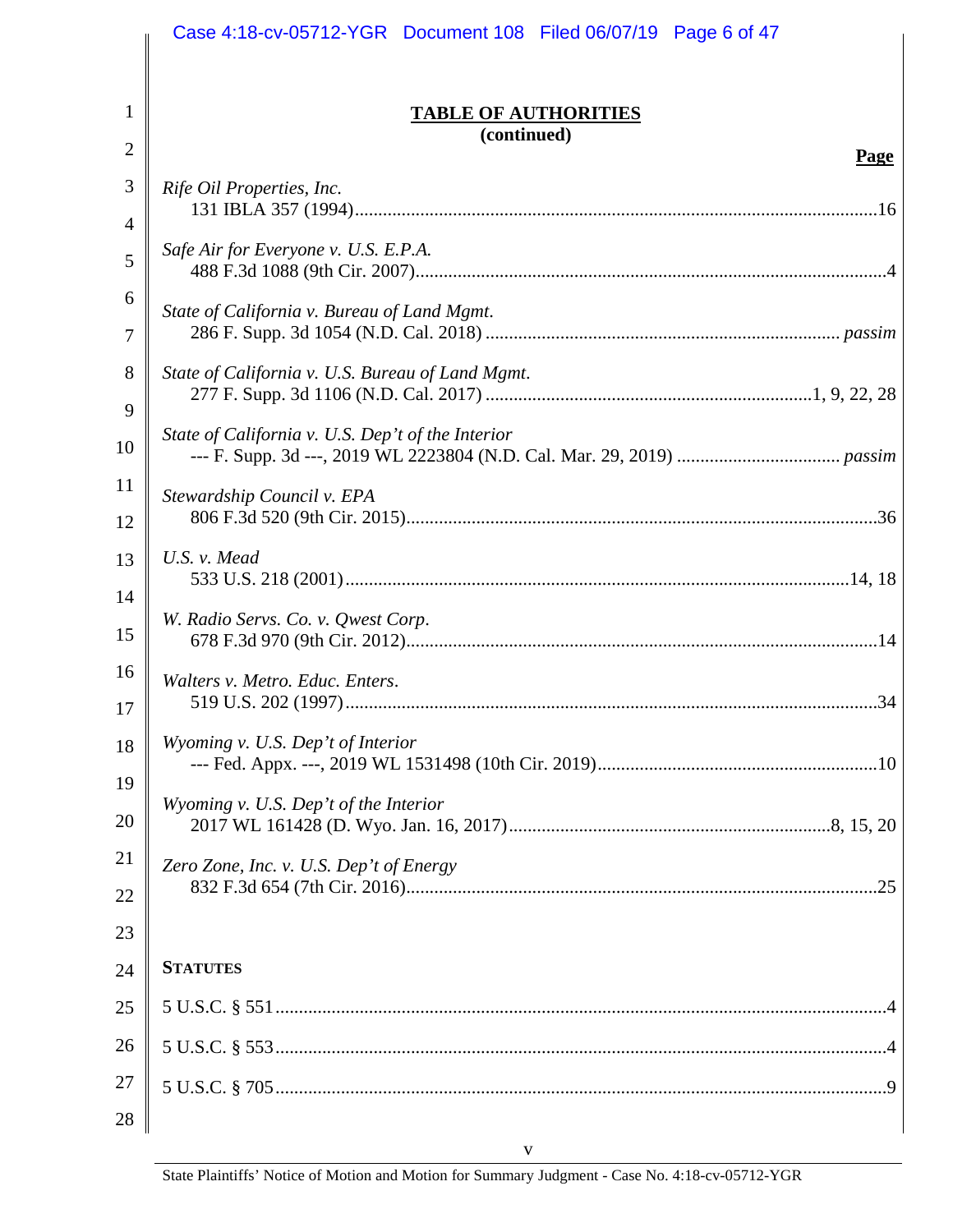|                | Case 4:18-cv-05712-YGR  Document 108  Filed 06/07/19  Page 7 of 47 |
|----------------|--------------------------------------------------------------------|
|                |                                                                    |
| 1              | <b>TABLE OF AUTHORITIES</b><br>(continued)                         |
| $\overline{2}$ | Page                                                               |
| 3              |                                                                    |
| 4              |                                                                    |
| 5              |                                                                    |
| 6              |                                                                    |
| $\overline{7}$ |                                                                    |
| 8              |                                                                    |
| 9              |                                                                    |
| 10<br>11       |                                                                    |
| 12             |                                                                    |
| 13             |                                                                    |
| 14             |                                                                    |
| 15             |                                                                    |
| 16             |                                                                    |
|                | .18                                                                |
| 18             |                                                                    |
| 19             | <b>FEDERAL REGULATIONS</b>                                         |
| 20             |                                                                    |
| 21             |                                                                    |
| 22             |                                                                    |
| 23             |                                                                    |
| 24             | <b>FEDERAL REGISTER NOTICES</b>                                    |
| 25             |                                                                    |
| 26             |                                                                    |
| 27             |                                                                    |
| 28             | vi                                                                 |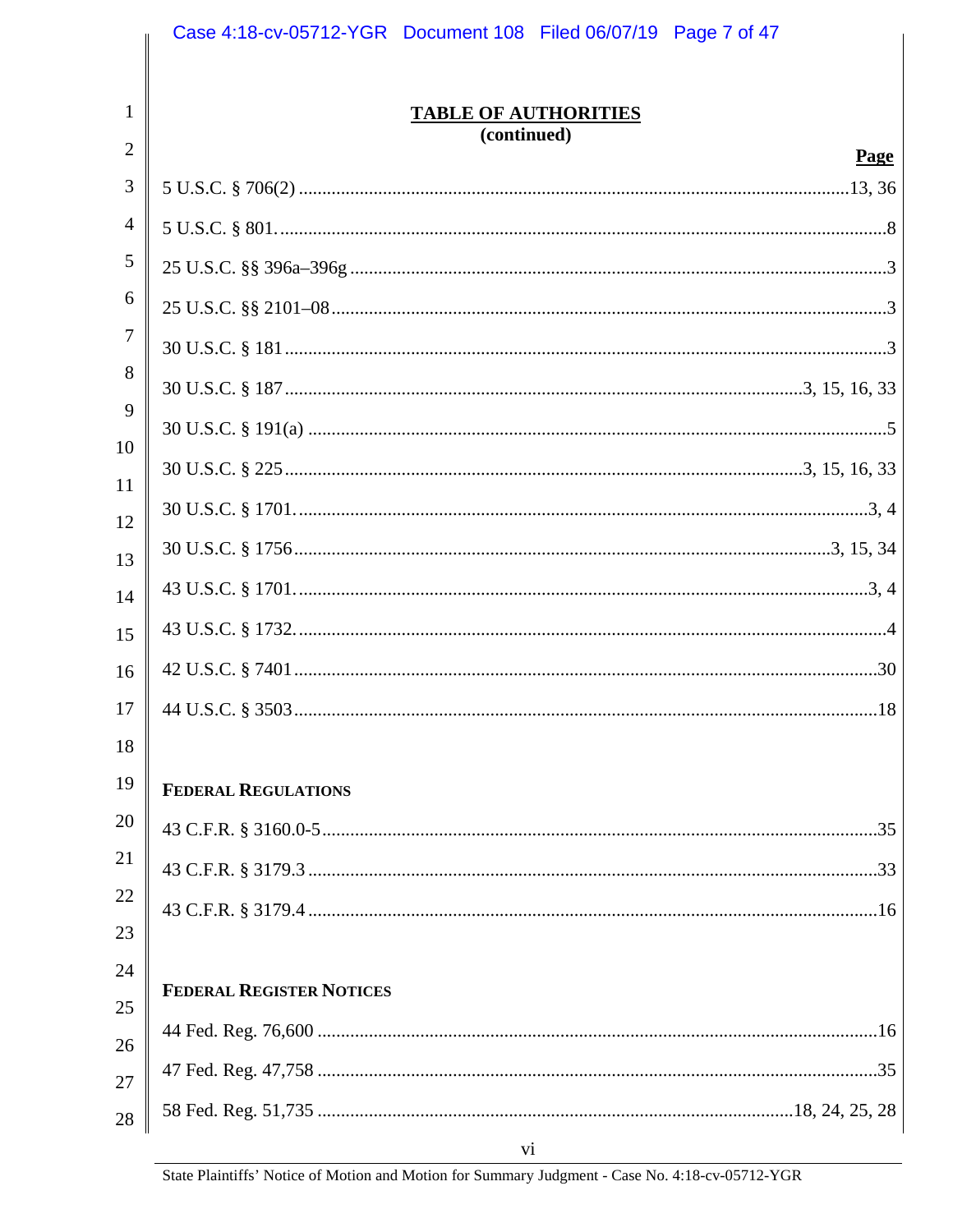|                | Case 4:18-cv-05712-YGR  Document 108  Filed 06/07/19  Page 8 of 47 |
|----------------|--------------------------------------------------------------------|
| 1              | <b>TABLE OF AUTHORITIES</b>                                        |
| $\overline{2}$ | (continued)<br><b>Page</b>                                         |
| 3              |                                                                    |
| 4              |                                                                    |
| 5              |                                                                    |
| 6              |                                                                    |
| 7              |                                                                    |
| 8              |                                                                    |
| 9              |                                                                    |
| 10             |                                                                    |
| 11             |                                                                    |
| 12<br>13       |                                                                    |
| 14             |                                                                    |
| 15             |                                                                    |
| 16             |                                                                    |
| 17             |                                                                    |
| 18             |                                                                    |
| 19             |                                                                    |
| 20             |                                                                    |
| 21             |                                                                    |
| 22             |                                                                    |
| 23             |                                                                    |
| 24<br>25       |                                                                    |
| 26             |                                                                    |
| 27             |                                                                    |
| 28             |                                                                    |
|                | vii                                                                |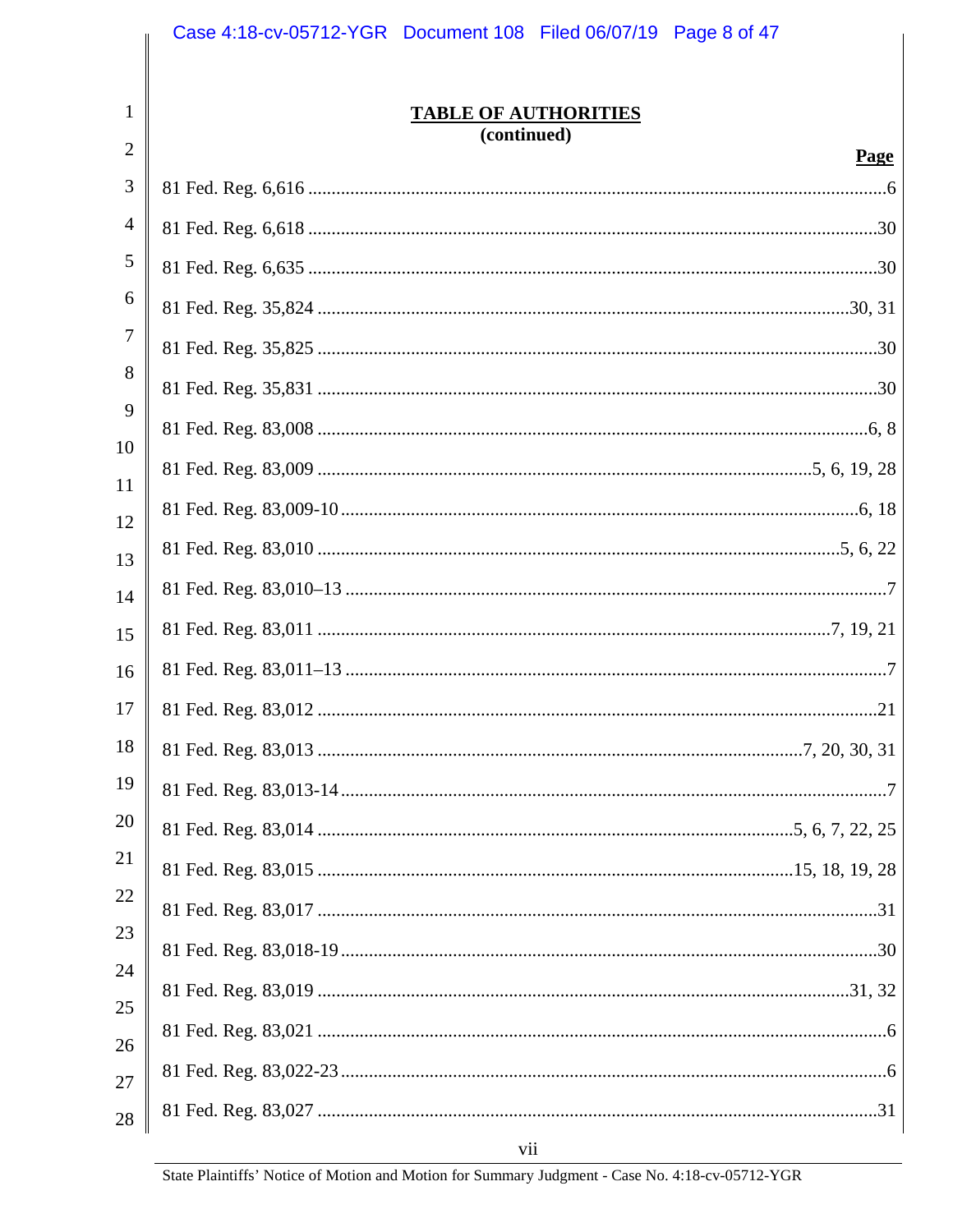|                | Case 4:18-cv-05712-YGR  Document 108  Filed 06/07/19  Page 9 of 47 |
|----------------|--------------------------------------------------------------------|
|                |                                                                    |
| 1              | <b>TABLE OF AUTHORITIES</b><br>(continued)                         |
| $\overline{2}$ | <b>Page</b>                                                        |
| 3              |                                                                    |
| 4              |                                                                    |
| 5              |                                                                    |
| 6              |                                                                    |
| 7              |                                                                    |
| 8<br>9         |                                                                    |
| 10             |                                                                    |
| 11             |                                                                    |
| 12             |                                                                    |
| 13             |                                                                    |
| 14             |                                                                    |
| 15             |                                                                    |
| 16             |                                                                    |
| 17             |                                                                    |
| 18             |                                                                    |
| 19             |                                                                    |
| 20             |                                                                    |
| 21             |                                                                    |
| 22             |                                                                    |
| 23             |                                                                    |
| 24             |                                                                    |
| 25<br>26       |                                                                    |
| 27             |                                                                    |
| 28             |                                                                    |
|                | viii                                                               |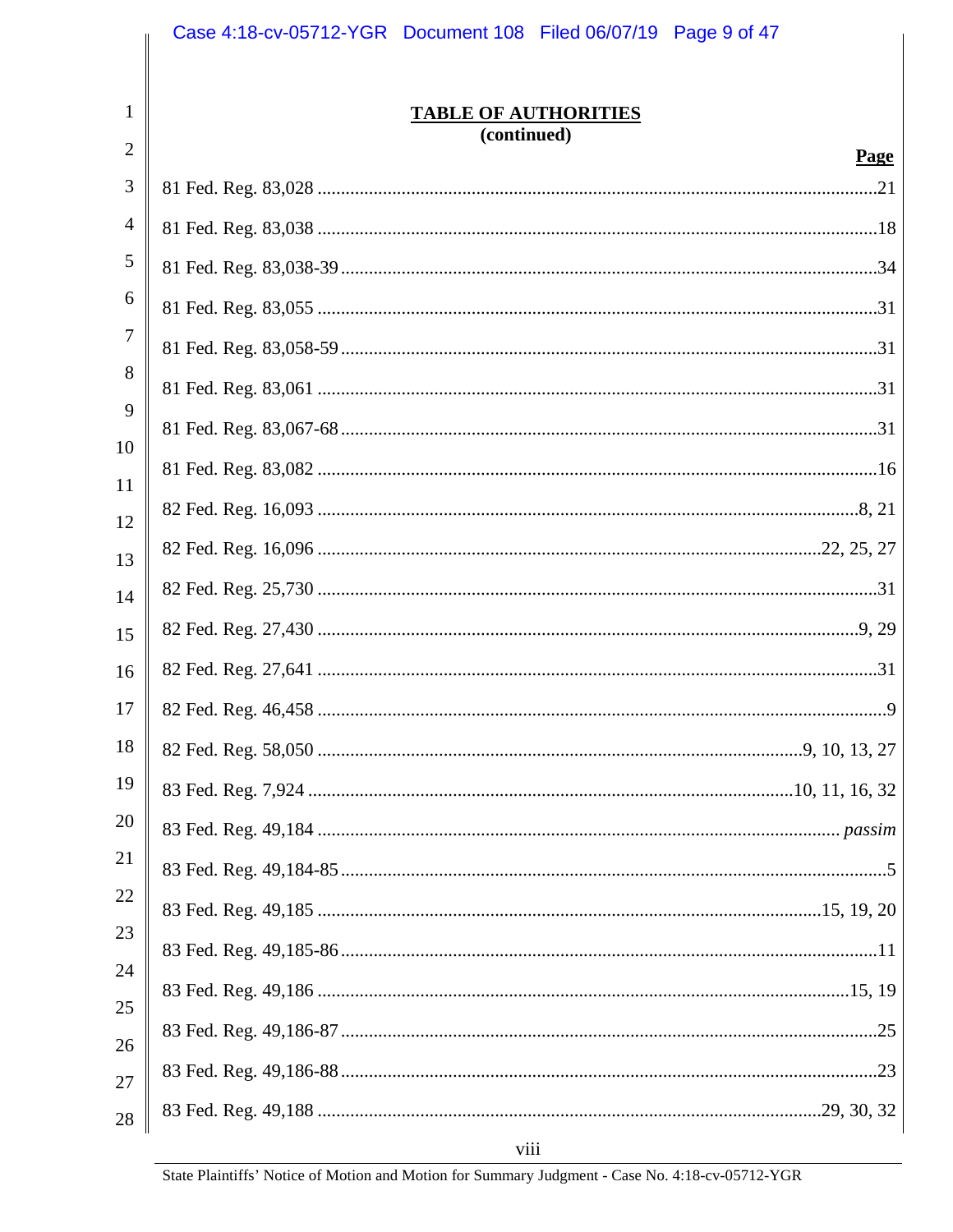|          | Case 4:18-cv-05712-YGR  Document 108  Filed 06/07/19  Page 10 of 47 |
|----------|---------------------------------------------------------------------|
|          |                                                                     |
| 1        | <b>TABLE OF AUTHORITIES</b>                                         |
| 2        | (continued)<br><b>Page</b>                                          |
| 3        |                                                                     |
| 4        |                                                                     |
| 5        |                                                                     |
| 6        |                                                                     |
| 7        |                                                                     |
| 8        |                                                                     |
| 9        |                                                                     |
| 10       |                                                                     |
| 11<br>12 |                                                                     |
| 13       |                                                                     |
| 14       |                                                                     |
| 15       |                                                                     |
| 16       |                                                                     |
| 17       | . 16                                                                |
| 18       |                                                                     |
| 19       |                                                                     |
| 20       | <b>COURT RULES</b>                                                  |
| 21       |                                                                     |
| 22       |                                                                     |
| 23       |                                                                     |
| 24       | <b>OTHER AUTHORITIES</b>                                            |
| 25       |                                                                     |
| 26       |                                                                     |
| 27<br>28 |                                                                     |
|          |                                                                     |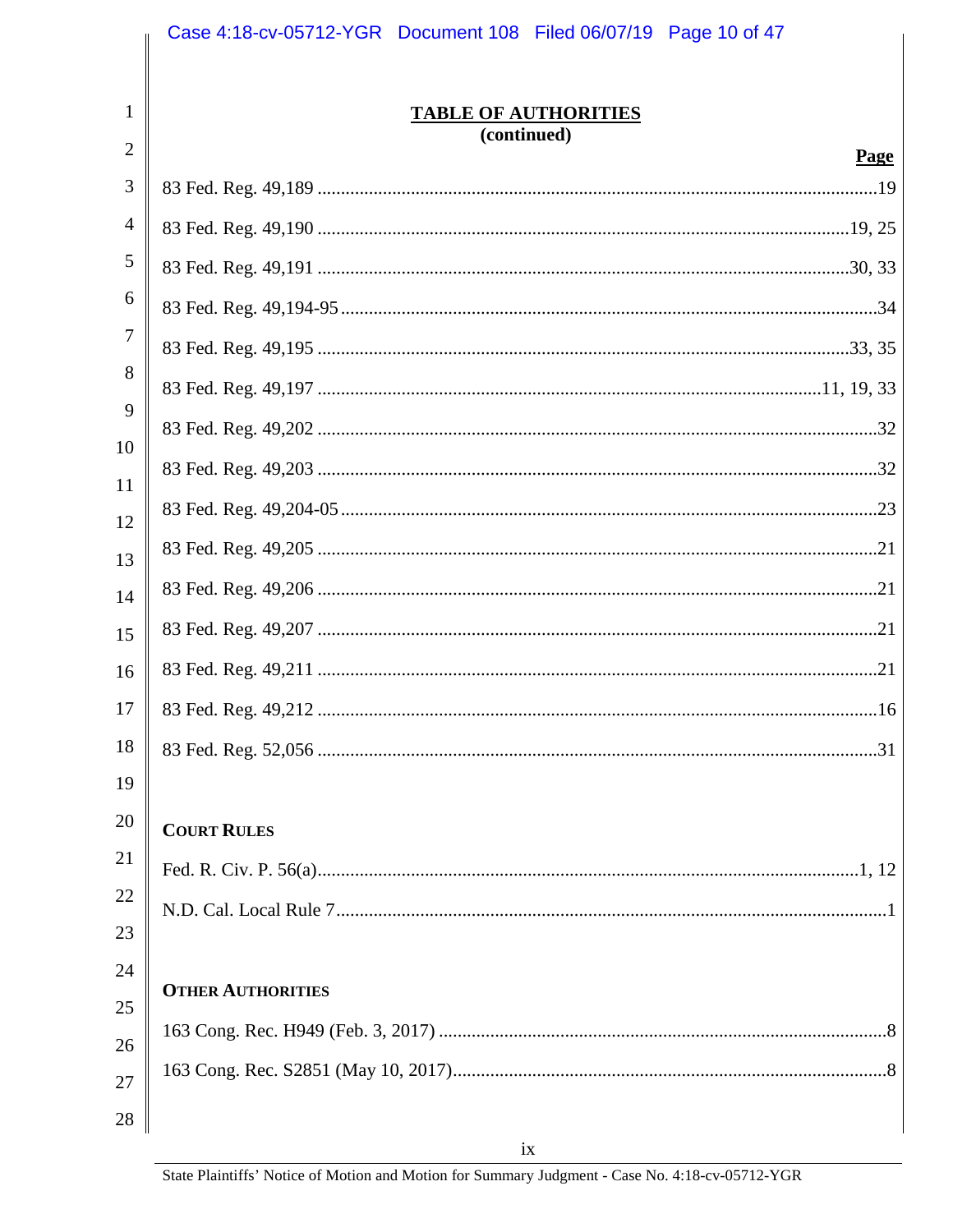1 2

# <span id="page-10-0"></span>**NOTICE OF MOTION AND MOTION FOR SUMMARY JUDGMENT TO ALL PARTIES AND COUNSEL OF RECORD:**

3 4 5 6 7 8 9 10 PLEASE TAKE NOTICE that, on January 14, 2020, at 10:00 a.m., or as soon thereafter as it may be heard, Plaintiffs State of California, by and through Xavier Becerra, Attorney General, and the California Air Resources Board, and State of New Mexico, by and through Hector Balderas, Attorney General (collectively, "State Plaintiffs"), by and through the undersigned counsel, will, and hereby do, move for summary judgment pursuant to Rule 56 of the Federal Rules of Civil Procedure and Civil Local Rule 7. This motion will be made before the Honorable Yvonne Gonzalez Rogers, United States District Judge, Oakland Courthouse, 1301 Clay Street, Oakland, CA 94612.

11 12 13 14 Pursuant to Rule 56 of the Federal Rules of Civil Procedure, Plaintiffs hereby move for summary judgment on the ground that there is no genuine dispute as to any material fact and the movant is entitled to judgment as a matter of law. In support of this motion, Plaintiffs submit the accompanying Memorandum of Points and Authorities and a Proposed Order.

# <span id="page-10-1"></span>15

# **MEMORANDUM OF POINTS AND AUTHORITIES**

16 17 18 19 20 21 22 23 24 In this action, State Plaintiffs challenge the latest decision by the U.S. Bureau of Land Management, *et al*. ("BLM" or "Defendants") to repeal the key requirements of the 2016 Waste Prevention, Production Subject to Royalties, and Resource Conservation Rule (the "Waste Prevention Rule" or "Rule"). Developed over the course of several years, the Waste Prevention Rule was a commonsense measure to reduce the enormous waste of natural gas from oil and gas operations on federal and tribal lands. At the time that it was promulgated, BLM estimated that the Rule would allow for an additional 41 billion cubic feet of natural gas production per year, increasing royalty payments to the federal government, tribes, and states, while reducing harmful emissions of methane and hazardous air pollutants.

25 26 27 28 However, soon after the change in Presidential administration in January 2017, BLM initiated a series of illegal attempts to prevent implementation of the Rule. First, the agency purported to postpone certain compliance dates of the Rule even though it had already gone into effect—an illegal action that was vacated by this District Court. *State of California v. U.S.*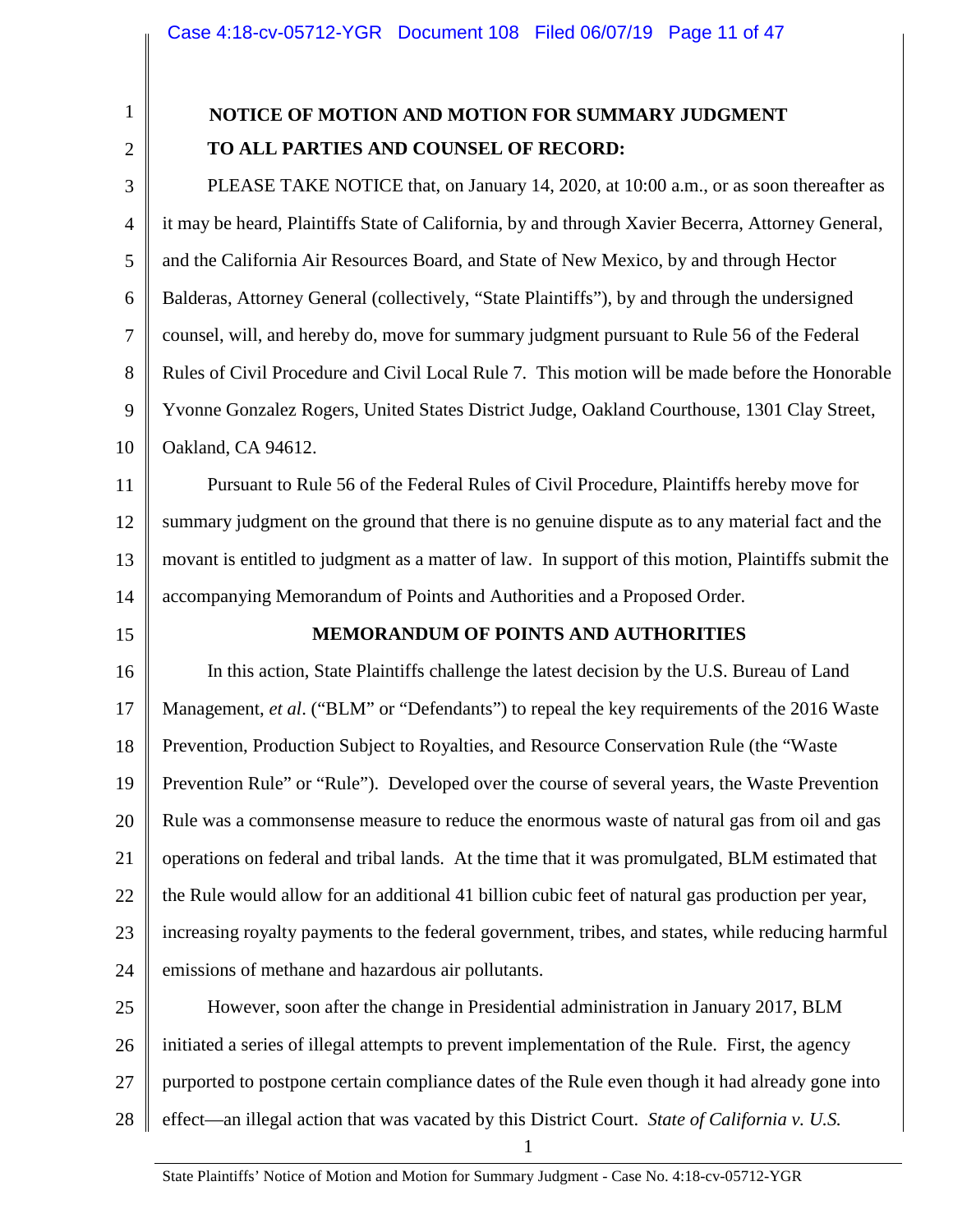1 2 3 4 5 6 *Bureau of Land Mgmt*., 277 F. Supp. 3d 1106 (N.D. Cal. 2017) ("*California I*"). Then, BLM finalized a rule to suspend certain requirements of the Rule pending its reconsideration. In deciding a motion for preliminary injunction, this District Court found the agency's action unlawful, holding that BLM had failed to provide any reasoned basis for its action or adequate notice and comment as required by the Administrative Procedure Act ("APA"). *State of California v. Bureau of Land Mgmt*., 286 F. Supp. 3d 1054 (N.D. Cal. 2018) ("*California II*").

<span id="page-11-0"></span>7 8 9 10 11 12 13 14 15 16 17 18 19 20 21 22 23 24 25 26 27 28 BLM's latest attempt to repeal the key requirements of the Waste Prevention Rule fares no better. 83 Fed. Reg. 49,[1](#page-11-0)84 (Sept. 28, 2018) (the "Rescission")  $(AR 1)$ .<sup>1</sup> Contrary to the requirements of the APA, BLM failed to offer a reasoned explanation for repealing the key provisions of a Rule that, just two years prior, it determined was necessary to fulfill its statutory mandates to prevent waste, ensure that wasted gas is subject to royalties, and safeguard the public welfare. Instead, the justifications that BLM does provide for the Rescission lack merit and are contrary to BLM's governing statutes and the evidence in the record, providing several independent bases for this Court to find the Rescission to be arbitrary and capricious. First, BLM's assertion that the Rule exceeds its statutory authority to regulate "waste" is unsupported by legal authority and is contrary to BLM's own statements when promulgating both the Rescission and the Rule itself. Second, BLM's claim that the Rule would "unnecessarily encumber energy production, constrain economic growth, and prevent job creation" is directly contradicted by its own findings. Third, BLM's analysis purporting to show that the costs of the Rule now exceed its benefits—a wholesale reversal from its own conclusions in 2016—relies on arbitrary, outcome-driven, and unsupported cost figures. Fourth, BLM has failed to explain why other federal and state requirements, which were in existence at the time the Rule was promulgated, now warrant the Rescission. Furthermore, BLM's new definition of "waste of oil or gas" is contrary to the language of the Mineral Leasing Act and the agency's longstanding definition and interpretation of this term, and lacks any reasoned basis. Finally, BLM's perfunctory conclusion that the Rescission would result in no significant environmental impacts violates the requirements of the National Environmental Policy Act ("NEPA"). <sup>1</sup> The administrative record in this matter is cited as "AR [page number], excluding leading zeros.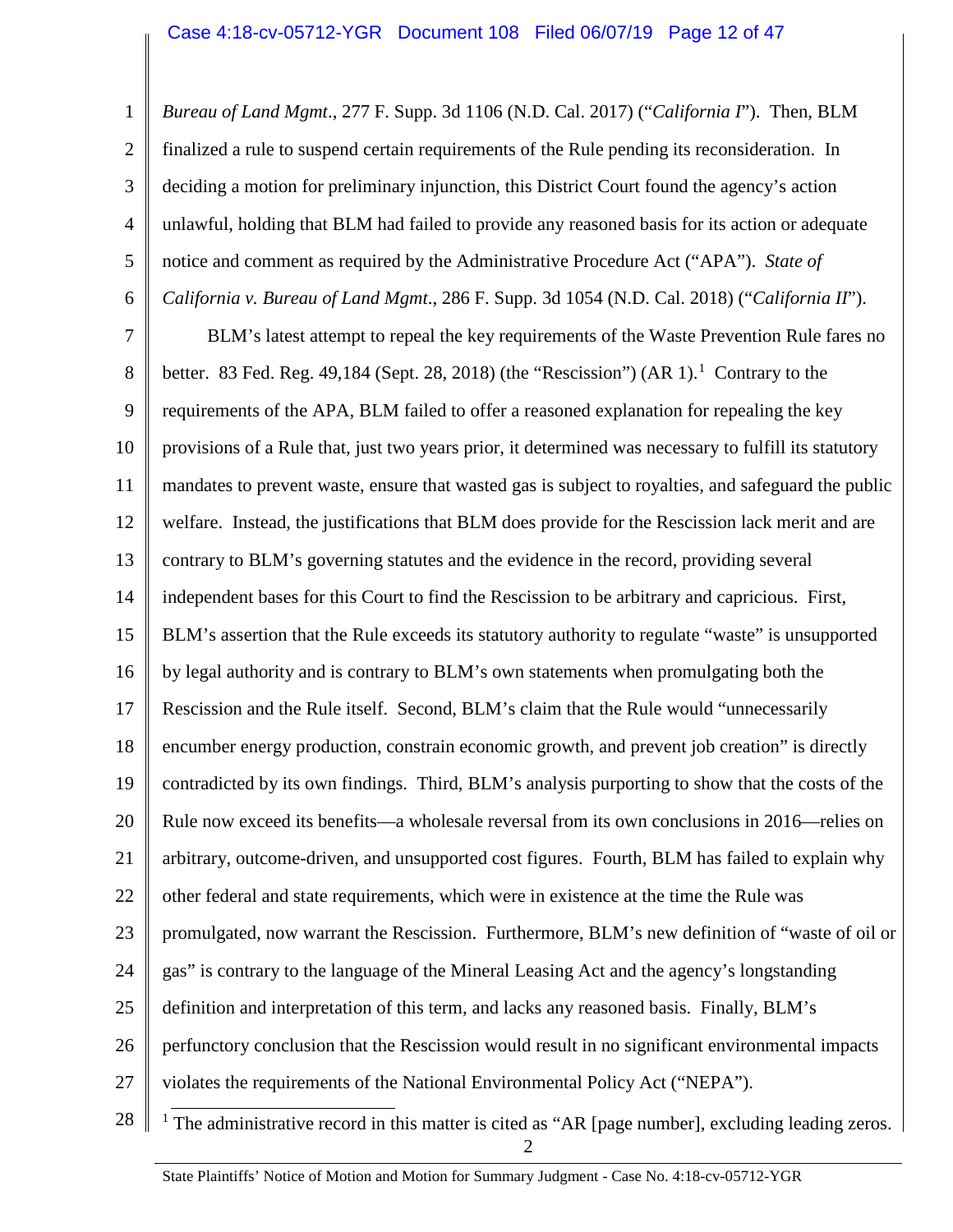1 2 3 4 Consequently, this Court should find that State Plaintiffs are entitled to judgment as a matter of law on their claims that BLM violated the APA and NEPA in promulgating the Rescission, and should vacate the Rescission so that the Waste Prevention Rule is reinstated in its entirety.

#### **STATUTORY BACKGROUND**

#### <span id="page-12-1"></span>**I. FEDERAL LAND MANAGEMENT STATUTES AND BLM'S DUTY TO PREVENT WASTE.**

<span id="page-12-0"></span>5

6

7 8 9 10 11 12 13 14 BLM has a statutory duty to prevent waste and regulate royalties from oil and gas operations on federal and Indian lands. First, the Mineral Leasing Act of 1920 ("MLA"), 30 U.S.C. § 181 *et seq*., instructs BLM to require oil and gas lessees to observe "such rules … for the prevention of undue waste as may be prescribed by [the] Secretary," to protect "the interests of the United States," and to safeguard "the public welfare." *Id*. § 187. The MLA specifically requires that "[a]ll leases of lands containing oil or gas … shall be subject to the condition that the lessee will … use all reasonable precautions to prevent waste of oil or gas developed in the land… ." *Id*. § 225.

15 16 17 18 19 Pursuant to the Indian Mineral Leasing Act of 1938, 25 U.S.C. §§ 396a–396g, and the Indian Mineral Development Act of 1982, 25 U.S.C. §§ 2101–08, BLM has authority to regulate oil and gas development on 56 million acres of Indian mineral estate held in trust by the federal government. *See, e.g.*, 25 U.S.C. § 396d (oil and gas operations on Indian lands subject "to the rules and regulations promulgated by the Secretary").

20 21 22 23 24 25 26 BLM has authority to regulate royalty payments pursuant to the Federal Oil and Gas Royalty Management Act of 1982 ("FOGRMA"), 30 U.S.C. § 1701 *et seq*. In FOGRMA, Congress reiterated its concern about the waste of public resources by providing that: "Any lessee is liable for royalty payments on oil or gas lost or wasted from a lease site when such loss or waste is due to negligence on the part of the operator of the lease, or due to the failure to comply with any rule or regulation, order or citation issued under this chapter or any mineral leasing law." *Id*. § 1756.

27 28 The Federal Land Policy and Management Act ("FLPMA"), 43 U.S.C. § 1701 *et seq*., provides BLM with broad authority to regulate "the use, occupancy, and development of the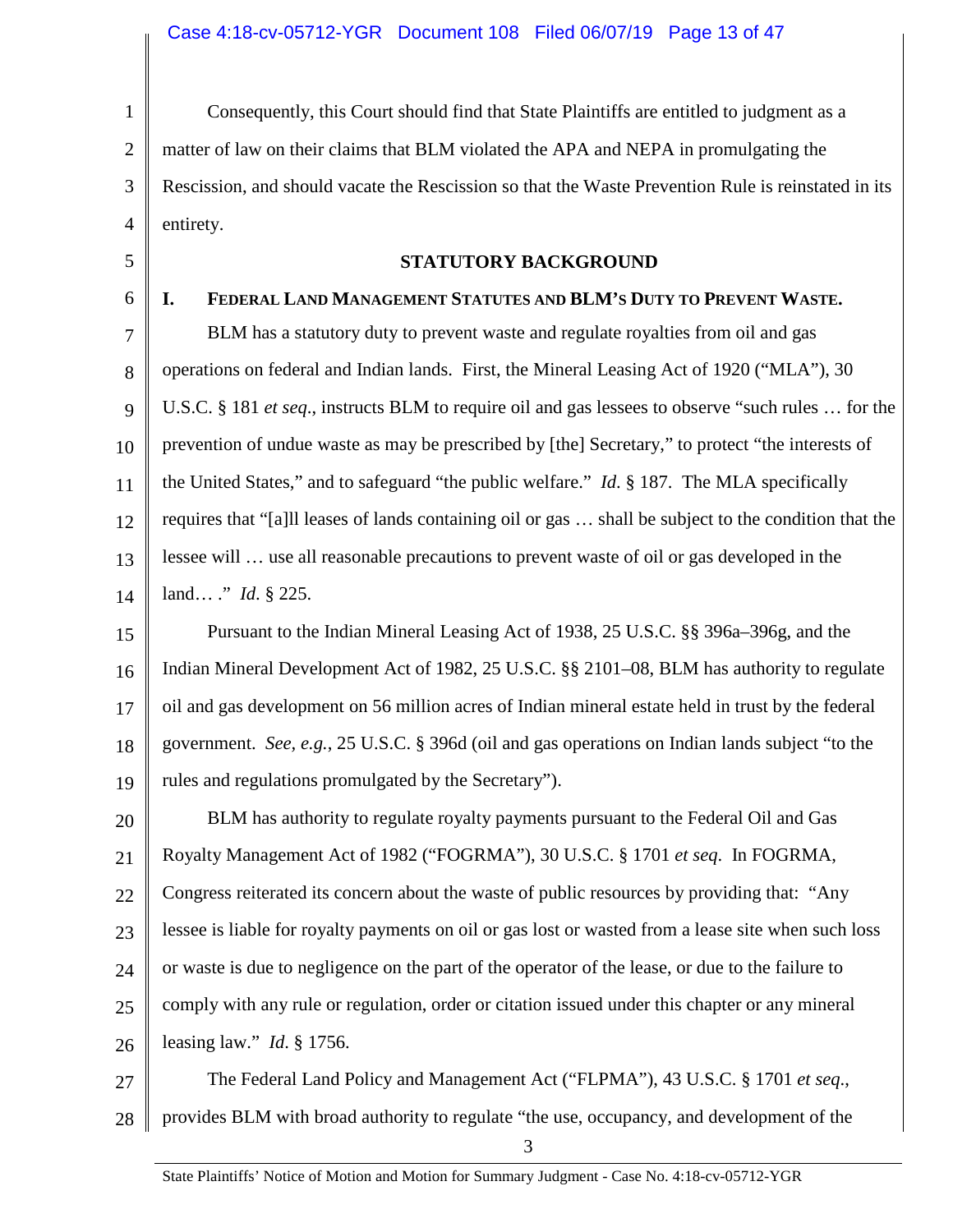1 2 3 4 5 public lands" under the principles of "multiple use and sustained yield." *Id*. § 1732. Among other requirements, FLPMA mandates that BLM manage public lands "in a manner that will protect the quality of … ecological, environmental, [and] air and atmospheric … values," *id*. § 1701(a)(8), and provides that BLM "shall, by regulation or otherwise, take any action necessary to prevent unnecessary or undue degradation of the lands." *Id*. § 1732(b).

6

# <span id="page-13-0"></span>**II. THE ADMINISTRATIVE PROCEDURE ACT.**

7 8 9 10 11 12 13 14 15 16 17 18 19 20 21 22 The Administrative Procedure Act, 5 U.S.C. § 551 *et seq.*, governs the procedural requirements for agency decision-making, including the rulemaking process. Prior to formulating, amending, or repealing a rule, agencies must engage in a notice-and-comment process. 5 U.S.C. §§ 551(5), 553. Notice must include "the legal authority under which the rule is proposed," and "either the terms or substance of the proposed rule or a description of the subjects and issues involved." *Id*. § 553(b). The public may then submit comments which the agency must consider before promulgating a final rule. *Id*. § 553(c). Specifically, "the agency shall give interested persons an opportunity to participate in the rule making through submission of written data, views, or arguments with or without opportunity for oral presentation." *Id*. To satisfy the requirements of Section 553, notice of a proposed rule must "provide an accurate picture of the reasoning that has led the agency to the proposed rule," so as to allow an "opportunity for interested parties to participate in a meaningful way in the discussion and final formulation of rules." *Connecticut Light & Power Co. v. Nuclear Regulatory Comm'n*, 673 F.2d 525, 528-30 (D.C. Cir. 1982); *Safe Air for Everyone v. U.S. E.P.A.*, 488 F.3d 1088, 1098 (9th Cir. 2007) (finding that the APA requires that interested parties have a "meaningful opportunity to comment on proposed regulations").

23 24 25 26 27 28 The above notice and comment requirements likewise apply when an agency seeks to amend or repeal a rule that has previously been promulgated. *See Am. Hosp. Ass'n v. Bowen*, 834 F.2d 1037, 1044 (D.C. Cir. 1987) ("Section 553 of the Administrative Procedure Act requires agencies to afford notice of a proposed rulemaking and an opportunity for public comment prior to a rule's promulgation, amendment, modification, or repeal."). "The value of notice and comment prior to repeal of a final rule is that it ensures that an agency will not undo all that it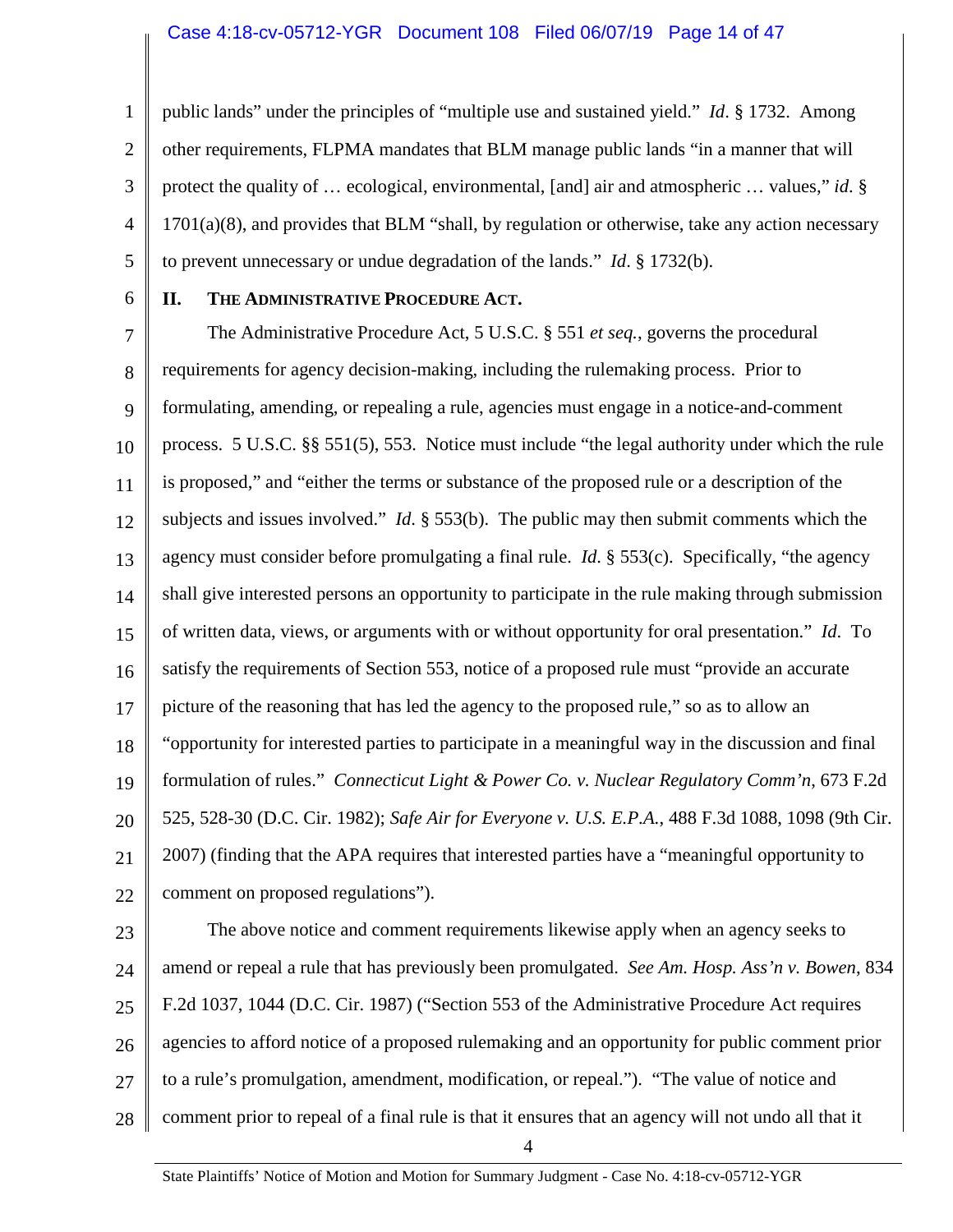#### Case 4:18-cv-05712-YGR Document 108 Filed 06/07/19 Page 15 of 47

1 2 3 4 accomplished through its rulemaking without giving all parties an opportunity to comment on the wisdom of repeal." *Consumer Energy Council of Am. v. Fed. Energy Regulatory Comm'n*, 673 F.2d 425, 446 (D.C. Cir. 1982). If an agency fails to comply with these procedures, a court "must" set aside the rule. *California v. Azar*, 911 F.3d 558, 575 (9th Cir. 2018).

<span id="page-14-0"></span>5 6

#### **FACTUAL AND PROCEDURAL BACKGROUND[2](#page-14-2)**

<span id="page-14-1"></span>**I. WASTE OF FEDERALLY-MANAGED OIL AND GAS RESOURCES.**

7 8 9 10 11 12 13 14 15 16 17 18 19 20 21 22 23 BLM, a component of the U.S. Department of the Interior ("DOI"), oversees more than 245 million acres of land and 700 million subsurface acres of federal mineral estate, on which reside nearly 100,000 producing onshore oil and gas wells. 83 Fed. Reg. at 49,184 (AR 1). In fiscal year 2017, federal onshore production lands accounted for approximately 9 percent of domestic natural gas production, 5 percent of U.S. oil production, and generated \$1.9 billion in royalties, which were shared with tribes and states. 83 Fed. Reg. at 49,184-85 (AR 1-2); *see* 30 U.S.C. § 191(a). Oil and gas production in the United States has increased dramatically over the past decade due to technological developments such as hydraulic fracturing and directional drilling. 81 Fed. Reg. at 83,009 (AR 910). However, the American public has not fully benefitted from this increase in domestic energy production because it "has been accompanied by significant and growing quantities of wasted natural gas." *Id*. at 83,014 (AR 915). For example, between 2009 and 2015, nearly 100,000 oil and gas wells on federal land released approximately 462 billion cubic feet ("Bcf") of natural gas through venting and flaring, enough gas to serve about 6.2 million households for a year. *Id*. at 83,009 (AR 910). In 2014 alone, operators vented about 30 Bcf and flared at least 81 Bcf of natural gas, approximately 4.1 percent of the total production from BLM-administered leases or enough natural gas to supply 1.5 million households for a year. *Id.* at 83,010 (AR 911).

24 25 26 When oil and gas operators waste natural gas through venting, flaring, and leaks, this not only squanders a valuable public resource that could be used to supply our nation's power grid and generate royalties, but it also harms air quality. For example, venting, flaring, and leaks of

<span id="page-14-2"></span><sup>28</sup> <sup>2</sup> Additional background is provided in the Joint Statement Regarding Procedural History, ECF No. 98.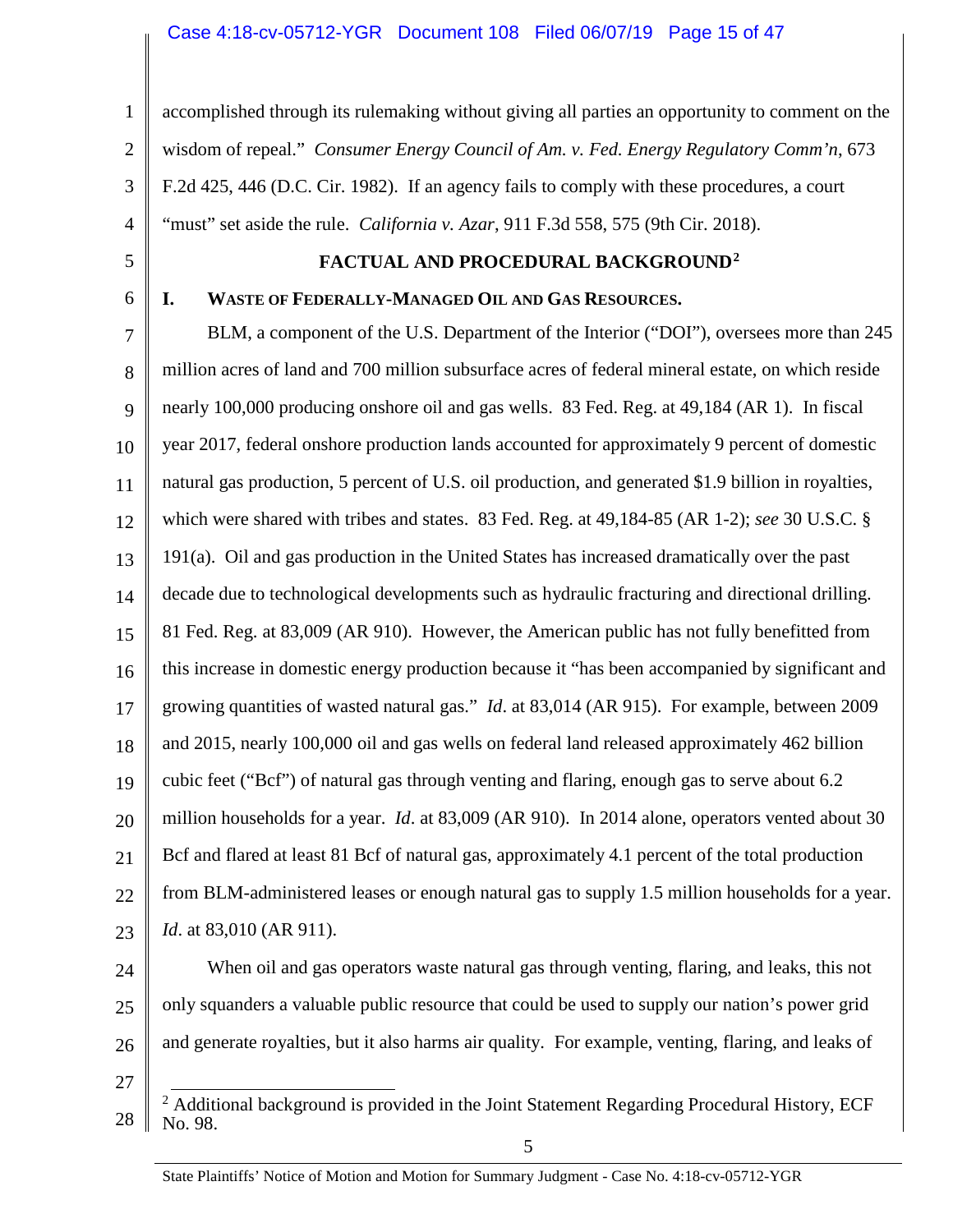1 2 3 4 5 natural gas can release volatile organic compounds ("VOCs"), including benzene and other hazardous air pollutants, as well as nitrogen oxides and particulate matter, which can cause and worsen respiratory and heart problems. *Id*. at 83,014 (AR 915). In addition, the primary constituent of natural gas—methane—is an especially potent greenhouse gas, which contributes to climate change at a rate much higher than carbon dioxide. *Id*. at 83,009 (AR 910).

6

# <span id="page-15-0"></span>**II. BLM'S DEVELOPMENT OF THE WASTE PREVENTION RULE.**

7 8 9 10 11 12 13 14 15 16 Prior to 2016, BLM's regulatory scheme governing the minimization of resource waste had not been updated in over three decades. *Id*. at 83,008 (AR 909). Several oversight reviews, including those by the Government Accountability Office ("GAO") and the Department of the Interior's Office of the Inspector General, specifically called on BLM to update its "insufficient and outdated" regulations regarding waste and royalties. *Id*. at 83,009-10 (AR 910-11). The GAO specifically noted in 2010 that "around 40 percent of natural gas estimated to be vented and flared on onshore Federal leases could be economically captured with currently available control technologies." *Id*. at 83,010 (AR 911). The reviews recommended that BLM require operators to augment their waste prevention efforts and clarify policies regarding royalty-free, on-site use of oil and gas. *Id*.

17 18 19 20 21 22 23 In 2014, BLM responded to these reports by initiating the development of a rule to update its existing regulations on these issues. *Id*. After soliciting and reviewing input from stakeholders and the public, BLM released its proposal in February 2016. 81 Fed. Reg. 6,616 (Feb. 8, 2016) ("Proposed Rule") (AR 992). BLM received approximately 330,000 public comments, including approximately 1,000 unique comments, on the Proposed Rule. 81 Fed. Reg. at 83,021 (AR 922). The agency also hosted stakeholder meetings and met with regulators from states with significant federal oil and gas production. *Id*.

24 25 26 27 28 BLM issued the final Waste Prevention Rule in November 2016. *Id*. at 83,008 (AR 909). In the final Rule, BLM refined many of the provisions of the Proposed Rule based on public comments to ensure both that compliance was feasible for operators and that the Rule achieved its waste prevention objectives. *Id*. at 83,022-23 (AR 923-24). The Rule was designed to attain considerable reductions in waste from flaring, venting, and equipment leaks, saving and putting to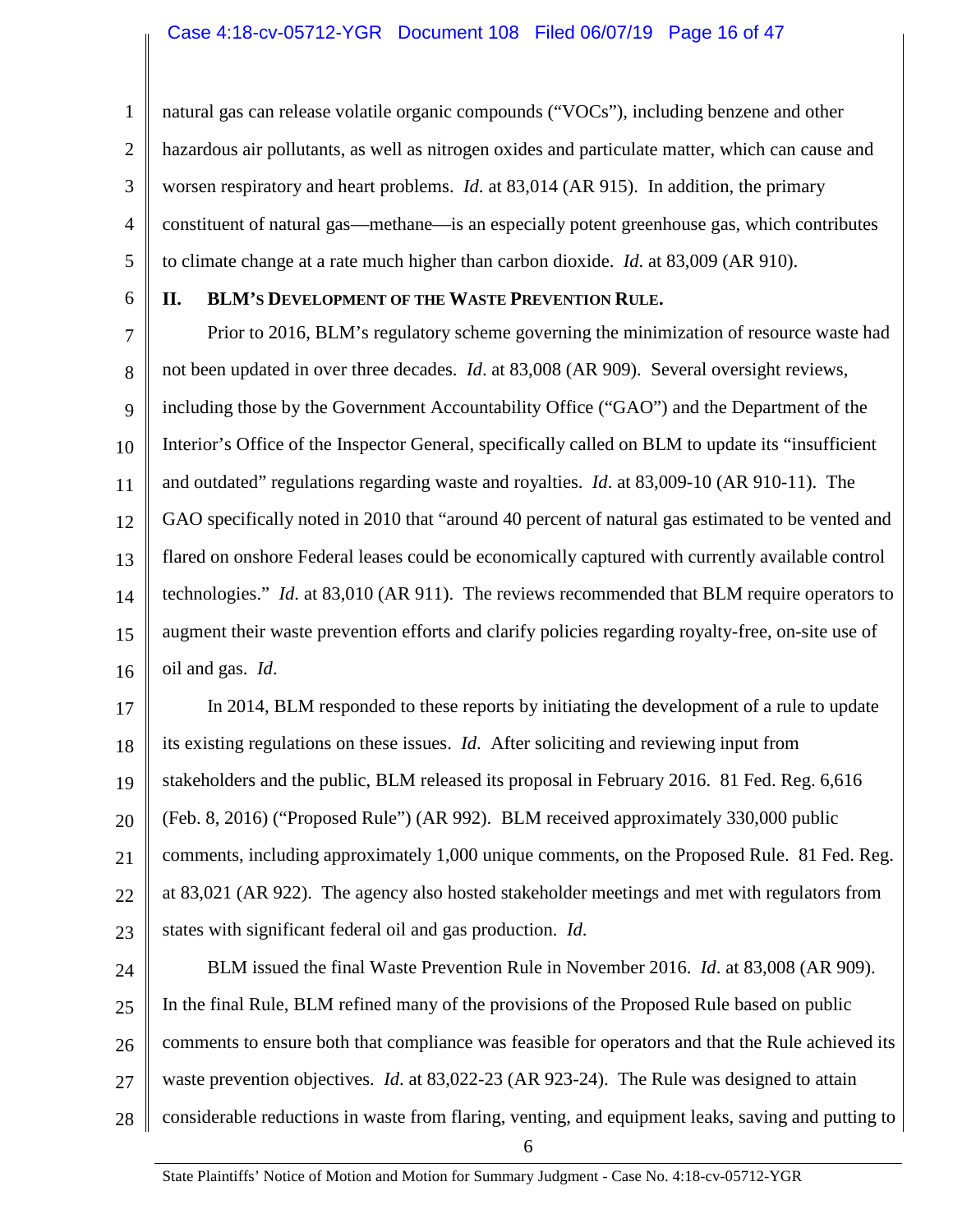### Case 4:18-cv-05712-YGR Document 108 Filed 06/07/19 Page 17 of 47

use up to 41 billion cubic feet of gas per year. *Id.* at 83,014 (AR 915). In addition, the Rule would annually avoid an estimated 175,000-180,000 tons of methane emissions, cut emissions of volatile organic compounds by 250,000–267,000 tons, reduce toxic air pollutants by 1,860–2,030 tons, and generate up to \$14 million in additional royalties. *Id*.

5 6 7 8 9 10 11 12 The Rule addressed each major source of natural gas waste from oil and gas production venting, flaring, and equipment leaks—through different requirements. *Id*. at 83,010–13 (AR 911-14). In particular, the Rule prohibited venting except under specified conditions, and required updates to existing equipment. *Id*. at 83,011–13 (AR 912-14). The Rule's flaring regulations reduced waste by requiring gas capture percentages that increased over time, providing exemptions that scaled down over time, and requiring operators to submit waste minimization plans. *Id*. at 83,011 (AR 912). Leak detection provisions required semi-annual inspections for well sites and quarterly inspections for compressor stations. *Id*.

13 14 15 16 17 18 19 20 21 22 23 24 25 26 27 BLM determined that the Rule's benefits outweighed its costs "by a significant margin." *Id.* at 83,014 (AR 915). Using a peer-reviewed model known as the "social cost of methane," which was developed by a federal agency working group for use in agency rulemakings, BLM measured the benefits of the Rule by considering "the cost savings that the industry would receive from the recovery and sale of natural gas and the environmental benefits of reducing the amount of methane (a potent [greenhouse gas]) and other air pollutants released into the atmosphere." *Id*. BLM estimated that the Rule would result in monetized benefits of \$209–\$403 million annually, including the monetized benefits of reducing methane emissions by roughly 35 percent, and would improve air quality and overall quality of life for residents living near oil and gas wells. *Id*. The Rule's costs, on the other hand, would be minimal—between \$114 and \$275 million per year industry-wide—which even for small operators would reduce profit margin by an average of just 0.15 percentage points. *Id*. at 83,013-14 (AR 914-15). BLM acknowledged that these cost estimates could be overstated because they did not take into account operators that were already in compliance with the requirements of the Rule. *Id*. at 83,013 (AR 914).

28

1

2

3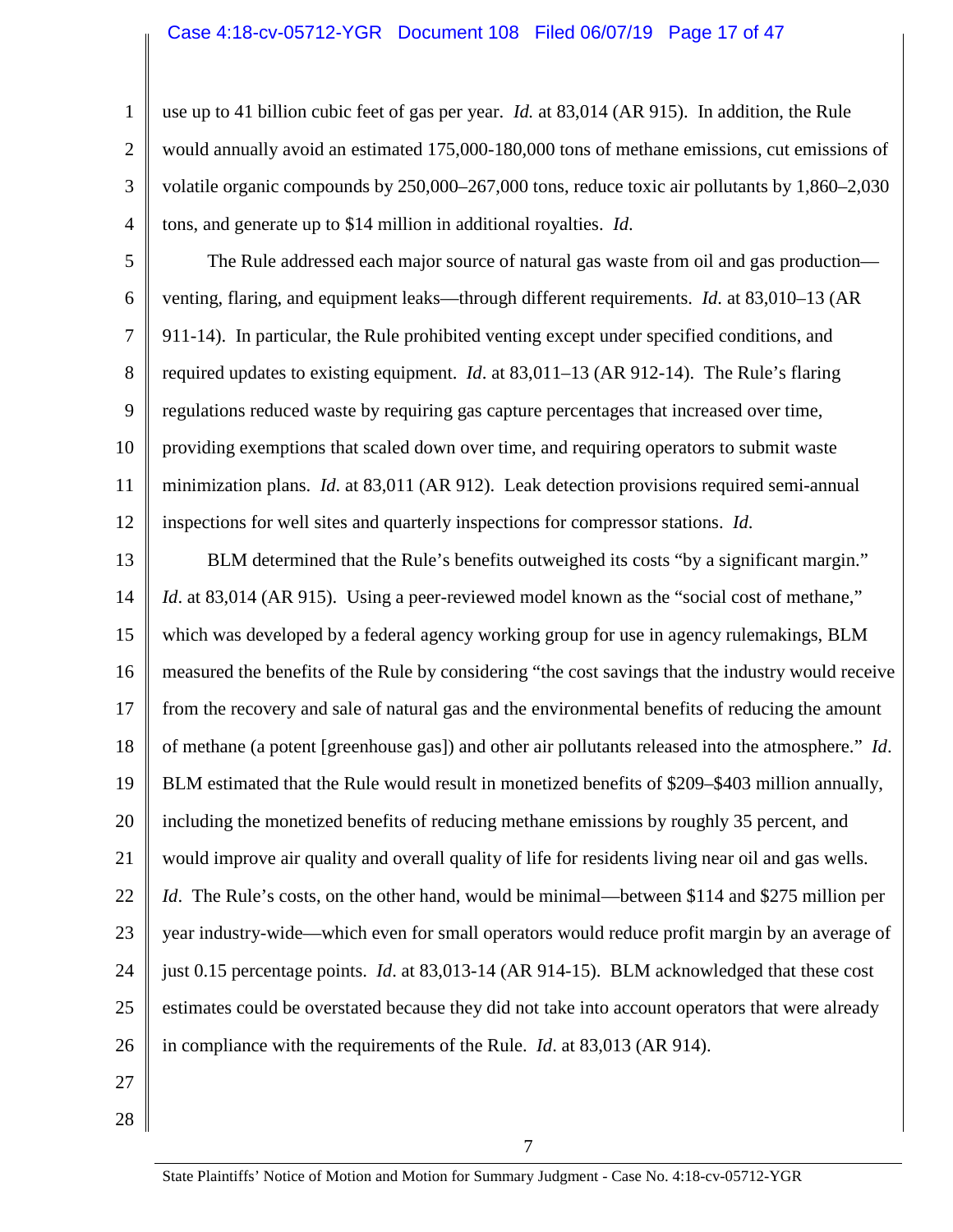1

#### <span id="page-17-0"></span>**III. ATTEMPTS TO INVALIDATE, POSTPONE, AND SUSPEND THE RULE.**

2 3 4 5 6 7 8 9 10 11 12 13 Soon after the Rule was finalized, two industry groups and the States of Wyoming and Montana (later joined by North Dakota and Texas) (collectively, "Petitioners") challenged the Rule in federal district court in Wyoming, on the alleged basis that BLM did not have statutory authority to regulate air pollution and that the Rule was arbitrary and capricious. *Western Energy Alliance v. Jewell*, No. 2:16-cv-00280-SWS (D. Wyo. petition filed Nov. 16, 2016); *State of Wyoming v. U.S. Dep't of the Interior*, No. 2:16-cv-00285-SWS (D. Wyo. petition filed Nov. 18, 2016). State Plaintiffs, along with several environmental organizations, intervened on the side of BLM in defense of the Rule. On January 16, 2017, the Wyoming district court denied the Petitioners' motions for a preliminary injunction, finding that the Petitioners had failed to establish a likelihood of success on the merits or irreparable harm. *Wyoming v. U.S. Dep't of the Interior*, 2017 WL 161428 (D. Wyo. Jan. 16, 2017). The Waste Prevention Rule went into effect on January 17, 2017. 81 Fed. Reg. at 83,008 (AR 909).

14 15 16 17 18 19 20 21 22 On March 28, 2017, President Donald Trump issued Executive Order 13783, entitled "Promoting Energy Independence and Economic Growth." 82 Fed. Reg. 16,093 (Mar. 31, 2017) (AR 1871). Section 7 of that Executive Order, entitled "Review of Regulations Related to United States Oil and Gas Development," specifically called on the Secretary of the Interior to review and "as soon as practicable, suspend, revise, or rescind" the Waste Prevention Rule. *Id*. at 16,096 (AR 1874). The next day, then-Secretary of the Interior Ryan Zinke issued Secretarial Order 3349, which provided that within 21 days, BLM would review the Rule and issue an internal report as to "whether the rule is fully consistent with the policy set forth in Section 1 of the March 28, 2017 E.O." AR 1863-1867.

23

24 25 26 27 Concurrently, various states and industry groups lobbied members of Congress to repeal the Waste Prevention Rule using the Congressional Review Act, 5 U.S.C. § 801 *et seq*. On February 3, 2017, the House passed Joint Resolution 36 to disapprove of the Waste Prevention Rule. 163 Cong. Rec. H949, H951 (Feb. 3, 2017). However, on May 10, 2017, a similar resolution failed in the Senate, leaving the Rule in effect. 163 Cong. Rec. S2851, S2853 (May 10, 2017).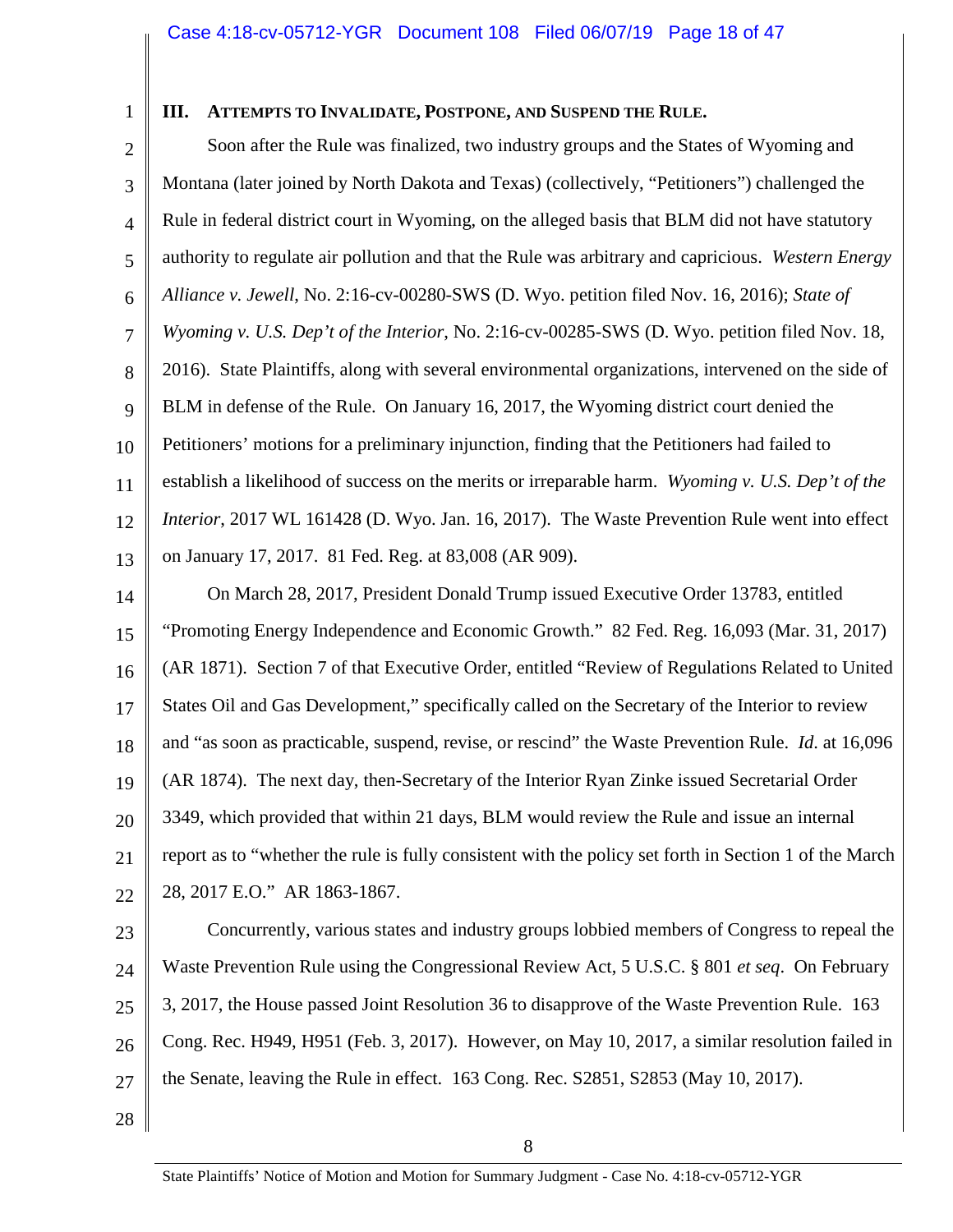# Case 4:18-cv-05712-YGR Document 108 Filed 06/07/19 Page 19 of 47

| $\mathbf{1}$   | On June 15, 2017, BLM published a notice in the Federal Register purporting to postpone                    |
|----------------|------------------------------------------------------------------------------------------------------------|
| $\overline{2}$ | certain compliance dates of the Rule subject to APA Section 705, 5 U.S.C. § 705. 82 Fed. Reg.              |
| 3              | 27,430 ("Postponement Notice"). State Plaintiffs challenged this unlawful action on July 5, 2017           |
| 4              | in this District Court. On October 4, 2017, the Court ruled that Section 705 did not apply to an           |
| 5              | already-effective rule, and that BLM had failed to comply with the APA's notice and comment                |
| 6              | procedures. <i>California I</i> , 277 F. Supp. 3d at 1121. The Court also found that BLM's failure to      |
| 7              | consider foregone benefits rendered their action arbitrary and capricious in violation of the APA.         |
| 8              | <i>Id.</i> at 1123. Thus, the Court vacated the Postponement Notice, and the Rule went back into           |
| 9              | effect. Id. at 1127.                                                                                       |
| 10             | On October 5, 2017, BLM published a notice in the Federal Register proposing to delay and                  |
| 11             | suspend certain requirements of the Rule that were already in effect, or set to take effect in             |
| 12             | January 2018, until January 17, 2019. 82 Fed. Reg. 46,458 (Oct. 5, 2017) ("Proposed                        |
| 13             | Suspension") (AR 685). The requirements BLM targeted for suspension include those covered                  |
| 14             | by its prior Postponement Notice, as well as already-effective rules governing waste minimization          |
| 15             | plans, well drilling, well completion and related operations, and downhole well maintenance and            |
| 16             | liquids unloading. The public was permitted 30 days to submit comments. Id. State Plaintiffs               |
| 17             | commented in opposition to the Proposed Suspension.                                                        |
| 18             | On December 8, 2017, BLM issued a final rule suspending key requirements of the Waste                      |
| 19             | Prevention Rule. 82 Fed. Reg. 58,050 (Dec. 8, 2017) ("Suspension") (AR 661). To justify the                |
| 20             | Suspension, BLM stated it had "concerns regarding the statutory authority, cost, complexity,               |
| 21             | feasibility, and other implications" of the Rule, and therefore sought to suspend "requirements"           |
| 22             | that may be rescinded or significantly revised in the near future." <i>Id.</i> State Plaintiffs challenged |
| 23             | the Suspension in this District Court. On a motion for preliminary injunction, the Court ruled in          |
| 24             | favor of State Plaintiffs once again, finding that BLM had failed to provide a reasoned analysis           |
| 25             | for the Suspension or factual support for the concerns which allegedly justified this action.              |
| 26             | California II, 286 F. Supp. 3d at 1068. The Court also found that Suspension was likely to result          |
| 27             | in "concrete harms that BLM's own data suggests are significant and imminent," such as                     |
| 28             |                                                                                                            |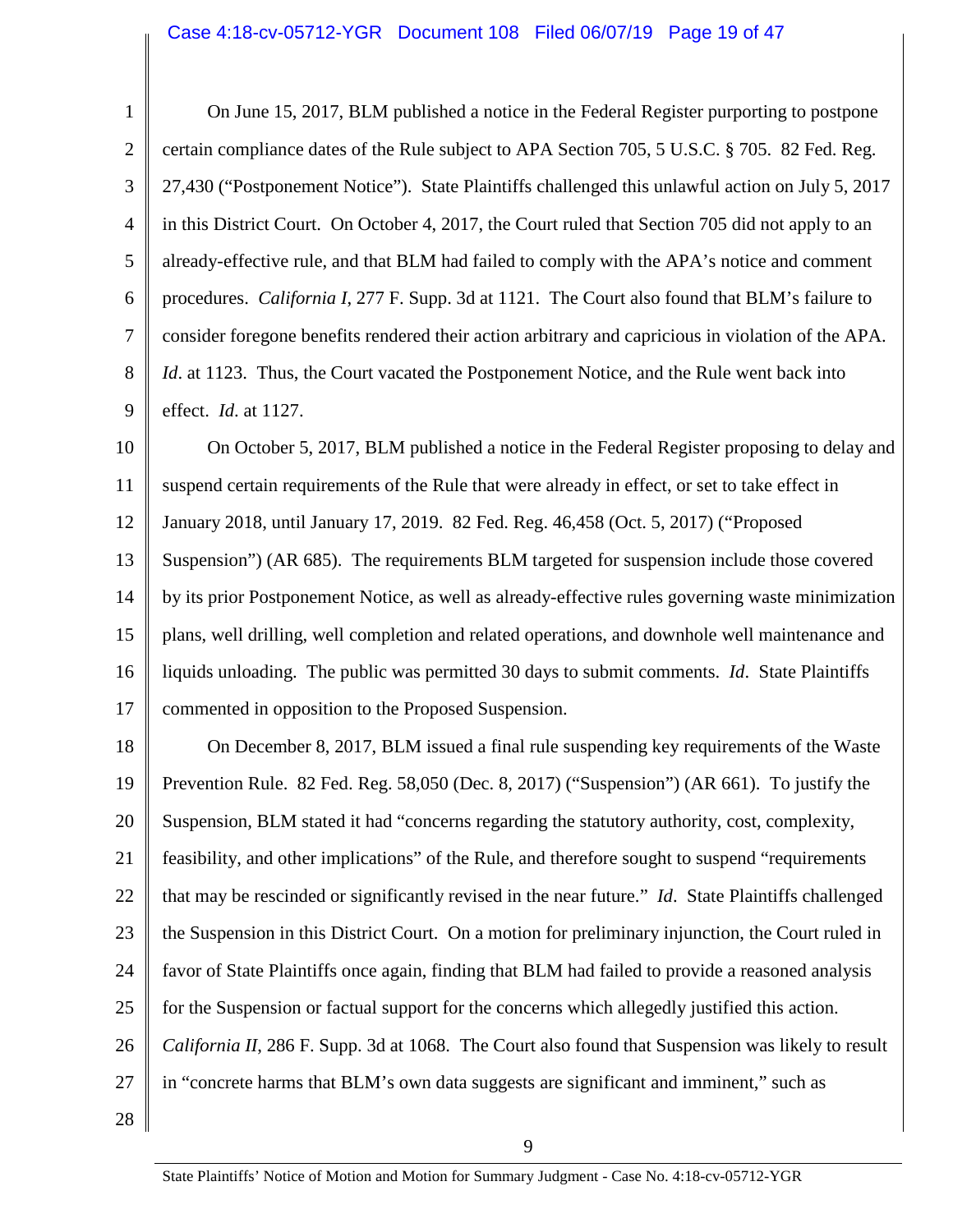1 significant emissions of methane, VOCs, and other hazardous pollutants. *Id*. at 1073-75.

2 Consequently, the Court enjoined the Suspension. *Id*. at 1076.

3 4 5 6 7 8 9 10 11 12 13 14 After the failure of BLM's first two attempts to undo the Waste Prevention Rule, opponents of the Rule returned to the Wyoming district court to seek to revive their dormant challenge. On April 4, 2018, following briefing on Petitioners' renewed motions for preliminary relief, the Wyoming district court issued an Order staying implementation of the Waste Prevention Rule's provisions with January 2018 compliance deadlines. *Wyoming v. U.S. Dep't of the Interior*, Case No. 2:16-cv-00285-SWS, ECF No. 215 ("Stay Order") (AR 23323-23333). On April 5 and 6, 2018, the Conservation and Tribal Citizen Group Plaintiffs and State Plaintiffs, respectively, appealed the Stay Order to the Tenth Circuit Court of Appeals, challenging the district court's failure to apply the four preliminary injunction factors prior to issuing a stay. On April 9, 2019, the Tenth Circuit issued an Order and Judgment dismissing the appeals as moot and vacating the Wyoming district court's Stay Order. *Wyoming v. U.S. Dep't of Interior*, --- Fed. Appx. ---, 2019 WL 1531498 (10th Cir. 2019).

#### <span id="page-19-0"></span>15 **IV. THE RESCISSION.**

16 17 18 19 20 21 22 23 24 25 26 27 28 On February 22, 2018, BLM published a proposed "Rescission or Revision of Certain Requirements" of the Waste Prevention Rule, 83 Fed. Reg. 7,924 ("Proposed Rescission") (AR 415), in which the agency proposed to repeal the majority of the Rule's provisions. *Id*. at 7,928 (AR 419). BLM offered three primary justifications for the Proposed Rescission: (1) the agency had reconsidered the balance of the Rule's burdens and benefits, (2) the Rule overlapped with other federal and state requirements, and (3) the Rule would have an undue impact on marginal or low-producing wells. *Id*. at 7,924 (AR 415). The agency also requested comment on "whether the 2016 Rule is consistent with [BLM's] statutory authority," without elaborating on whether BLM had changed its longstanding position that the Rule was within its broad authority to regulate waste or providing a basis for its request. *Id*. at 7,927 (AR 418); *see, e.g.,* AR 21397 (BLM arguing that "[b]ecause the Rule is aimed at waste prevention, it falls squarely within BLM's authority under the Mineral Leasing Act"). State Plaintiffs submitted comments on the Proposed Rescission on April 23, 2018, urging BLM to preserve the Waste Prevention Rule's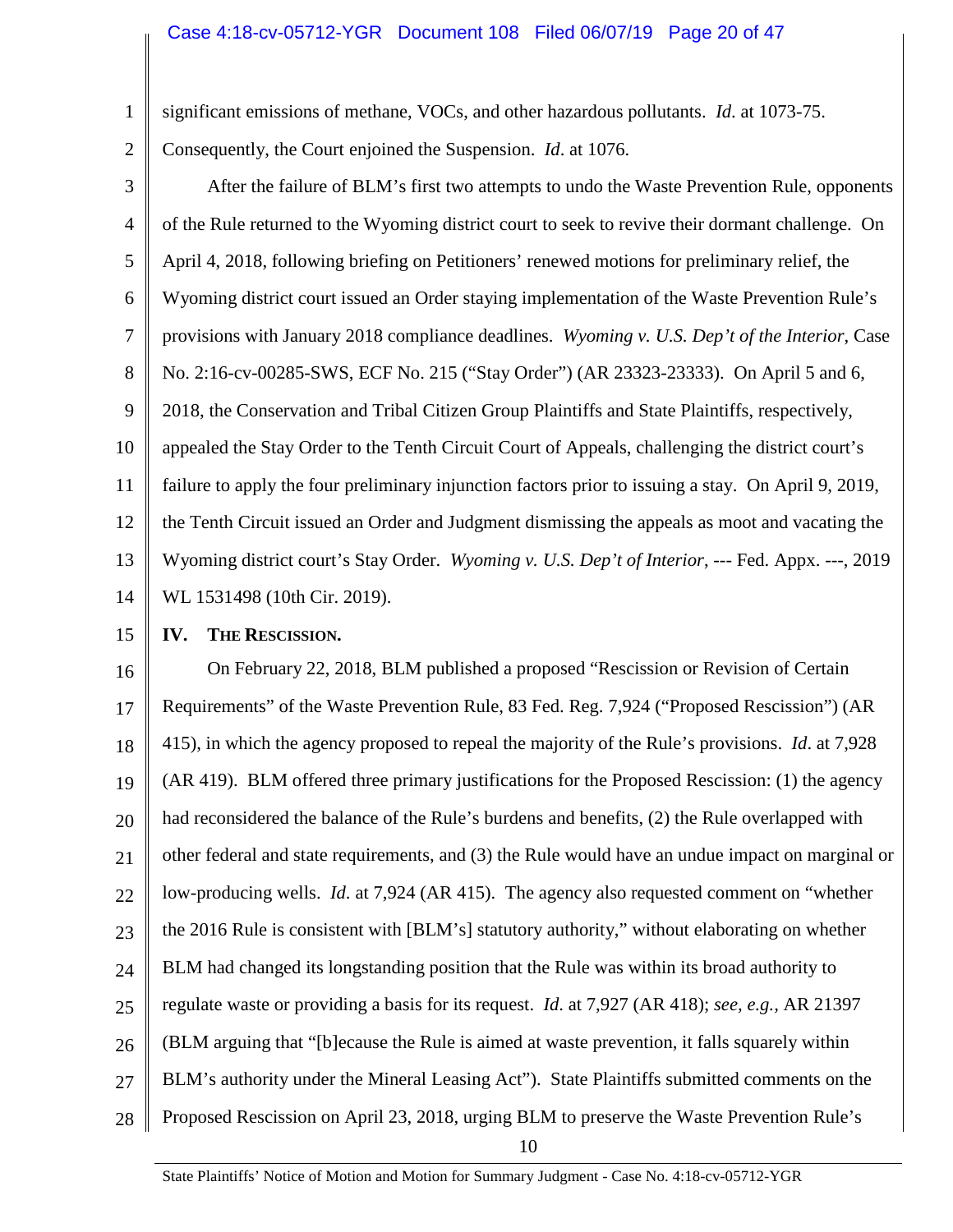# Case 4:18-cv-05712-YGR Document 108 Filed 06/07/19 Page 21 of 47

1 2 3 important requirements to prevent waste, protect public resources, boost royalty receipts for American taxpayers, and ensure the safe and responsible development of oil and gas resources. AR 84743-84760, 104442-104461.

4 5 6 7 8 9 10 11 12 13 14 15 16 On September 28, 2018, BLM issued a final rule entitled "Waste Prevention, Production Subject to Royalties, and Resource Conservation; Rescission or Revision of Certain Requirements." 83 Fed. Reg. 49,184 (Sept. 28, 2018) (AR 1). The Rescission eliminated key provisions of the Waste Prevention Rule, including: (1) waste minimization plans, (2) gas-capture percentages, (3) well drilling requirements, (4) well completion and related operations requirements, (5) pneumatic controller requirements, (6) pneumatic diaphragm pump requirements, (7) storage vessel requirements, and (8) leak detection and repair requirements. *Id*. at 49,190 (AR 7). The Rescission also modified requirements related to gas capture, downhole well maintenance and liquids unloading, and measuring and reporting volumes of flared and vented gas—effectively reverting to regulatory requirements that preceded the Rule. *Id*. As BLM admits, the final rule "will remove almost all of the requirements in the 2016 rule that [BLM] previously estimated would pose a compliance burden to operators and generate benefits of gas savings or reductions in methane emissions." *Id*. at 49,204 (AR 21).

17 18 19 20 21 22 23 24 25 26 BLM's justifications for the Rescission included those offered for the Proposed Rescission: that the Waste Prevention Rule "added regulatory burdens that unnecessarily encumber energy production, constrain economic growth, and prevent job creation"; that the Rule would have "imposed compliance costs well in excess of the value of the resource (natural gas) that would have been conserved," especially with regard to marginal wells; and that the Rule overlapped with EPA and state requirements for oil and gas operations. *Id*. at 49,184 (AR 1). In addition, BLM argued for the first time that the Rule "exceeded the BLM's statutory authority to regulate the prevention of 'waste,'" and it adopted a new regulatory definition of "waste of oil or gas" so that it would only apply "where compliance costs are not greater than the monetary value of the resources they are expected to conserve." *Id*. at 49,185-86, 49,197 (AR 2-3, 14).

27 28 On September 28, 2018, BLM also released a "Regulatory Impact Analysis for the Final Rule to Rescind or Revise Certain Requirements of the 2016 Waste Prevention Rule"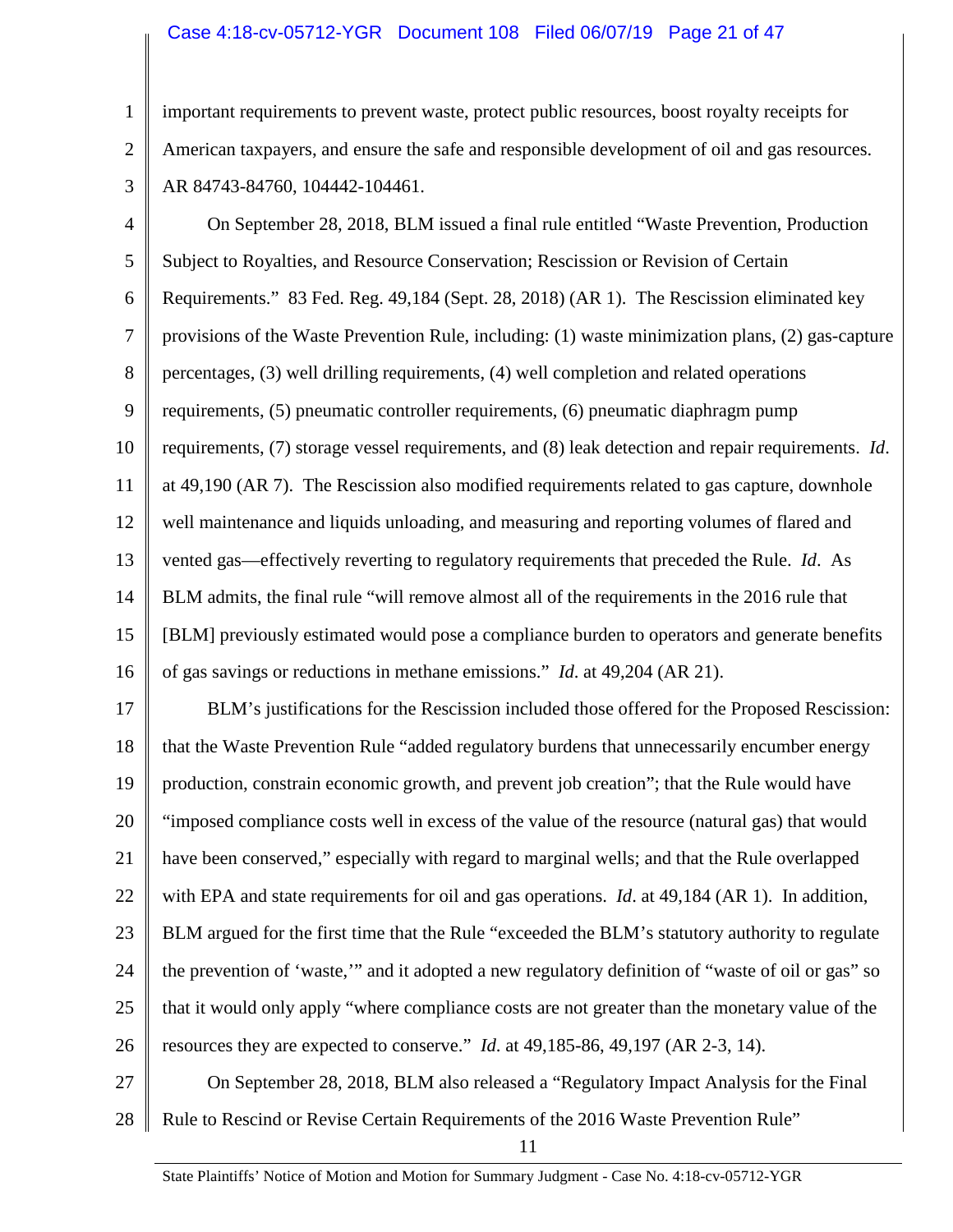#### Case 4:18-cv-05712-YGR Document 108 Filed 06/07/19 Page 22 of 47

1 2 3 4 5 6 7 8 ("Regulatory Impact Analysis" or "RIA"). AR 32. While the Regulatory Impact Analysis "draws heavily upon the analysis conducted in the RIA for the 2016 rule," it reaches the opposite conclusion in finding that the costs of the Rule's requirements outweigh its benefits for three primary reasons. RIA at 2-3 (AR 36-37). First, BLM relied upon a new "interim domestic social cost of methane" metric that excludes the "global" costs resulting from increased methane emissions. RIA at 2, 40-44 (AR 36, 74-78). BLM also found that the administrative burdens of the Rule were twice as high as those calculated in 2016, and added a new discussion regarding the impacts of the Rule on marginal wells. RIA at 39-40 (AR 73-74).

9 10 11 12 13 14 15 16 17 18 19 20 21 BLM also issued a 26-page Final Environmental Assessment ("EA"), and a Finding of No Significant Impact, concluding that the Rescission would have no significant impacts on the environment. AR 297-323, 332-339. While BLM admits that the Rescission would result in increased VOC emissions (80,000 tons per year) and hazardous air pollutants (1,860 tons per year) and that "minority and low-income populations living near oil and gas operations would have benefitted from the reductions in emissions" under the Rule, it provides no consideration of this issue other than to state that "[t]hese air pollutants affect the health and welfare of humans, as well as the health of plant and wildlife species." EA at 19 (AR 316). Although BLM's estimates of increased methane emissions are similar to what it calculated in 2016 (175,000 tons per year), the agency concludes that "the actual effects of such emissions on global climate change cannot be reliably assessed and thus are sufficiently uncertain as to be not reasonably foreseeable." EA at 18 (AR 315). Furthermore, BLM provides virtually no analysis of impacts from increased noise and light pollution. EA at 20 (AR 317).

<span id="page-21-0"></span>22

28

#### **STANDARD OF REVIEW**

23 24 25 26 27 Summary judgment should be granted when the record shows that "there is no genuine dispute as to any material fact and the movant is entitled to judgment as a matter of law." Fed. R. Civ. P. 56(a); *Celotex Corp. v. Catrett*, 477 U.S. 317, 323 (1986). In deciding whether to grant summary judgment in an APA challenge, the district court "is not required to resolve any facts in a review of an administrative proceeding." *Occidental Eng'g Co. v. I.N.S*., 753 F.2d 766, 769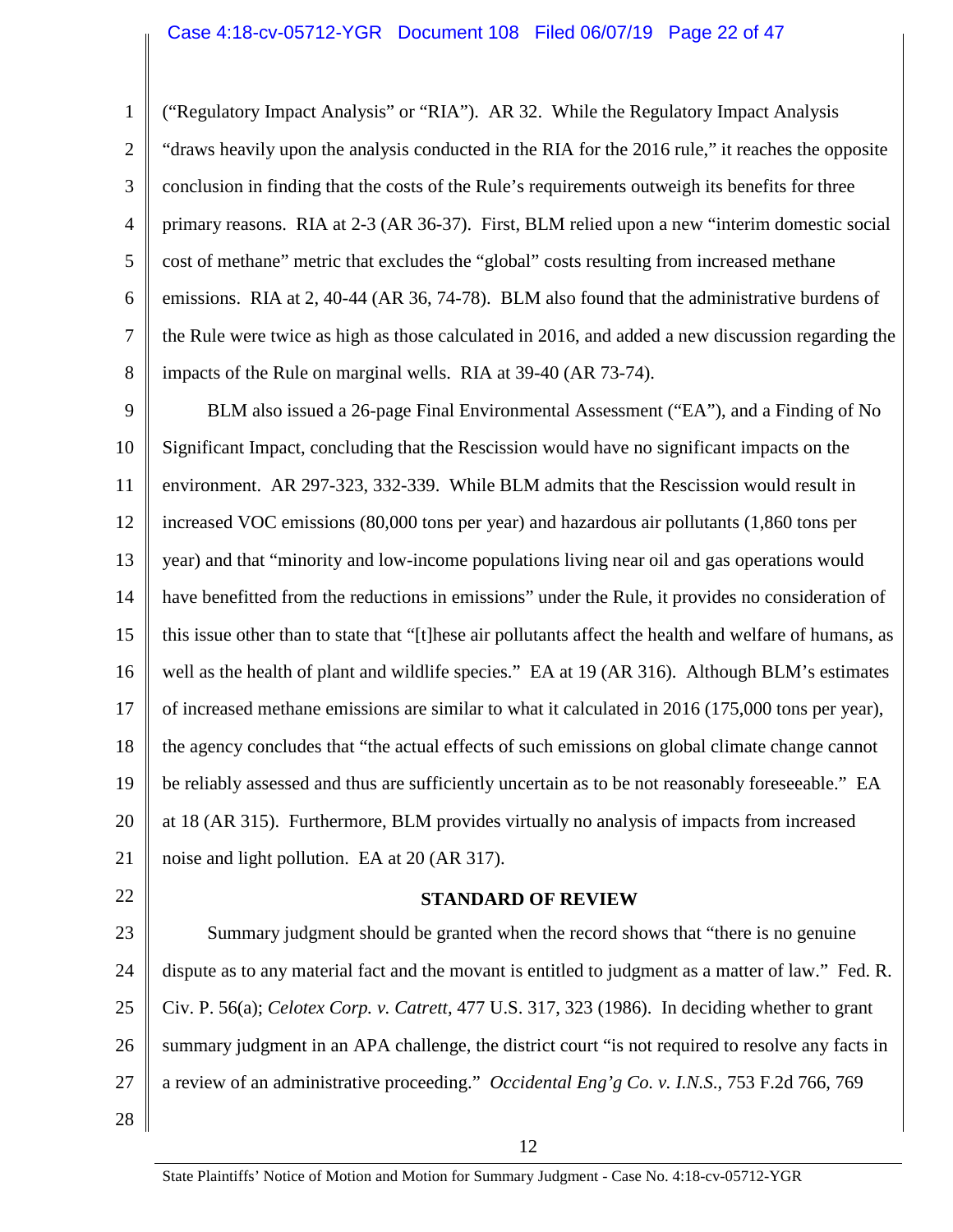1

2

(9th Cir. 1985). Rather, the district court "is to determine whether or not as a matter of law the evidence in the administrative record permitted the agency to make the decision it did." *Id*.

3 4 5 6 7 8 9 10 11 12 Under the APA, a "reviewing court shall … hold unlawful and set aside" agency action found to be "arbitrary, capricious, an abuse of discretion, or otherwise not in accordance with law," "in excess of statutory jurisdiction, authority or limitations," or "without observance of procedure required by law." 5 U.S.C. § 706(2)(A), (C), (D). An agency action is arbitrary and capricious under the APA where the agency (i) has relied on factors which Congress has not intended it to consider; (ii) entirely failed to consider an important aspect of the problem; (iii) offered an explanation for its decision that runs counter to the evidence before the agency; or (iv) is so implausible that it could not be ascribed to a difference of view or the product of agency expertise. *Motor Vehicle Mfrs. Ass'n of U.S., Inc. v. State Farm Mutual Automobile Ins. Co*., 463 U.S. 29, 43 (1983) ("*State Farm*").

13 14 15 16 17 18 19 20 21 22 23 24 25 26 27 28 An "agency changing its course by rescinding a rule is obligated to supply a reasoned analysis for the change." *State Farm*, 463 U.S. at 42; *Encino Motorcars, LLC v. Navarro*, 136 S. Ct. 2117, 2125 (2016) ("Agencies are free to change their existing policies as long as they provide a reasoned explanation for the change."); *see Organized Village of Kake v. U.S. Dep't of Agric.*, 795 F.3d 956, 968 (9th Cir. 2015) (finding that "even when reversing a policy after an election, an agency may not simply discard prior factual findings without a reasoned explanation"). Moreover, an agency must "provide a more detailed justification than what would suffice for a new policy created on a blank slate" when "its new policy rests upon factual findings that contradict those which underlay its prior policy." *F.C.C. v. Fox Television Stations, Inc.*, 556 U.S. 502, 515 (2009) ("*Fox*"). Any "unexplained inconsistency" between a rule and its repeal is "a reason for holding an interpretation to be an arbitrary and capricious change." *Nat'l Cable & Telecomms. Ass'n v. Brand X Internet Servs*., 545 U.S. 967, 981 (2005); *see Organized Village of Kake*, 795 F.3d at 966-67 (holding that an agency's contrary conclusions "[o]n precisely the same record" were arbitrary and capricious). Each of these failures provide a separate basis for finding a rule to be arbitrary and capricious. *See, e.g., California II*, 286 F. Supp. 3d at 1065-73 (finding several independent bases for determining that Suspension was arbitrary and capricious); *Air*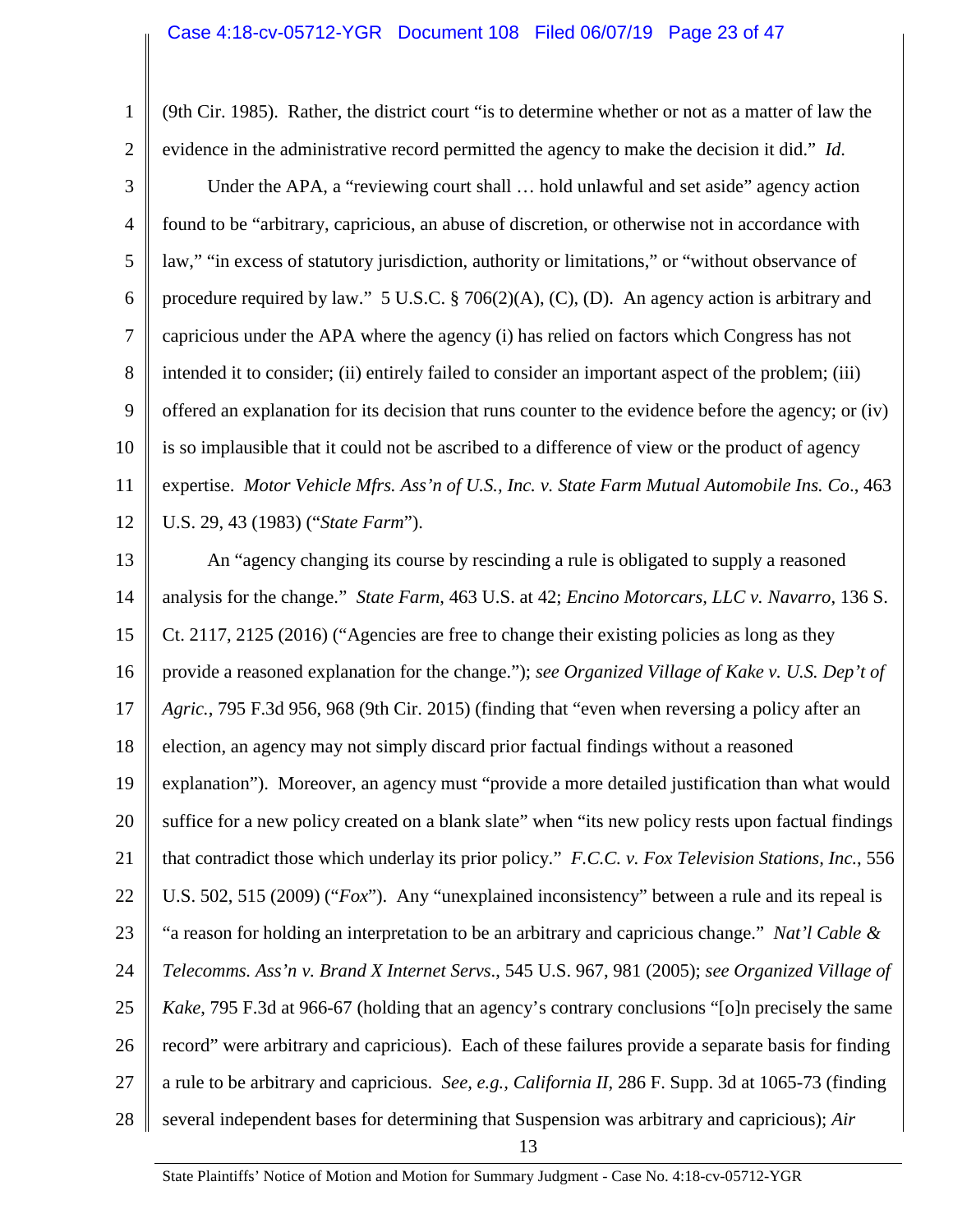1 2 3 *Alliance Houston v. E.P.A.*, 906 F.3d 1049, 1066 (D.C. Cir. 2018) ("EPA's explanations for its changed position on the appropriate effective and compliance dates are inadequate under *Fox* and *State Farm*, and therefore arbitrary and capricious, for several reasons").

4 5 6 7 8 9 10 11 12 13 14 15 16 17 18 19 20 21 22 23 24 25 When an agency's decision turns upon the construction of a statute, the court must consider whether the agency correctly interpreted and applied the relevant legal standards. "If the intent of Congress is clear, that is the end of the matter; for the court, as well as the agency, must give effect to the unambiguously expressed intent of Congress." *Chevron U.S.A., Inc. v. Natural Res. Def. Council, Inc*., 467 U.S. 837, 842-43 (1984) ("*Chevron*"). An agency does not have authority to adopt a regulation that is "manifestly contrary to the statute." *Id*. at 844. Only if "the statute is silent or ambiguous" must the court "decide how much weight to accord an agency's interpretation." *McMaster v. United States*, 731 F.3d 881, 889 (9th Cir. 2013) (internal quotations and citation omitted). As the Supreme Court has also stated, "[t]he fair measure of deference to an agency administering its own statute has been understood to vary with circumstances, and courts have looked to the degree of the agency's care, its consistency, formality, and relative expertness, and to the persuasiveness of the agency's position." *U.S. v. Mead*, 533 U.S. 218, 228 (2001) (citations omitted); *see California Pub. Utilities Comm'n v. Fed. Energy Regulatory Comm'n,* 879 F.3d 966, 975 (9th Cir. 2018) (finding that "an agency's interpretation is not owed deference if 'there is reason to suspect that the interpretation does not reflect the agency's fair and considered judgment on the matter in question.'") (quoting *W. Radio Servs. Co. v. Qwest Corp*., 678 F.3d 970, 985 (9th Cir. 2012)). Furthermore, an agency's interpretation of a statute that it does not administer is not entitled to deference, and the Court may conduct its review *de novo*. *See Dep't of Treasury-I.R.S. v. Federal Labor Relations Authority*, 521 F.3d 1148, 1152 (9th Cir. 2008); *Air North America v. Dep't of Transp*., 937 F.2d 1427, 1436 (9th Cir. 1991).[3](#page-23-0)

26

<span id="page-23-0"></span><sup>28</sup>  $3$  Given Defendants' representation to the Court "that they do not intend to challenge Plaintiffs' standing," ECF No. 96, State Plaintiffs do not address standing in this motion.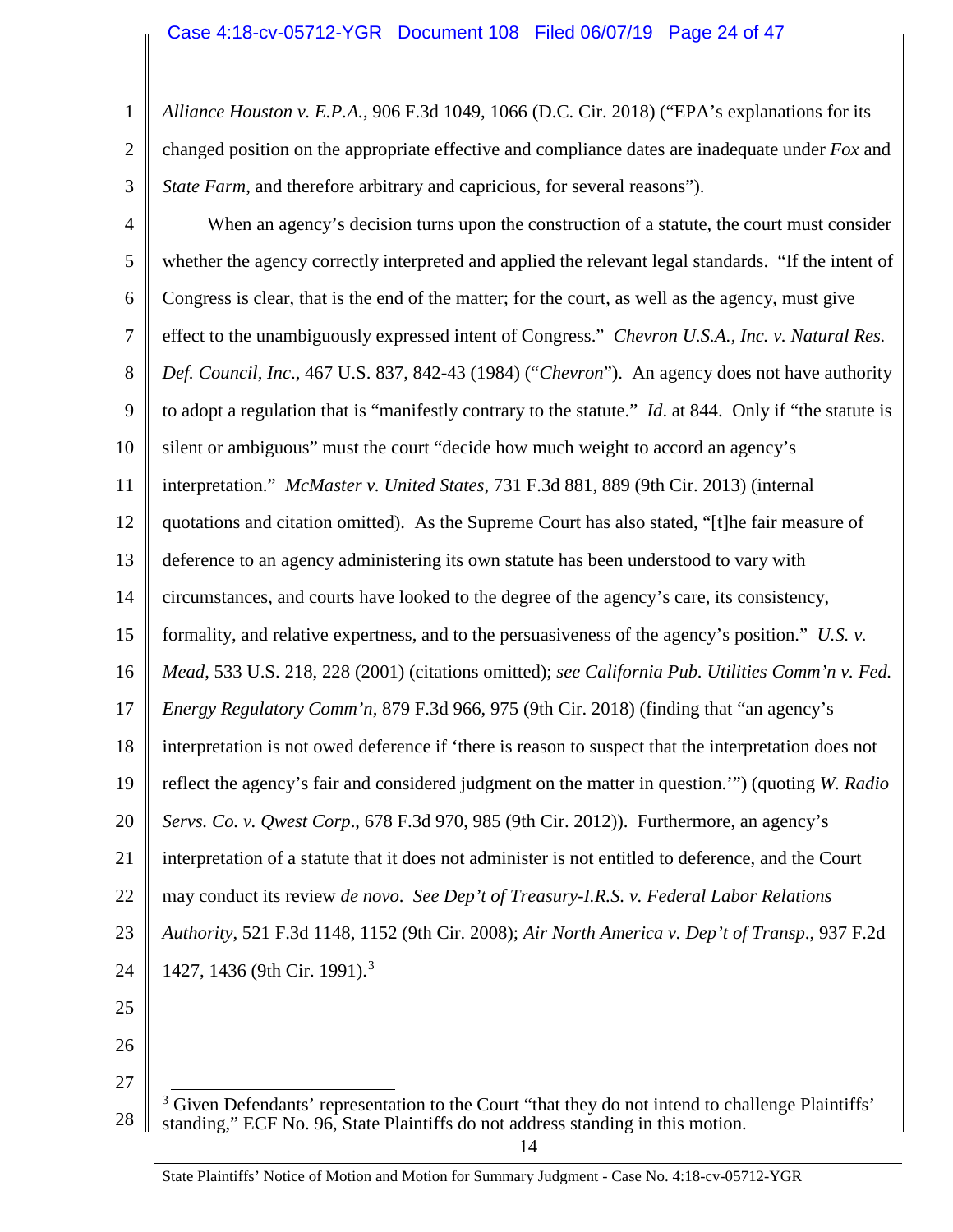<span id="page-24-4"></span><span id="page-24-3"></span><span id="page-24-2"></span><span id="page-24-1"></span><span id="page-24-0"></span>

|    | <b>ARGUMENT</b>                                                                                                                                                                                                                                                               |
|----|-------------------------------------------------------------------------------------------------------------------------------------------------------------------------------------------------------------------------------------------------------------------------------|
| I. | <b>BLM VIOLATED THE APA BY FAILING TO PROVIDE A REASONED EXPLANATION</b><br>FOR THE RESCISSION.                                                                                                                                                                               |
| A. | <b>BLM's Assertion That the Waste Prevention Rule Exceeds its Statutory</b><br>Authority to Regulate Waste is Arbitrary and Capricious (Issues A-1 and<br>$A-4$ ). <sup>4</sup>                                                                                               |
|    | The first rationale provided for the Rescission is BLM's "belieff] that many of the                                                                                                                                                                                           |
|    | provisions of the 2016 rule exceeded the BLM's statutory authority to regulate for the prevention                                                                                                                                                                             |
|    | of 'waste' under the Mineral Leasing Act." 83 Fed. Reg. at 49,185 (AR 2). In particular, BLM                                                                                                                                                                                  |
|    | claims that "[t] he 2016 rule was based on the premise that essentially any losses of gas at the                                                                                                                                                                              |
|    | production site could be regulated as 'waste,' without regard to the economics of conserving that                                                                                                                                                                             |
|    | lost gas," and it cites a few cases that allegedly support this position. <i>Id.</i> at 49,186 (AR 3). <sup>5</sup>                                                                                                                                                           |
|    | However, this rationale is arbitrary and capricious for numerous, independent reasons.                                                                                                                                                                                        |
|    | First, as BLM stated in 2016, "[t]he purpose of [the Waste Prevention Rule] is to reduce                                                                                                                                                                                      |
|    | waste of natural gas owned by the American public and tribes, which occurs during the oil and                                                                                                                                                                                 |
|    | gas production process." 81 Fed. Reg. at 83,015 (AR 916). The Rule is well within BLM's                                                                                                                                                                                       |
|    | authority to prescribe "rules  for the prevention of undue waste" and to require lessees to use                                                                                                                                                                               |
|    | "all reasonable precautions to prevent waste of oil or gas." 30 U.S.C. §§ 187, 225; see also 30                                                                                                                                                                               |
|    | U.S.C. § 1756. As the Wyoming district court stated in finding that Petitioners' had failed to                                                                                                                                                                                |
|    | demonstrate a likelihood of success on the merits of their claim that the Rule was an illegal air                                                                                                                                                                             |
|    | quality regulation, "[t] he terms of the MLA and FOGRMA make clear that Congress intended the                                                                                                                                                                                 |
|    | Secretary, through the BLM, to exercise its rulemaking authority to prevent the waste of federal                                                                                                                                                                              |
|    | and Indian mineral resources and to ensure the proper payment of royalties to federal, state, and                                                                                                                                                                             |
|    | tribal governments." Wyoming v. U.S. Dep't of the Interior, 2017 WL 161428 at *6.                                                                                                                                                                                             |
|    |                                                                                                                                                                                                                                                                               |
|    |                                                                                                                                                                                                                                                                               |
|    | <sup>4</sup> Pursuant to the direction of the Court (ECF No. 95), State Plaintiffs hereby provide issue<br>numbers for each argument that correspond to the numbers provided by the Conservation and<br>Tribal Citizen Group Plaintiffs in their Motion for Summary Judgment. |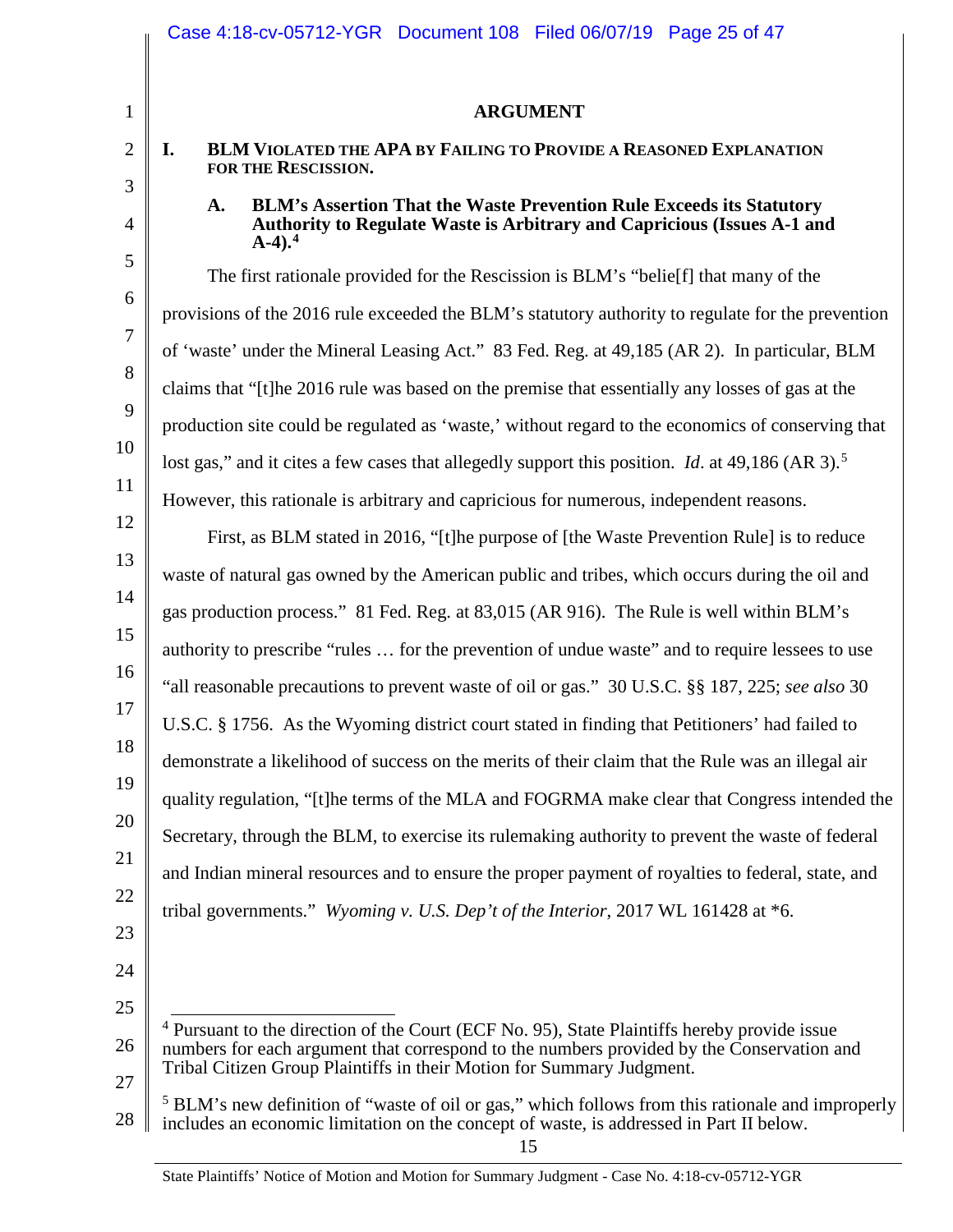1 2 3 4 5 6 7 8 9 10 11 12 13 14 15 16 17 18 19 20 21 22 23 24 25 None of the legal authorities cited address BLM's mandates under the MLA to regulate waste. *See* 30 U.S.C. §§ 187, 225. For example, the decision in *Brewster v. Lanyon Zinc. Co*, 140 F. 801 (8th Cir. 1905), which predates the Mineral Leasing Act, involved a contract dispute between a drilling company and private land owner where the court found a breach of the covenant to exercise "reasonable diligence" when the company failed to proceed with the contemplated operations. Moreover, the decision in *Marathon Oil Company v. Andrus*, 452 F. Supp. 548 (D. Wyo. 1978), as well as the Interior Board of Land Appeals opinions in *Rife Oil Properties, Inc.*, 131 IBLA 357 (1994) and *Ladd Petroleum Corp*., 107 IBLA 5 (1989), discuss the issue of when gas is "avoidably lost" and thus subject to federal royalties – a related but distinct issue from BLM's authority to require lessees to take "all reasonable precautions" to prevent "waste." Even the Rescission maintains a separate definition of "avoidably lost," which includes "[g]as that is vented or flared without the authorization or approval of the BLM," and "[p]roduced oil or gas that is lost" due to "[t]he failure of the operator to take all reasonable measures to prevent or control the loss" or "to comply fully with the applicable lease terms and regulations." 43 C.F.R. § 3179.4; 83 Fed. Reg. at 49,212 (AR 29); *see also* Public Comments and Responses on the Waste Prevention - Revise or Rescind Rule ("Response to Comments") at 48- 49, 124, 125, 127 (AR 189-90, 265, 266, 268) (disagreeing with commenters that definitions of "avoidably lost" and "waste of oil or gas" should be combined). Given that oil or gas is deemed "avoidably lost" when a lessee fails to comply with a BLM regulation, these cases say nothing about BLM's ability to enact regulations for the prevention of waste (as the agency did in 2016); nor do they provide support for the Rescission.<sup>[6](#page-25-0)</sup> Second, these legal authorities were not even mentioned, let alone discussed, in the Proposed Rescission. This failure deprived State Plaintiffs of a meaningful opportunity to comment on this central justification for the Rescission. It is not enough that an agency merely identify some of the problems it believes may justify a repeal; rather, "[n]otice of a proposed rule

26

<span id="page-25-0"></span>27 28  $6$  Indeed, since at least the adoption of NTL-4A in 1979, the term "avoidably lost" has included the loss of oil and gas resulting from an operator's failure to comply with "lease terms and regulations" enacted by BLM. *See* 44 Fed. Reg. 76,600 (Dec. 27, 1979); *see also* 81 Fed. Reg. at 83,082 (AR 983); 83 Fed. Reg. at 49,212 (AR 29).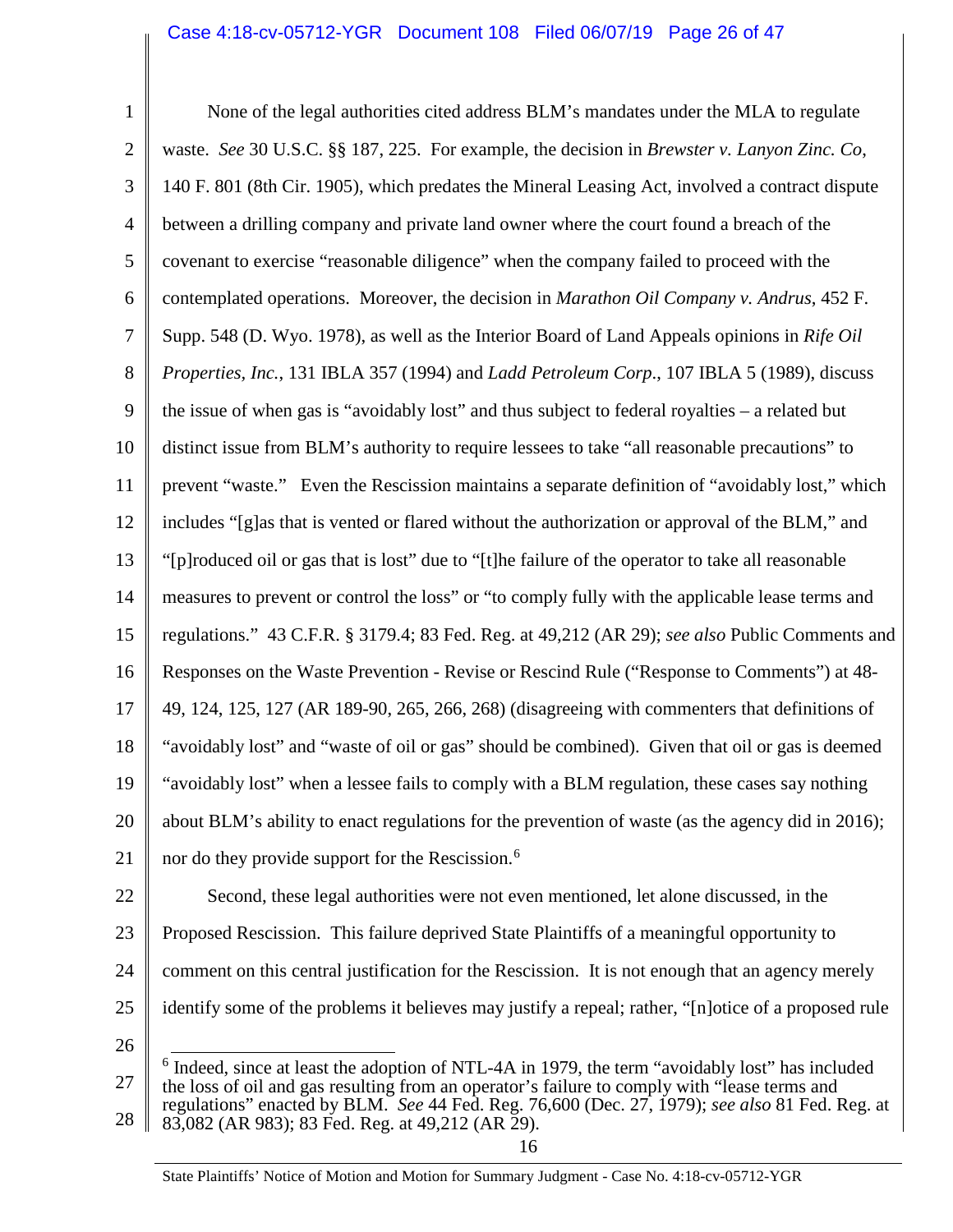1 2 3 4 5 6 7 8 9 10 11 12 13 14 15 16 17 18 19 20 21 22 23 24 25 26 27 28 must include sufficient detail on its content and basis in law and evidence to allow for meaningful and informed comment[.]" *Am. Med. Ass'n v. Reno*, 57 F.3d 1129, 1132 (D.C. Cir. 1995) (citation omitted); *Home Box Office v. F.C.C.*, 567 F.2d 9, 35 (D.C. Cir. 1977) ("[T]he notice required by the APA ... must disclose in detail the thinking that has animated the form of a proposed rule and the data upon which that rule is based"). Without such information, the public cannot not meaningfully participate in the rule making process. *See Connecticut Light & Power Co.*, 673 F.2d at 530 ("If the notice of proposed rule-making fails to provide an accurate picture of the reasoning that has led the agency to the proposed rule, interested parties will not be able to comment meaningfully upon the agency's proposals."); *accord Prometheus Radio Project v. F.C.C.*, 652 F.3d 431, 452 (3d Cir. 2011) (notice of proposed rulemaking lacked sufficient detail to permit "discussion of the actual issues involved"). BLM's inclusion of this brand new rationale in the Rescission failed to comply with the APA's notice and comment requirement. *Nat. Res. Def. Council v. U.S. E.P.A.*, 279 F.3d 1180, 1186 (9th Cir. 2002) ("A decision made without adequate notice and comment is arbitrary or an abuse of discretion."); *State of California v. U.S. Dep't of the Interior*, --- F. Supp. 3d ---, 2019 WL 2223804, \*14-15 (N.D. Cal. Mar. 29, 2019) (finding that DOI violated the APA by "failing to provide the requisite information to adequately apprise the public regarding the reasons" for repealing a duly promulgated regulation). In fact, as the record further demonstrates, BLM staff did not agree that they lacked the statutory authority to issue the Waste Prevention Rule. Rather, this rationale was pushed by the White House's Office of Information and Regulatory Affairs ("OIRA"), which reviews all Executive Branch regulations, as well as Department of the Interior political appointees. During the drafting of the proposed rule, BLM had rejected the inclusion of language regarding its statutory authority when pushed by OIRA. AR 172946 ("OIRA recommended that the BLM explicitly state that it lacked the authority to issue the 2016 final rule. BLM disagrees but provided alternate preamble language as compromise."); AR 173733 ("The second issue is in relation to whether and how we speak to our authority surrounding the rule itself. Seems DOI/DOJ are on one side and OMB/OIRA are on another."). Moreover, as late as August 2, 2018, the draft version of the final rule did not contain this rationale, but was added following a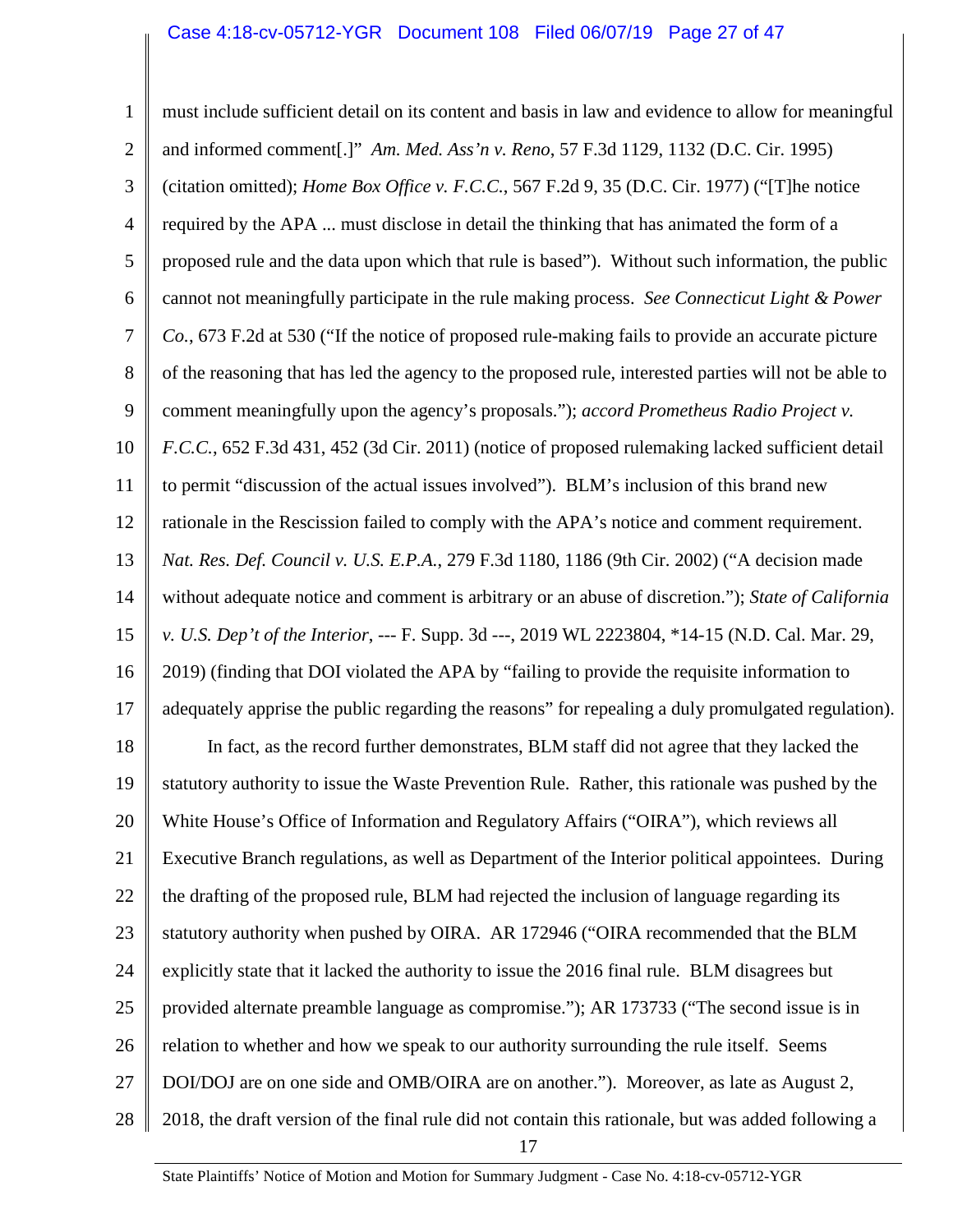# Case 4:18-cv-05712-YGR Document 108 Filed 06/07/19 Page 28 of 47

1 2 3 4 5 meeting with then-Deputy Secretary of the Interior David Bernhardt, Assistant Secretary of Land and Minerals Management Joe Balash, and then-Principal Deputy Assistant Secretary of Land and Minerals Management Katharine MacGregor, among others. *Cf.* AR 159791-92 (August 6, 2018 version of draft final rule with addition of statutory authority argument) *with* AR 159895-96 (August 2, 2018 version of draft final rule with no statutory authority argument).<sup>[7](#page-27-0)</sup>

6 7 8 9 10 11 12 13 14 To the extent that this rationale was made at the direction the White House, it does not deserve the deference that might be afforded to it under *Chevron*. *See Chevron*, 467 U.S. at 844 (finding that such deference due only to the agency "entrusted to administer" the relevant statute). The limited statutory mandate of OIRA, which was created by the Paperwork Reduction Act of 1980, 44 U.S.C. § 3503, does not involve administration of the Mineral Leasing Act. Moreover, BLM's abruptly chosen rationale, made in response to pressure from OIRA and political appointees rather than through careful deliberation and application of its expertise, also warrants reducing the level of deference afforded to this interpretation. *See Mead*, 533 U.S. at 228; *California Pub. Utilities Comm'n,* 879 F.3d at 975.

<span id="page-27-0"></span>15 16 17 18 19 20 21 22 23 24 25 26 27 28 Third, BLM's current position represents an unexplained inconsistency with the 2016 Rule, where the agency explicitly considered and rejected this statutory authority argument when it was raised by industry commenters. As BLM stated at that time, "there is no statutory or jurisprudential basis for the commenters' position that the BLM must conduct an inquiry into a lessee's economic circumstances before determining a loss of oil or gas to be "'avoidable.'" 81 Fed. Reg. at 83,038 (AR 939). Rather, BLM found that the Waste Prevention Rule "is a necessary step in fulfilling its statutory mandate to minimize waste of the public's and tribes' natural gas resources," as waste under its prior regulations was "unacceptably high." *Id*. at 83,009-10, 83,015 (AR 910-911, 916). Moreover, BLM did not previously take the position that "any" losses of gas could be regulated as waste or ignore "the economics of conserving that lost gas." To the contrary, BLM determined that the Waste Prevention Rule represented "economical, <sup>7</sup> Executive Order 12866, which governs the federal agency rulemaking process, provides that an agency "shall … [i]dentify for the public those changes in the regulatory action that were made at the suggestion or recommendation of OIRA." Executive Order 12866, Section 6(a)(3)(E)(iii), 58 Fed. Reg. 51,735 (Sept. 30, 1993). BLM has not explicitly identified any changes in the Rescission that were suggested or recommended by OIRA.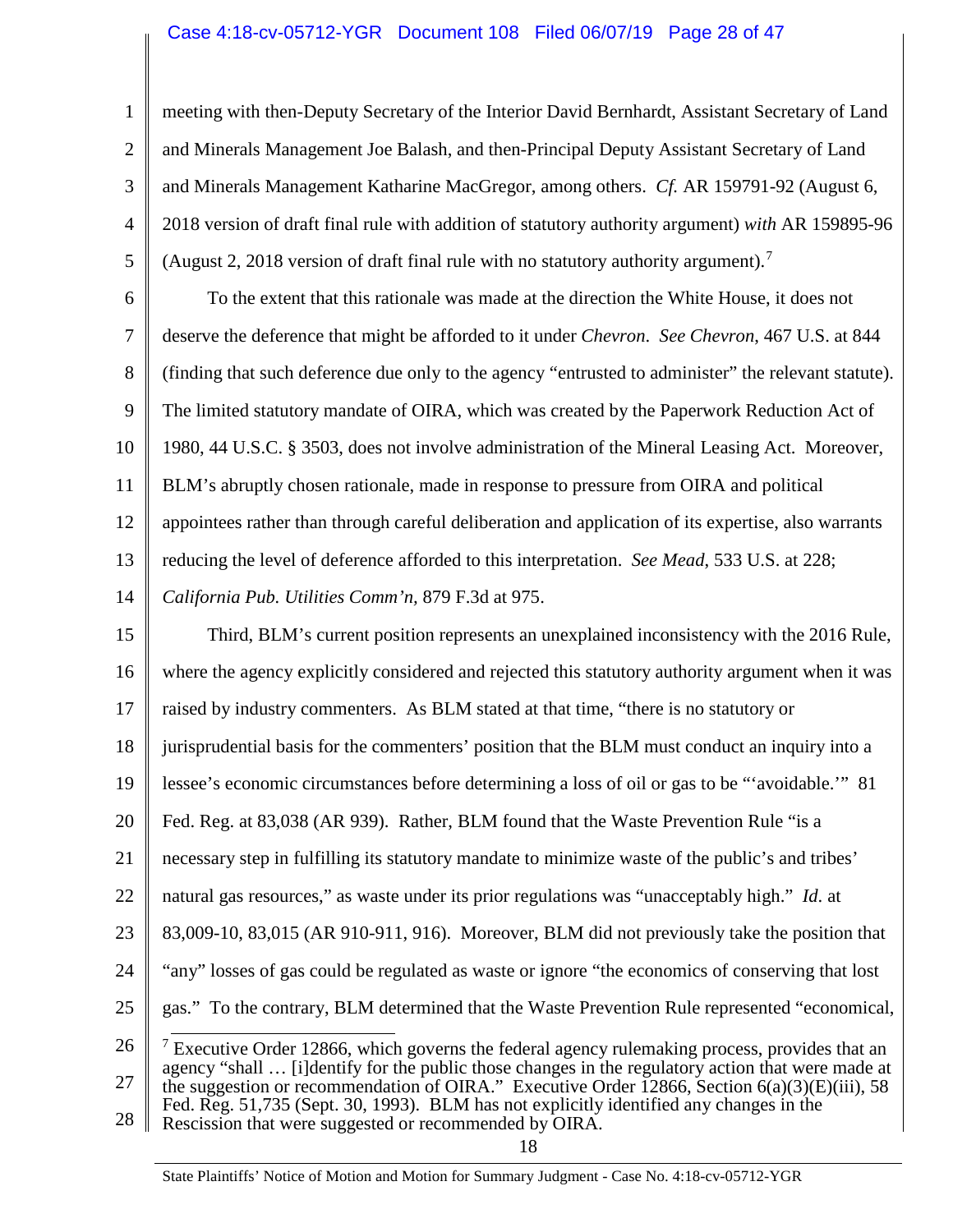1 2 3 4 5 6 7 8 9 10 11 12 13 14 15 16 17 18 19 20 21 22 23 24 25 26 27 28 cost-effective, and reasonable measures that operators can take to minimize gas waste." *Id*. at 83,009 (AR 910); *see id*. at 83,015 (AR 916) ("Today's rule updates the existing provisions to direct operators to take reasonable and common-sense measures to prohibit routine venting, minimize the quantities of natural gas routinely flared, reduce natural gas losses through leaks, and deploy up-to-date technology to reduce routine losses from production equipment."). The Rule also contained several exemptions for situations where regulatory requirements would "cause the operator to cease production and abandon significant recoverable oil reserves under the lease." *See* 81 Fed. Reg. at 83,011 (AR 912) (capture targets); 83,012 (AR 913) (pneumatic controllers and pumps; storage vessels); 83,028 (AR 929) (leak detection and repair). In sum, BLM's current position represents an "unexplained inconsistency" with the 2016 rulemaking that renders the Rescission arbitrary and capricious. *See Brand X Internet Servs.*, 545 U.S. at 981. Fourth, the Rescission itself is internally inconsistent regarding whether the Rule "exceeded the BLM's statutory authority to regulate for the prevention of 'waste.'" *See* 83 Fed. Reg. at 49,185 (AR 2). For example, BLM states later in the preamble that "even if the 2016 rule did *not*  exceed the BLM's statutory authority, it is nonetheless within the BLM's authority to revise its 'waste prevention' regulations in a manner that balances compliance costs against the value of the resources to be conserved." *Id*. at 49,189 (AR 6) (emphasis added). BLM also claims that it "received a number of comments addressing its statutory authority and obligations," but "did not make any changes to the rule based on these comments." *Id.* However, as discussed above, nowhere in the Proposed Rule did BLM actually take the position that the Waste Prevention Rule exceeded its statutory authority under the MLA to regulate waste. And BLM later characterizes its position not as a statutory issue, but as a "policy determination." *Id*. at 49,190, 49,197 (AR 7, 14). These shifting explanations for BLM's primary rationale further render the Rescission arbitrary and capricious. Finally, there is no merit to BLM's statement that its "experience in the litigation of the 2016 rule reinforces the BLM's conclusion that the 2016 rule exceeded its statutory authority." *Id.* at 49,186 (AR 3). The Wyoming district court addressed an argument made by Petitioners that the Waste Prevention Rule was actually an illegal attempt by BLM to regulate air pollution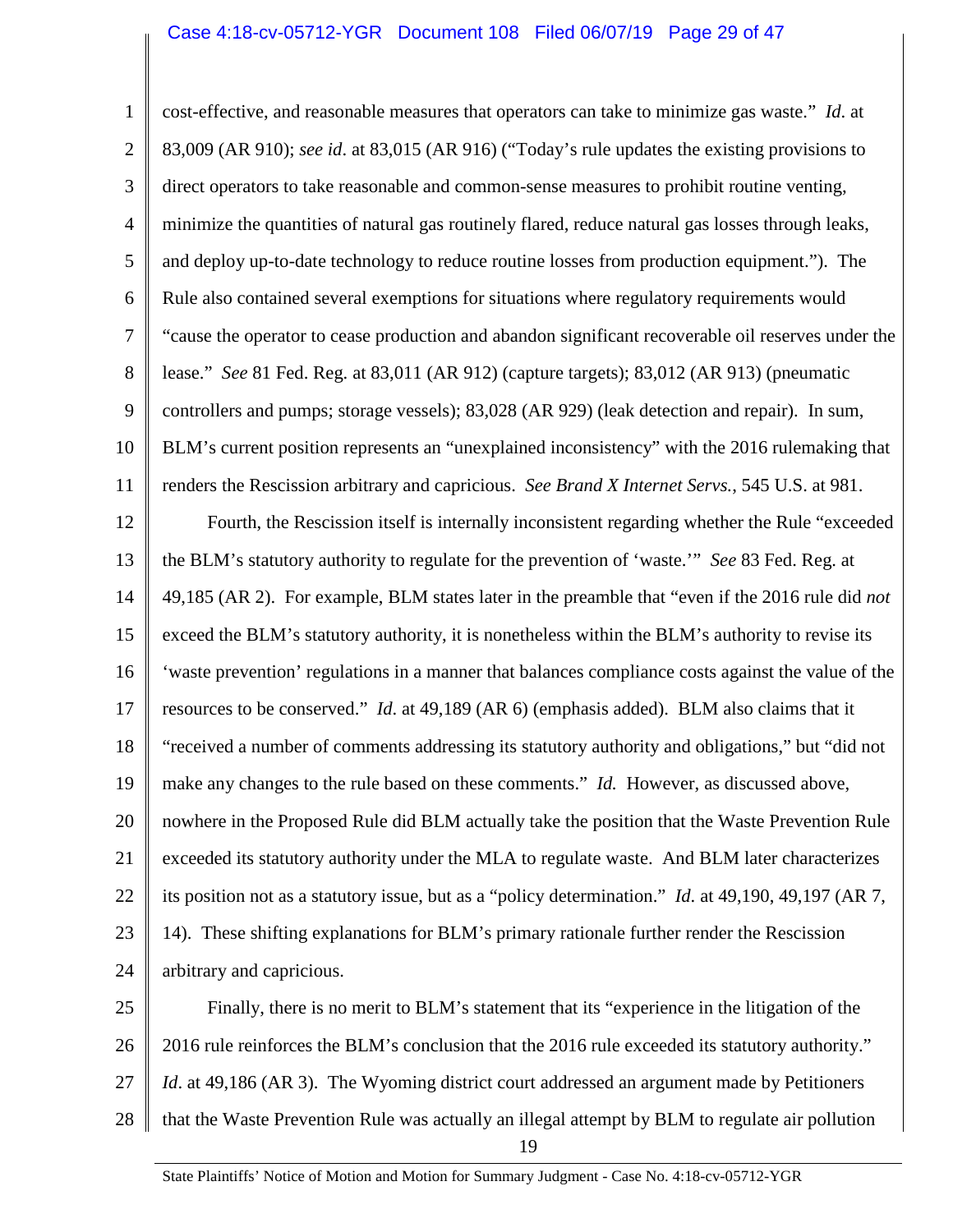1 2 3 4 5 under the Clean Air Act, which BLM contested. *Wyoming v. U.S. Dep't of the Interior*, 2017 WL 161428, at \*3-9. Ultimately, the Wyoming district court found that Petitioners did not demonstrate a likelihood of success on this argument. *Id*. at \*9. The statutory authority rationale now relied upon by BLM was not addressed by the Wyoming district court. Thus, the litigation over the 2016 Rule provides no support for BLM's rationale in the Rescission.

In sum, the Rescission is arbitrary and capricious because it relies on an unsupportable claim by BLM that the Waste Prevention Rule exceeded its statutory authority to regulate waste.

<span id="page-29-0"></span>8

6

7

#### **B. BLM's Reliance on Executive Order 13783 is Unfounded (Issue B-1).**

9 10 11 12 13 14 15 16 17 18 19 20 21 BLM next asserts that the Waste Prevention Rule "would have added regulatory burdens that unnecessarily encumber energy production, constrain economic growth, and prevent job creation," contrary to the policies set forth in Section 1 of Executive Order 13783. 83 Fed. Reg. at 49,184, 49,185 (AR 1, 2); RIA at 6-7 (AR 40-41) ("Need for Policy Action"). However, these conclusory statements not only lack support, but they are directly contradicted by the record of both the 2016 Rule and the 2018 Rescission. Additionally, BLM's reliance on Executive Order 13783 contravenes both the terms of the order itself and the statutory responsibilities the agency acknowledges. In short, BLM's reliance on Executive Order 13783 falls well short of supplying the required "reasoned explanation" for the Rescission. *See Amerijet Int'l, Inc. v. Pistole*, 753 F.3d 1342, 1350 (D.C. Cir. 2014) (conclusory agency statements deemed insufficient); *State of California v. U.S. Dep't of the Interior*, --- F. Supp. 3d ---, 2019 WL 2223804 at \*11-12 (DOI failed to provide "reasoned explanation" for its reliance on Executive Order 13783 to justify rule repeal).

22 23 24 25 26 27 28 20 To begin, BLM's rationale is contradicted not only by its 2016 findings in promulgating the Waste Prevention Rule, but also by the record for the Rescission. BLM's regulatory impact analysis for the Waste Prevention Rule ("2016 RIA") found that implementation costs for "individual operators would be small, even for businesses with less than 500 employees." *See* 81 Fed. Reg. at 83,013 (AR 914). Specifically, BLM estimated that average costs for a "representative small operator" would "result in an average reduction in profit margin of 0.15 percentage points." *Id*. at 83,013-14 (AR 914-15). As a result, BLM found that the Rule would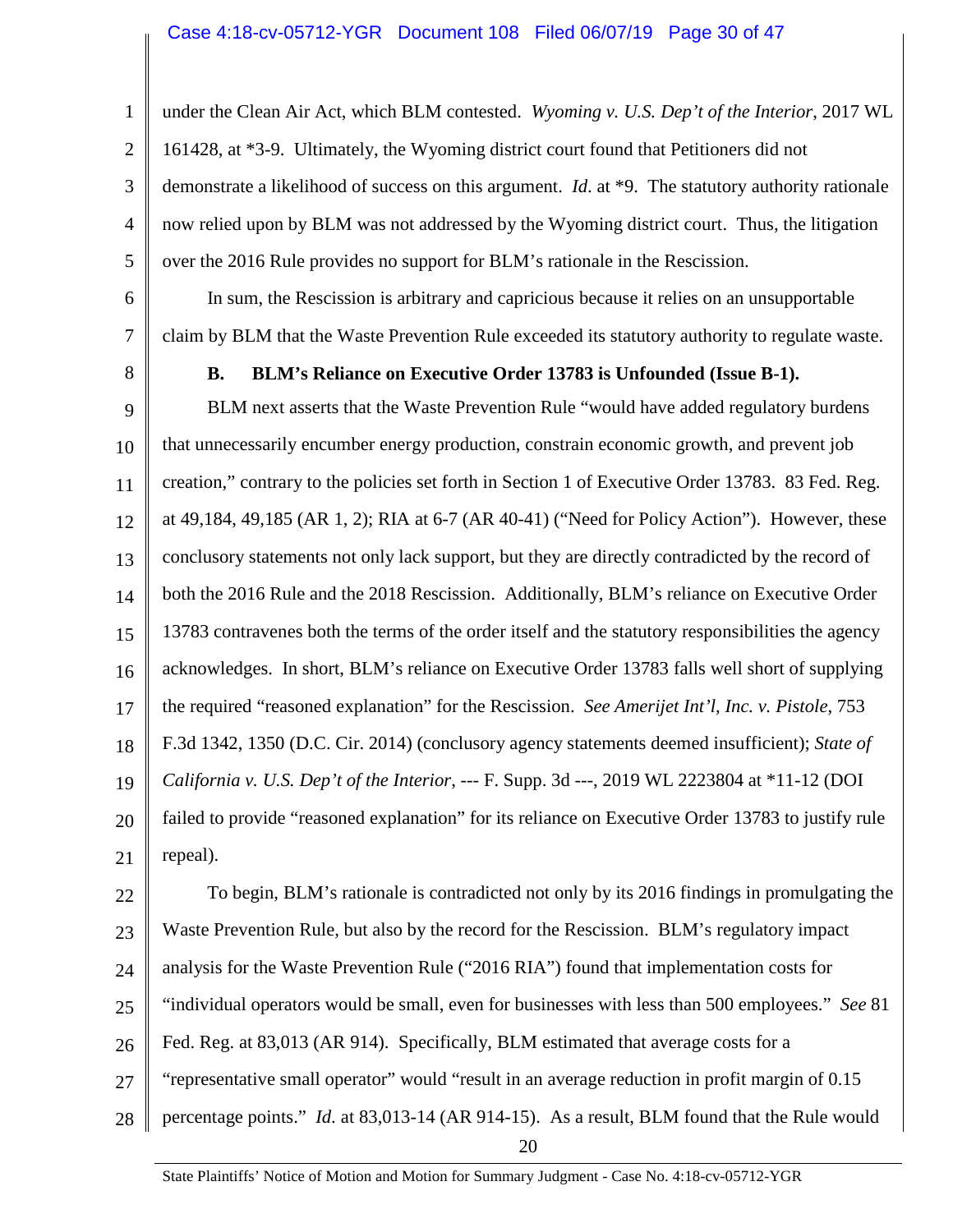### Case 4:18-cv-05712-YGR Document 108 Filed 06/07/19 Page 31 of 47

1 2 3 4 5 6 7 8 "not have a significant economic impact on a substantial number of small entities," and "would not alter the investment or employment decisions of firms or significantly adversely impact employment." *Id*. at 83,070 (AR 971). BLM also concluded that the Rule would increase natural gas production by 9–41 Bcf per year, but would not "significantly impact the supply, distribution, or use of energy." *Id*. at 83,014, 83,077 (AR 915, 978). Moreover, as discussed above, the Rule contained exemptions for situations where certain requirements would "cause the operator to cease production and abandon significant recoverable oil reserves under the lease." *See* 81 Fed. Reg. at 83,011, 83,012, 83,028 (AR 912, 913, 929).

9 10 11 12 13 14 15 16 17 18 19 20 21 22 23 24 25 BLM's findings for the Rescission do not differ in any material way. For example, BLM finds that for even the smallest operators, the rule will increase annual profit margins by just "0.19 percentage points," 83 Fed. Reg. at 49,206 (AR 23), and "will not have a 'significant economic impact on a substantial number of small entities.'" *Id*. at 49,207 (AR 24). BLM states that it does "not believe that the cost savings in themselves will be substantial enough to substantially alter the investment or employment decisions of firms." *Id*. at 49,206 (AR 23); RIA at 65, 83 (AR 99, 117) ("the reduction in compliance costs represents such a small fraction of company net incomes that we believe that the rule is unlikely to impact the investment decisions of firms"); *see also* AR 159746, 179988, 179835 ("BLM does not expect the Waste Prevention Rule to alter the investment or employment decisions of firms or significantly adversely impact employment"). And BLM admits that it does "not expect that the final rule will significantly impact the price, supply, or distribution of energy." 83 Fed. Reg. at 49,205, 49,211 (AR 22, 28); RIA at 57 (AR 91). To the contrary, BLM finds that the Rescission will actually *reduce* natural gas production by 299 billion cubic feet, and royalty payments by \$79.1 million. 83 Fed. Reg. at 49,205 (AR 22); RIA at 3, 57, 60, 63 (AR 37, 91, 94, 97). Separately, BLM's cursory discussion failed to consider important provisions of the Executive Order that are relevant to the Rescission. For instance, given the increased pollution

26 that BLM admits will result from the Rescission, the agency failed to address the Order's

27 direction that "all agencies should take appropriate actions to promote clean air and clean water

28 for the American people." *See* 82 Fed. Reg. at 16,093 (AR 1871). Nor does BLM acknowledge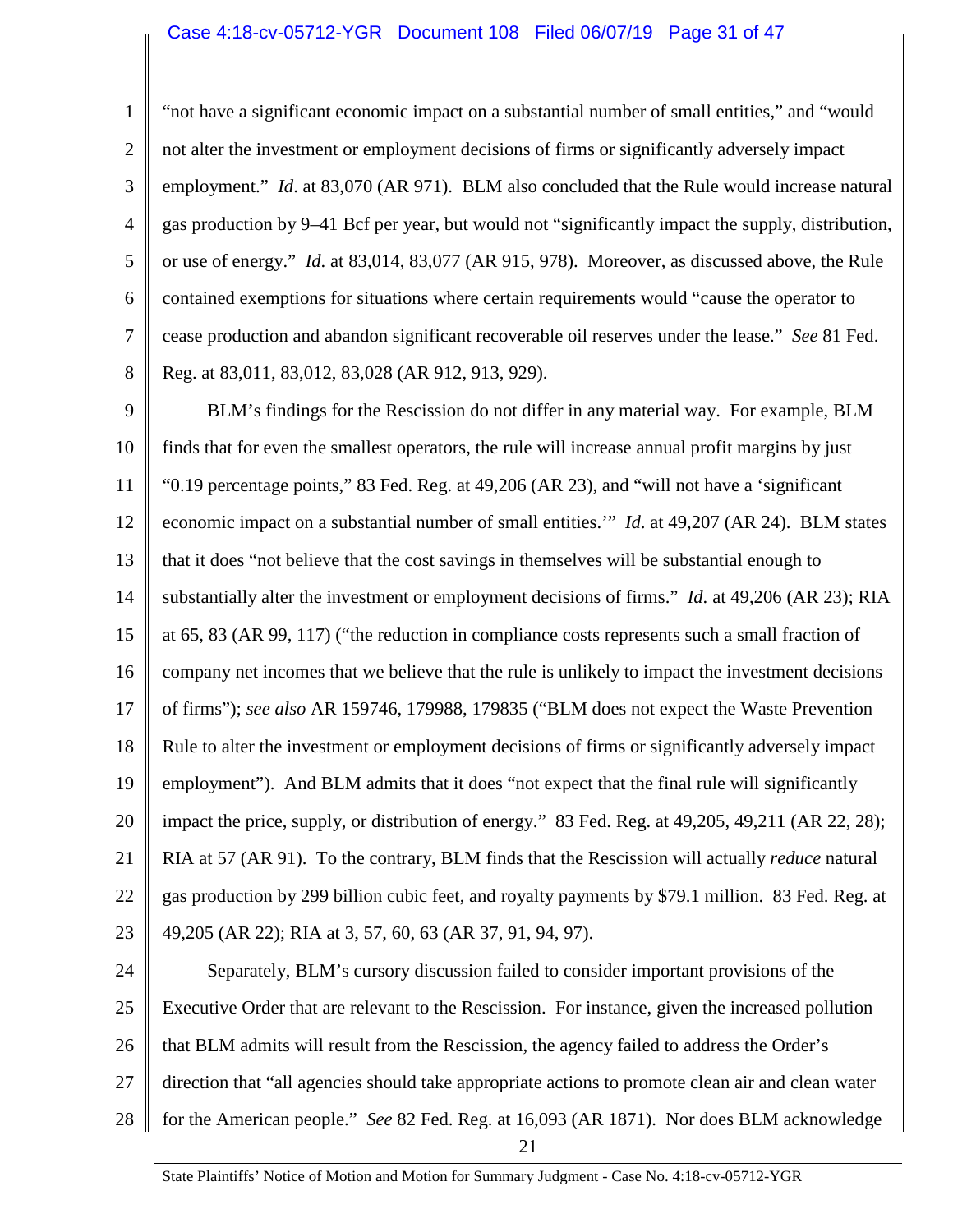# Case 4:18-cv-05712-YGR Document 108 Filed 06/07/19 Page 32 of 47

1 2 3 4 5 6 7 8 9 10 11 12 13 14 15 16 17 18 19 20 21 22 23 24 25 26 27 that the bases it offered in 2016 for the Rule—national security, domestic energy development and economic growth—are substantially consistent with Section 1 of E.O. 13783. The Executive Order begins by stating that "[i]t is in the national interest to promote clean and safe development of our Nation's vast energy resources, while at the same time avoiding regulatory burdens that unnecessarily encumber energy production, constrain economic growth, and prevent job creation. Moreover, the prudent development of these natural resources is essential to ensuring the Nation's geopolitical security." *Id*. And, in explaining its justification for the Rule in 2016, BLM stated that: [N]atural gas is a limited and valuable public resource, which is critical to U.S. energy security and national security. Natural gas also provides significant economic benefits as an energy source for electricity generation and industrial and residential use, and as a feedstock for manufacturing.... Venting, flaring, and leaks of natural gas from production on BLM-administered sites waste this limited natural resource and deprive the American public and tribes of the security and economic benefits that this resource, which belongs to the public and tribes, would otherwise provide. 81 Fed. Reg. at 83,014 (AR 915). BLM fails to offer any reasoned explanation for reversing itself. Further, as Executive Order 13783 recognizes, a President's Order cannot "impair or otherwise affect" the statutory mandates imposed upon BLM by Congress. 82 Fed. Reg. at 16,096 (AR 1874); *see In re Aiken County*, 725 F.3d 255, 260 (D.C. Cir. 2013) ("[T]he President and federal agencies may not ignore statutory mandates or prohibitions merely because of a policy disagreement with Congress."). In finalizing the Waste Prevention Rule, BLM acknowledged specifically that the "rule [was] a necessary step in fulfilling its statutory *mandate* to minimize waste of the public's and tribes' natural gas resources." 81 Fed. Reg. at 83,010 (AR 911) (emphasis added). Moreover, BLM emphasized that the agency "must carry out its responsibility, delegated by Congress, to ensure the public's resources are not wasted and are developed in a manner that provides for long term productivity and sustainability." *Id.* In light of Congress's direction, Executive Order 13783 cannot provide the reasoned explanation required of BLM to rescind the Waste Prevention Rule. This district court has twice rejected BLM's failure to explain its contradictory findings to

28 first postpone, and then suspend, the requirements of the Rule. *See California I*, 277 F. Supp. 3d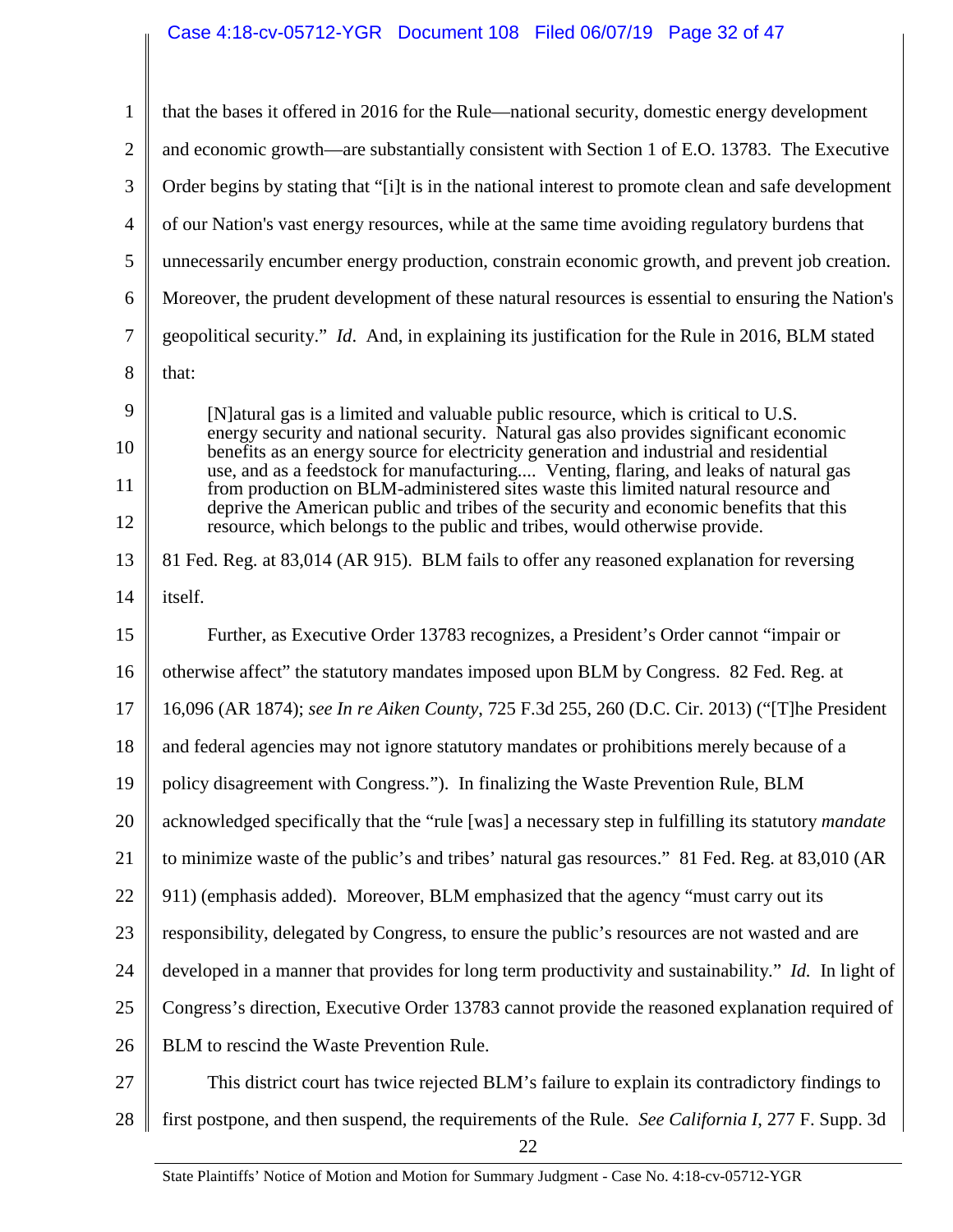<span id="page-32-0"></span>1 2 3 4 5 6 7 8 9 10 11 12 13 14 15 16 17 18 19 20 21 22 23 24 25 26 27 28 at 1123 ("New presidential administrations are entitled to change policy positions, but to meet the requirements of the APA they must give reasoned explanations for those changes and address [the] prior factual findings underpinning a prior regulatory regime.") (internal quotations and citation omitted); *California II*, 286 F. Supp. 3d at 1067 (finding that BLM failed to provide an adequate explanation because it failed to "point to any fact that justifies its assertion that the Waste Prevention Rule encumbers energy production. Its concern remains unfounded."). BLM's latest attempt to undo the requirements of the Waste Prevention Rule without a reasoned explanation, and despite its own findings to the contrary, is similarly arbitrary and capricious. *See Brand X Internet Servs.*, 545 U.S. at 981; *State of California v. U.S. Dep't of the Interior*, --- F. Supp. 3d ---, 2019 WL 2223804 at \*12 (DOI's statements regarding burden on energy development "directly contradict its previous findings in its promulgation of" the rule it seeks to repeal, in violation of the APA). **C. BLM's Regulatory Impact Analysis for the Rescission is Arbitrary and Capricious (Issues C and B-2).** BLM also claims that the 2016 Rule's "compliance costs for industry and implementation costs for the BLM exceed the rule's benefits." 83 Fed. Reg. at 49,186-88, 49,204-05 (AR 3-5, 21-22). BLM's wholesale reversal from the conclusions of its 2016 RIA relies on an arbitrary, outcome-driven manipulation of the numbers that fails to offer a reasoned explanation for the inconsistencies with its prior analysis. BLM ignores several benefits of the Rule entirely, including the reduction in hazardous air emissions, and undermines the other key benefits, such as the reduction in methane emissions, by substituting spurious "interim" findings for peer-reviewed science. On the cost side, BLM declares, without any factual support, that the administrative burdens of the Rule are twice as high as those calculated in 2016. And BLM sandbags the public with a new analysis of the alleged impacts of the Rule on marginal wells, which appeared for the first time in the final RIA. Any one of the above flaws is enough to render BLM's reliance on this rationale a violation of the APA.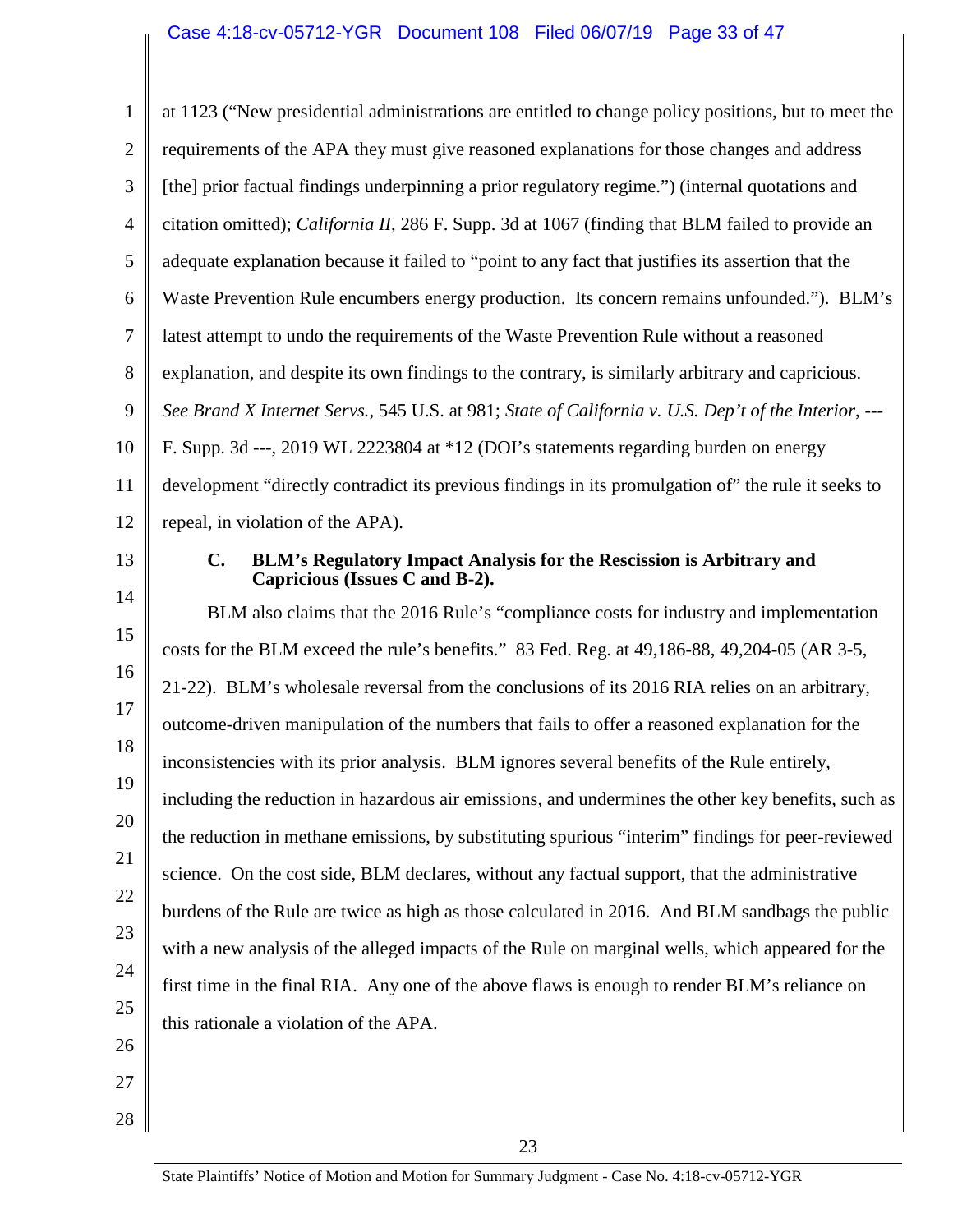2

<span id="page-33-0"></span>1

#### **1. BLM's Use of a "Domestic" Social Cost of Methane Metric Arbitrarily Ignores Substantial Climate Impacts and is Contrary to the Best Available Science (Issue C-1).**

3 4 5 6 7 8 9 10 11 12 13 14 15 In 2016, to estimate the benefits of reducing methane emissions, BLM drew upon the conclusions of an Interagency Working Group ("IWG") founded under the Administration of George W. Bush.<sup>[8](#page-33-1)</sup> AR 104455-104456. The IWG was specifically organized to develop a single, harmonized value for greenhouse gas emissions for federal agencies to use in their regulatory impact analyses for rulemaking under Executive Order 12866. AR 21377, 104456. The IWG's approach, known as the "social cost of greenhouse gases," estimates the present value of the damages caused from each additional ton of greenhouse gas emitted at a point in time, or conversely, the present value of the benefits from reducing a ton of greenhouse gas emissions. AR 21376. As the IWG stated in 2015, these damages must be considered globally "because emissions of most greenhouse gases contribute to damages around the world and the world's economies are now highly interconnected." AR 22069. This approach was developed over several years through robust scientific and peer-reviewed analyses and public processes, and represents the best available science on this issue. AR 21377, 104456.

16 17 18 19 20 21 22 23 24 25 26 In addition to being scientifically sound, IWG's approach is consistent with longstanding guidance regarding the valuing of effects of a rule generally. OMB Circular A-4 recognizes that a regulation may "have effects beyond the borders of the United States," and states that an agency's economic analysis should encompass "all the important benefits and costs likely to result from the rule," including "any important ancillary benefits." AR 7598, 7609. OMB Circular A-4 instructs agencies to monetize costs and benefits wherever possible. AR 7610. Moreover, OMB Circular A-4 states that "where you choose to evaluate a regulation that is likely to have effects beyond the borders of the United States, these effects should be reported separately." AR 7598. Likewise, Executive Order 12866 directs agencies to assess "*all* costs and benefits" of regulatory actions. E.O. 12866, Section 1(a), 58 Fed. Reg. 51,735 (Oct. 4, 1993) (emphasis added); *id*. at Section <sup>8</sup> The IWG was comprised of members from the Council of Economic Advisors, Council on Environmental Quality, Department of Agriculture, Department of Commerce, Department of

<span id="page-33-1"></span><sup>27</sup> Energy, Department of the Interior, Department of Transportation, Department of Treasury, Environmental Protection Agency, National Economic Council, Office of Management and

<sup>28</sup> Budget, and the Office of Science and Technology Policy. AR 21377.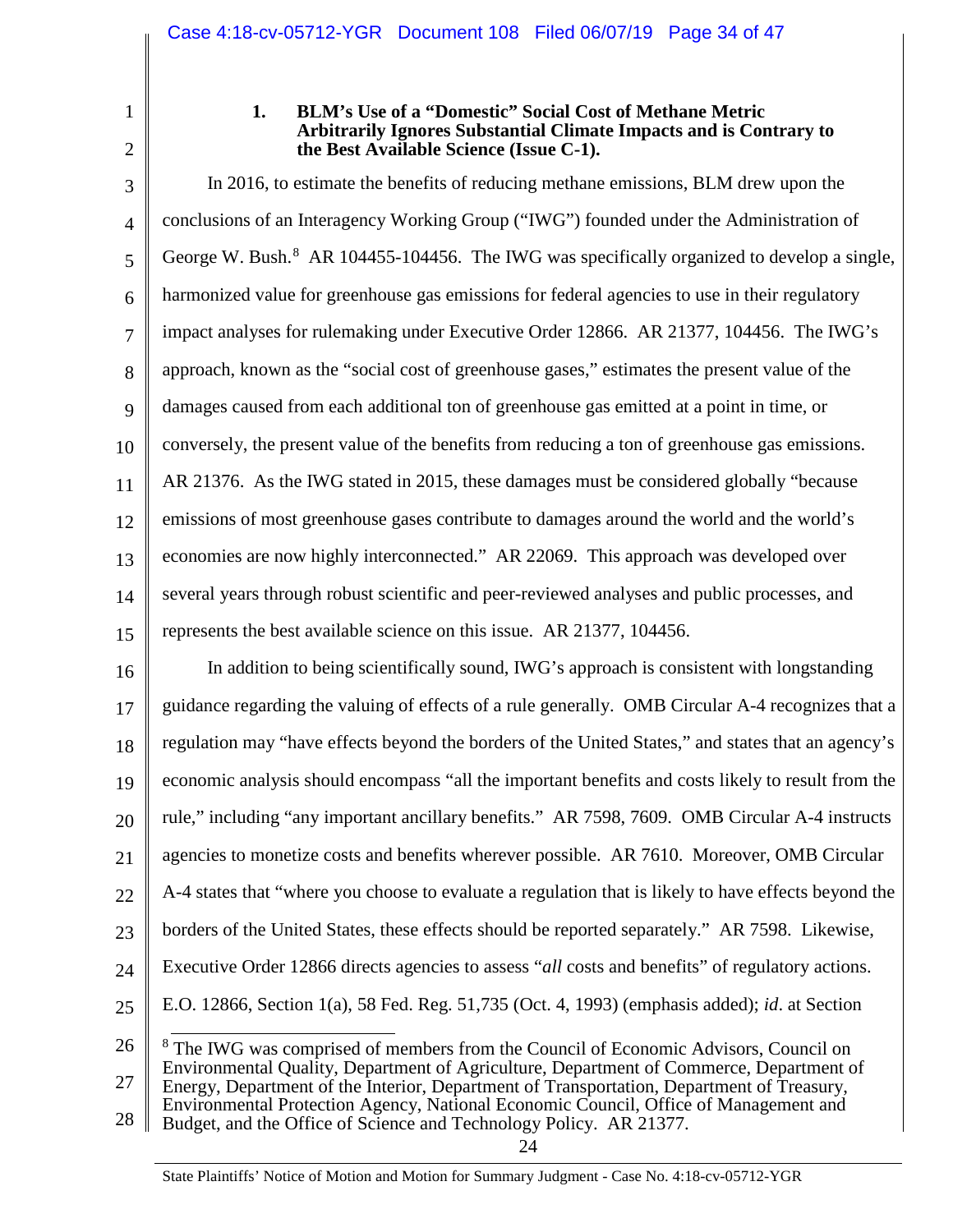## Case 4:18-cv-05712-YGR Document 108 Filed 06/07/19 Page 35 of 47

1

2

3

4

5

1(b)(6) ("Each agency shall assess both the costs and the benefits of the intended regulation"). And, federal agencies have relied on the IWG's valuation of the impacts of greenhouse gas emissions in rulemakings since 2009, and courts have upheld this approach. *See Zero Zone, Inc. v. U.S. Dep't of Energy*, 832 F.3d 654, 678-79 (7th Cir. 2016) (finding that agency acted reasonably in utilizing social cost methodology and considering global estimates).

6 7 8 9 10 11 12 13 14 In 2016, using the IWG methodology, BLM estimated that the benefits of methane emission reductions from the Rule would be from \$2.55-\$3.84 billion over a ten-year period, which far outweighed the estimate of costs. 81 Fed. Reg. at 83,014 (AR 925). In the Rescission, BLM's analysis cut that number by more than tenfold to \$66-\$259 million. RIA at 4 (AR 38). BLM did so by relying on its own "interim"<sup>[9](#page-34-0)</sup> metric — which lacks any peer review — that arbitrarily dismisses most of the costs associated with increased methane emissions. RIA at 94 (AR 128). The interim metric purports to estimate the "domestic" cost of methane. BLM claims that it created this new "interim" approach because Executive Order 13783 disbanded the IWG and rescinded its technical support documents. 83 Fed. Reg. at 49,186-87, 49,190 (AR 3-4, 7).

15 16 17 18 19 20 21 22 23 24 25 26 However, BLM fails to provide any reasoned explanation for its decision to ignore the best available scientific and economic information in conducting its regulatory impacts analysis for rulemaking. For example, Executive Order 13783 itself directed agencies to ensure that their estimates of the social costs of greenhouse gases used in regulatory analyses are "based on the best available science and economics." 82 Fed. Reg. at 16,096 (AR 1874). OMB Circular A-4 provides that agencies should use "the best reasonably obtainable scientific, technical, and economic information available. To achieve this, you should rely on peer-reviewed literature, where available." AR 7600. Executive Order 12866 provides that "[e]ach agency shall base its decision on the best reasonably obtainable scientific, technical, economic, and other information." E.O. 12866, Section 1(b)(7), 58 Fed. Reg. at 51,735. While Executive Order 13783 disbanded the IWG and withdrew its technical support documents, the President did not alter by fiat what

<span id="page-34-0"></span>27 28 <sup>9</sup> As BLM admits, this approach relies upon "interim values for use in regulatory analyses until an improved estimate of the impacts of climate change to the U.S. can be developed." RIA at 41 (AR 75). Yet BLM has failed to show that any such improved estimates are actually being developed.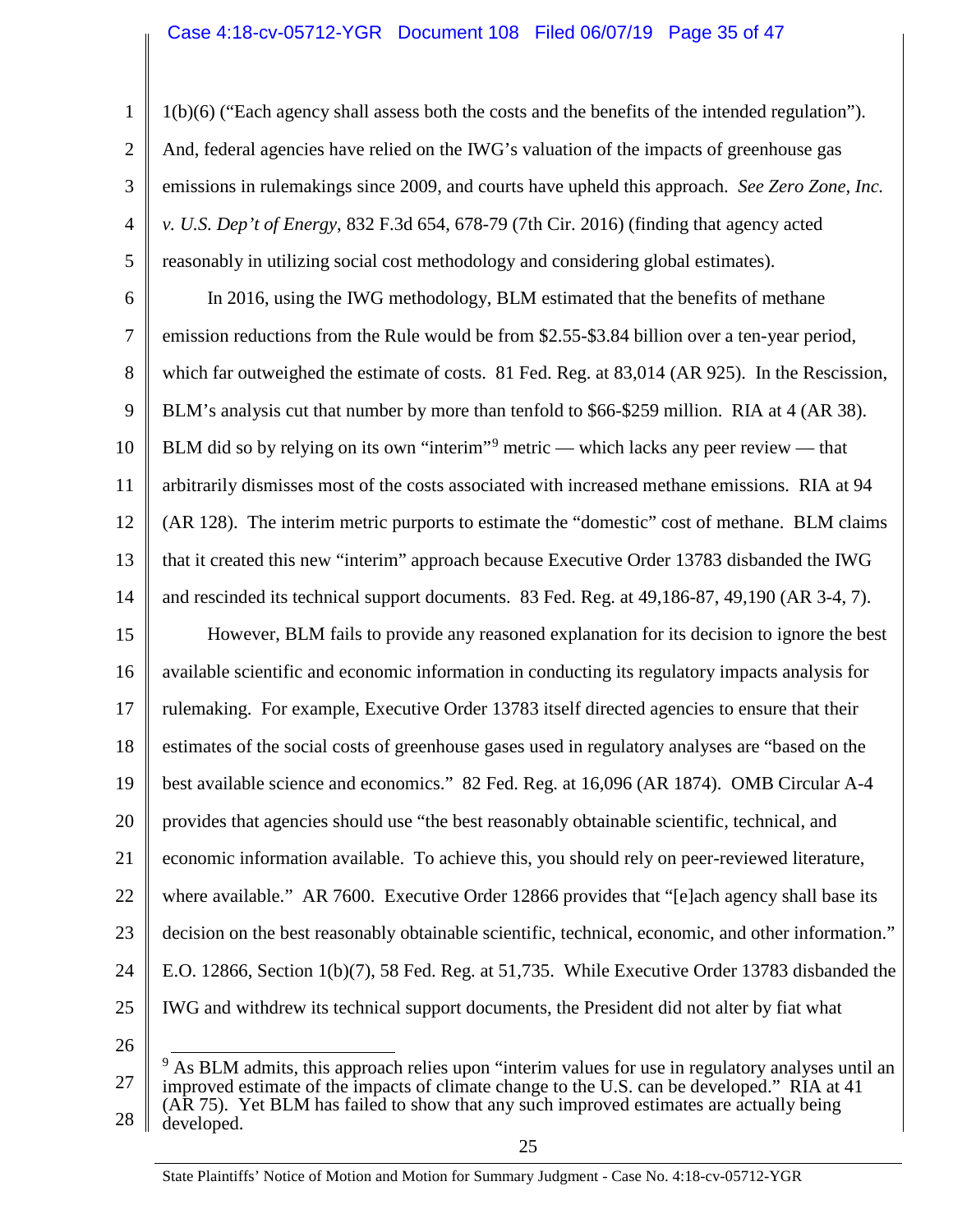#### Case 4:18-cv-05712-YGR Document 108 Filed 06/07/19 Page 36 of 47

1 2 3 4 5 6 7 8 9 10 11 12 13 14 15 16 17 18 19 20 21 22 23 24 25 26 27 28 constitutes the best available science. Rather, recognition of the best available science is hard won through exacting peer-review by experts in the relevant fields. The Executive Order in and of itself has no impact on the consensus that IWG's estimates constitute the best available science in monetizing the impacts of greenhouse gas emissions. *See, e.g*., AR 104456 (California Air Resources Board commenting that "California continues to utilize the IWG-supported social cost of [greenhouse gas] values in its policy and regulatory planning, as they continue to represent the best available science."); AR 83471 (Richard L. Revesz, *et al*., "Best Cost Estimate of Greenhouse Gases," 357 SCIENCE 6352 (2017), stating that the "IWG's estimates already are the product of the most widely peer-reviewed models and best available data"). By contrast, BLM's "interim" measure lacks substantial analysis, much less peer review, and relies on assumptions that are at odds with current scientific understanding. Among the impacts on the United States left out of BLM's "domestic" analysis are: impacts on 8 million U.S. citizens living abroad, including thousands of U.S. military personnel; impacts on billions of dollars of physical assets abroad owned by U.S. companies; spillover impacts on U.S. companies from impacts on their trading partners and suppliers abroad; and impacts from changes in global migration and geopolitical security. AR 6806-6807, 83422-83426, 83508-83515. BLM's approach—effectively treating the United States as an island completely cut-off from effects outside its borders—has been soundly rejected by economists as improper and unsupported by science. In 2015, the IWG concluded that "good methodologies for estimating domestic damages do not currently exist." AR 22074. In 2017, the National Academies of Science found that the calculation of a domestic social cost of methane cannot be credibly done using current models, as they ignore important spillover effects given the global nature of climate change. AR 22728. And even the federal agency economists attempting to utilize a domestic-only measure have acknowledged that "the development of a domestic [social cost of carbon ("SCC")] is greatly complicated by the relatively few region-or country-specific estimates of the SCC in the literature." AR 180230 (June 8, 2017 email exchange between EPA and BLM economists). The obvious flaws in BLM's approach are readily apparent in the RIA. For example, BLM attempts to "approximate" the climate change impacts that occur within U.S. borders from one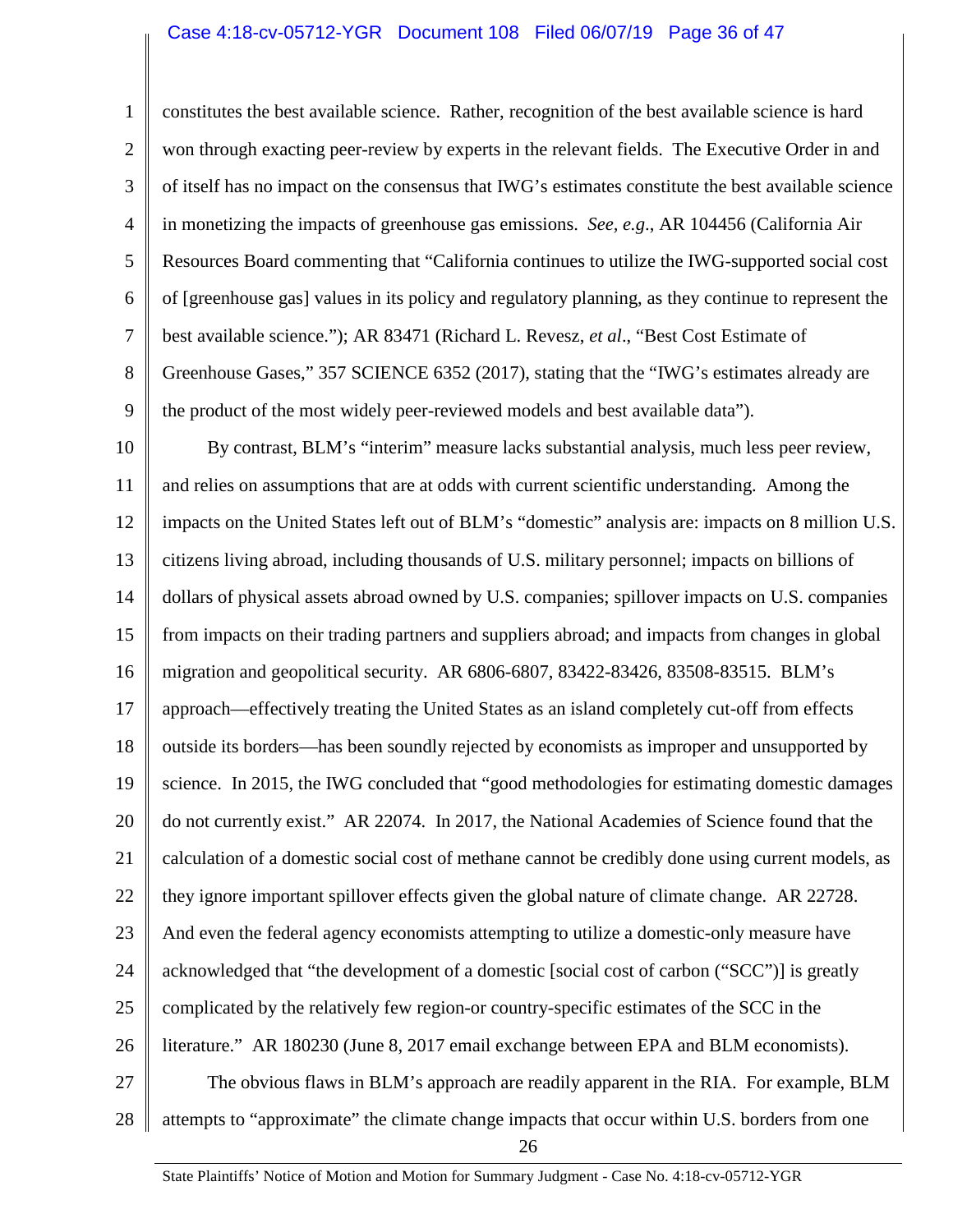#### Case 4:18-cv-05712-YGR Document 108 Filed 06/07/19 Page 37 of 47

1 2 3 4 5 6 7 8 9 10 model that generates only global estimates, claiming that such impacts are 10% of global values based on a 2017 paper by William Nordhaus. AR 128 (citing Nordhaus (2017)). However, the Nordhaus paper itself undermines this analysis, finding that such estimates vary based on the model used, and concludes that "regional damage estimates are both incomplete and poorly understood," and "[a] key message here is that there is little agreement on the distribution of the SCC by region." AR 8949. Further, Dr. Robert S. Pindyck, whose work is also cited in the RIA (*see* RIA at 99, 100 (AR 133, 134)), previously commented on BLM's attempt to use this approach for the Suspension, stating that "the domestic-only approach as implemented in the RIA is wrong from an economic perspective. The most economically justifiable approach is, instead, to use the full international value." AR 83411.

11 12 13 14 15 16 17 18 19 20 21 22 23 24 BLM fails to provide any justification for its arbitrary "domestic-only" measure of emissions impacts, nor could it. None of the orders governing regulatory impact analyses — Executive Order 13783, OMB Circular A-4, or Executive Order 12866 — allow BLM to completely ignore the global impacts of a rulemaking. To the contrary, Executive Order 13783 specifically identified the need for agencies to consider "domestic versus international impacts." 82 Fed. Reg. at 16,096 (AR 1874); *see also* RIA at 53 (AR 87). Executive Order 13783 also assumes that federal agencies will continue to "monetiz[e] the value of changes in greenhouse gas emissions," and instructs agencies to ensure that such estimates are "consistent with the guidance contained in OMB Circular A-4." 82 Fed. Reg. at 16,096 (AR 1874). Yet, instead of assessing all costs and benefits of the Rescission or separately reporting effects that occur beyond the borders of the United States, BLM has arbitrarily chosen not to report or consider global effects at all, thereby grossly undervaluing the benefits of the Rule's reductions in methane emissions. This failure to "consider an important aspect of the problem" is arbitrary and capricious. *See State Farm*, 463 U.S. at 43.

25 26 27 28 In sum, hiding under the language of Executive Order 13783, BLM has employed a new "domestic" social cost of methane approach that is contrary to the best available science and fails to consider an important aspect of the problem of increased methane emissions. BLM has failed to provide a reasoned analysis for this change, let alone the "detailed justification" required for its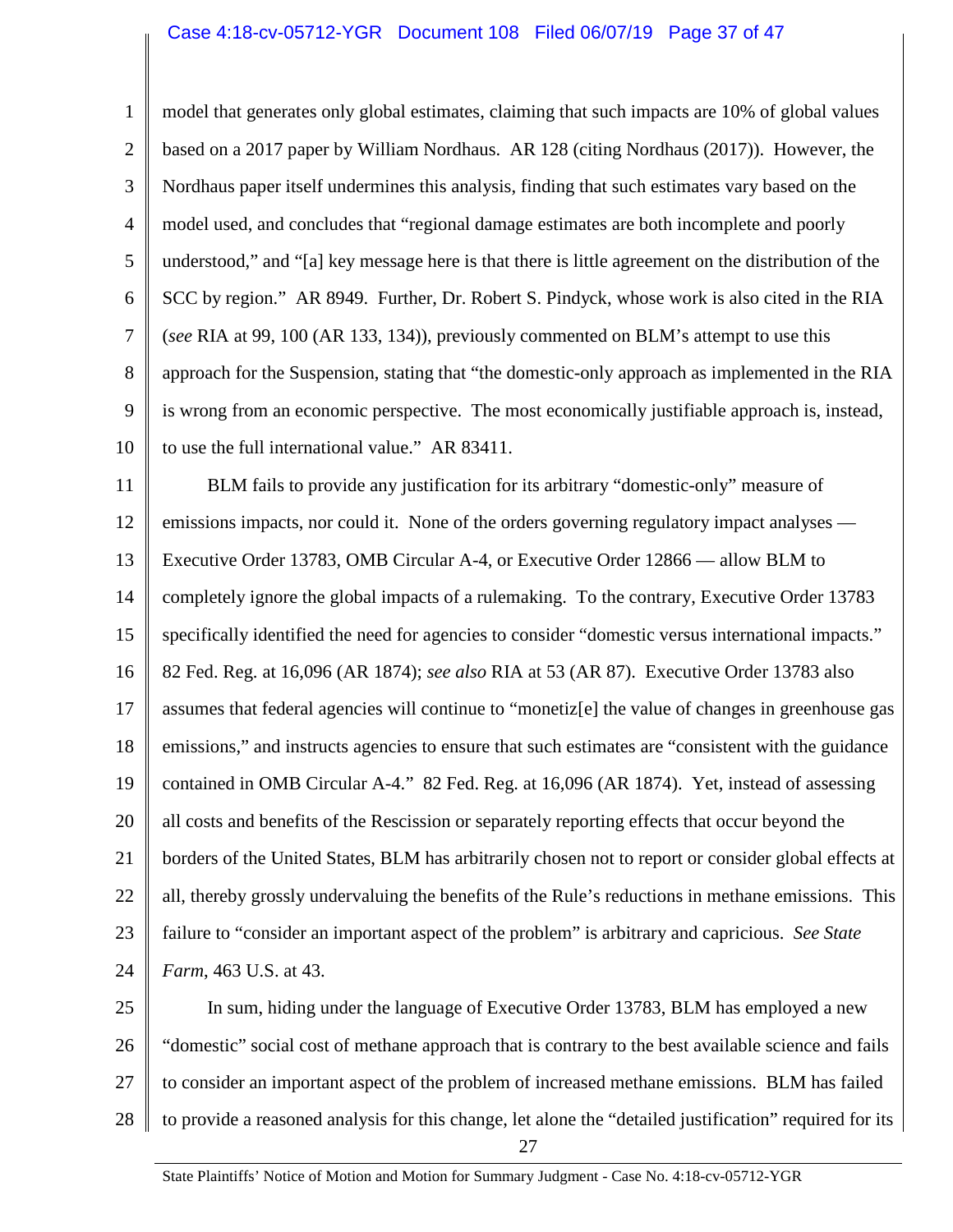complete reversal in position. *See Fox*, 556 U.S. at 515. As such, BLM's approach is arbitrary and capricious and should be found unlawful.

<span id="page-37-0"></span>3

4

5

6

7

8

9

10

11

12

13

14

23

1

2

### **2. BLM Failed to Quantify or Otherwise Consider Other Substantial Benefits of the Waste Prevention Rule (Issue C-2).**

The RIA also fails to quantify or provide any weight to other foregone benefits of repealing the Waste Prevention Rule, such as the public health consequences of many additional tons of VOC emissions and hazardous air pollutants, and visual and noise impacts on local communities from flaring. *See* 81 Fed. Reg. at 83,009, 83,015 (AR 910, 916). For example, the Rescission will increase VOC emissions by approximately 79,000-80,000 tons per year, or 798,000 tons over the ten-year evaluation period in the RIA. RIA at 47 (AR 81). Yet BLM admits that it did not attempt to "monetize the costs to public health and the environment of forgoing VOC or hazardous air pollution emissions reductions," despite the fact that such emissions "pose negative impacts on climate, health, and human welfare." RIA at 48 (AR 82). Additionally, the RIA fails to even mention the visual and noise impacts that will result from the Rescission.

15 16 17 18 19 20 21 22 These deficiencies directly contradict the requirements for a regulatory impact analysis to quantify or otherwise consider the non-monetary benefits that would be lost by repealing the Waste Prevention Rule. As OMB Circular A-4 provides, "When there are important nonmonetary values at stake, you should also identify them in your analysis so policymakers can compare them with the monetary benefits and costs. When your analysis is complete, you should present a summary of the benefit and cost estimates for each alternative, including the qualitative and non-monetized factors affected by the rule, so that readers can evaluate them." AR 7586. Similarly, as discussed above, Executive Order 12866 requires agencies to assess "*all* costs and benefits" of regulatory actions. 58 Fed. Reg. at 51,735 (emphasis added).

24 25 26 27 28 As this district court previously concluded in overturning BLM's illegal attempt to delay the requirements of the Waste Prevention Rule, "[w]ithout considering both the costs and the benefits of" a deregulatory action, an agency "fail[s] to take [an] 'important aspect' of the problem into account." *California I*, 277 F. Supp. 3d at 1122; *id*. at 1123 ("Defendants' failure to consider the benefits of compliance with the provisions that were postponed, as evidenced by the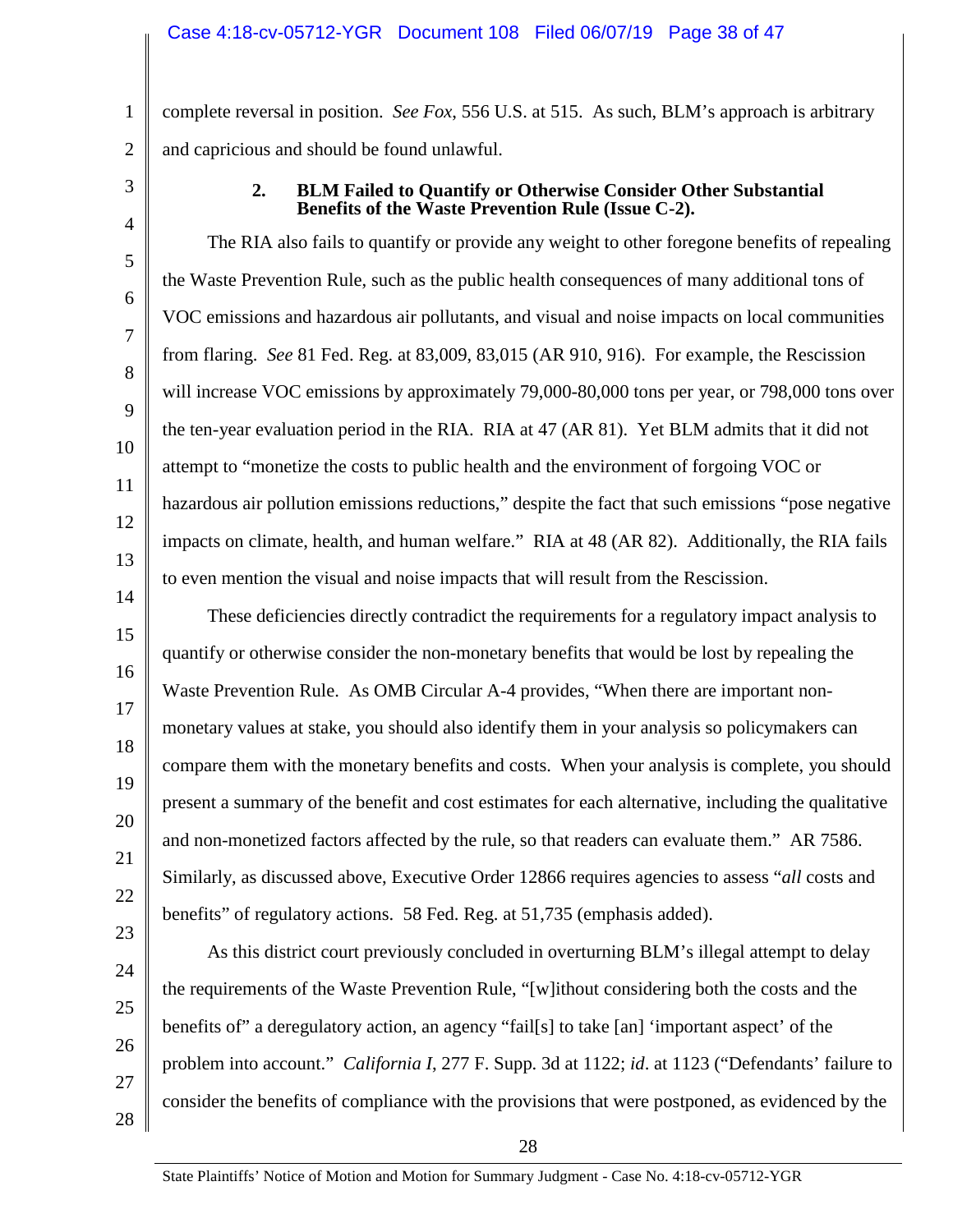# Case 4:18-cv-05712-YGR Document 108 Filed 06/07/19 Page 39 of 47

**(Issue C-3).**

<span id="page-38-0"></span>4

5

6

<span id="page-38-1"></span>7

8

1 2 3 face of the Postponement Notice, rendered their action arbitrary and capricious and in violation of the APA."). Consequently, the RIA for the Rescission, and thus the Rescission itself, is arbitrary and capricious.

### **3. BLM's New Analysis of Impacts to Marginal Wells is Arbitrary and Capricious (Issue B-2).**

State Plaintiffs hereby incorporate by reference Argument, Section II.B of the Conservation and Tribal Citizen Group Plaintiffs' Memorandum in Support of Motion for Summary Judgment. **4. BLM Failed to Provide a Reasoned Explanation for its Change to the Administrative Burdens of Implementing the Waste Prevention Rule**

9 10 11 12 13 14 15 16 17 18 19 20 21 22 23 24 25 26 27 28 BLM's claim that the costs of the Waste Prevention Rule now exceed its benefits is further based an unsupported recalculation that nearly doubles the "administrative burdens" for industry and BLM to implement the Rule. 83 Fed. Reg. at 49,184, 49,188 (AR 1, 5); RIA at 39-40, 86-93 (AR 73-74, 120-127). In particular, the 2016 RIA calculated the burden to industry at \$5.5 million (based on an estimated 85,170 hours of administrative effort), and the burden to BLM at \$1.3 million (based on 30,117 hours). 2016 RIA at 99, 102 (AR 1166, 1169). However, the 2018 RIA raises industry's estimated administrative burden to \$10.7 million (and 164,000 hours), and increased BLM's burden to \$3.27 million (and 72,700 hours). RIA at 40 (AR 74). Yet BLM provides no basis for this drastic increase other than to state that it consulted "with BLM State and field offices to determine the level of expected response per provision." RIA at 86 (AR 120). However, the numbers provided by BLM in 2016 were also developed in consultation with BLM staff. 2016 RIA at 96 n.81 (AR 1163) ("Estimates for the number of responses and burden hours per response were provided by BLM program staff"). BLM has failed to identify or explain any changed circumstances, technology, or economic conditions that would justify this dramatic recalculation. For example, a large portion of this increase resulted by BLM's tripling of the number of hours that it would take industry to submit a waste minimization plan, from 8 to 24, and increasing the number of responses by 50% from 2,000 to 3,000 — thereby increasing the burden to industry from \$1.03 million to \$4.7 million. *Cf*. 2016 RIA at 96 (AR 1163) with RIA at 86 (AR 120). Given that operators never submitted any such plans, there is no basis in the record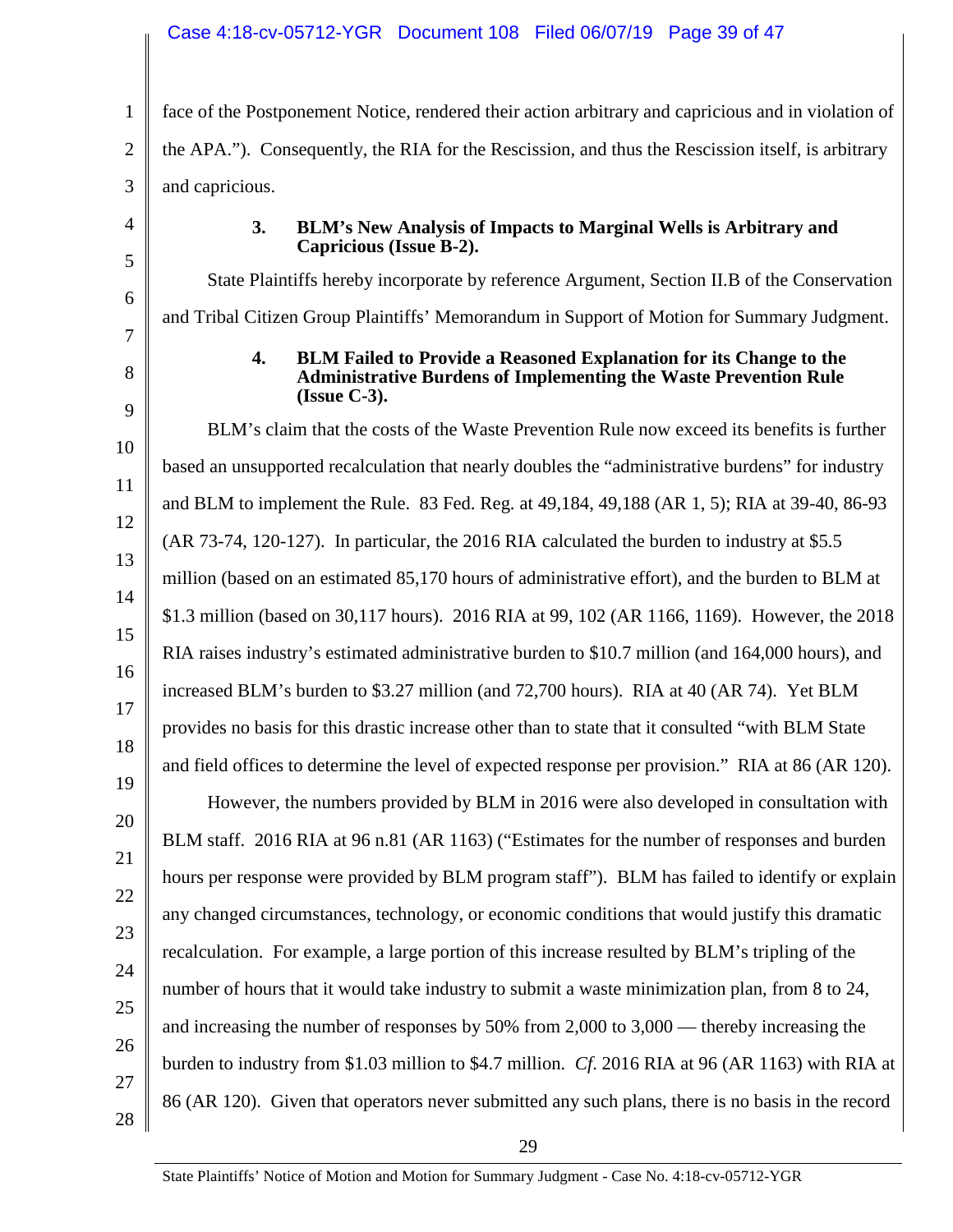# Case 4:18-cv-05712-YGR Document 108 Filed 06/07/19 Page 40 of 47

1 2 3 4 5 for BLM's latest numbers, let alone the "more detailed justification" required by the U.S. Supreme Court. *Fox*, 556 U.S. at 515; *see also Center for Biological Diversity v. Bureau of Land Mgmt*., 422 F. Supp. 2d 1115, 1149 (N.D. Cal. 2006) (finding it arbitrary and capricious for agency's economic analysis "to rely on a critical assumption that lacks support in the record to justify" decision).

<span id="page-39-0"></span>6 7

# **D. There is No Basis in the Record to Support BLM's Claim that the Waste Prevention Rule is Duplicative of Federal and State Regulations (Issue A- 4).**

8 9 10 11 12 13 14 Finally, BLM posits that the Waste Prevention Rule is duplicative of other federal and state requirements. 83 Fed. Reg. at 49,188, 49,191 (AR 5, 8). In particular, BLM claims that the Rule "had many requirements that overlapped" with EPA's new source performance standards ("NSPS") for new, reconstructed, and modified sources in the oil and natural gas sector issued under the Clean Air Act, 42 U.S.C. § 7401 *et seq*., and that "some States with significant Federal oil and gas production have similar regulations addressing the loss of gas from these sources." *Id*. at 49,188 (AR 5).

15 16 17 18 19 20 21 22 23 24 However, BLM previously considered these same requirements when it promulgated the Waste Prevention Rule, and it fails to provide any reasoned explanation for reaching an entirely contrary conclusion regarding the need for Rule less than two years later. With regard to EPA's regulations, BLM was well aware in 2016 that EPA was in the process of finalizing its NSPS and "carefully coordinated" with that agency "to minimize compliance burdens for operators and to avoid unnecessary duplication." 81 Fed. Reg. at 6,618, 6,635 (AR 994, 1011); 81 Fed. Reg. at 83,013, 83,018-19 (AR 914, 919-920).<sup>10</sup> As BLM acknowledges, the EPA standards only apply to new wells, not existing sources, and thus exclude the vast majority of U.S. oil and gas operations. RIA at 26-27 (AR 60-61). Unlike EPA's requirements, which impose numeric percentage-reduction requirements on emissions of greenhouse gases and VOCs from specified

25

<span id="page-39-1"></span>26 27  $10$  Similarly, EPA stated in its own rulemaking that it "worked closely with [BLM] during development of this rulemaking in order to avoid conflicts in requirements between the NSPS and BLM's proposed rulemaking." 81 Fed. Reg. 35,824, 35,825 (June 3, 2016) (AR 2838); *see id*. at 35,831 (AR 2844) ("While we intend for our rule to complement the BLM's action, it is important to recognize that the EPA and the BLM are each operating under different statutory

28 authorities and mandates in developing and implementing their respective rules.").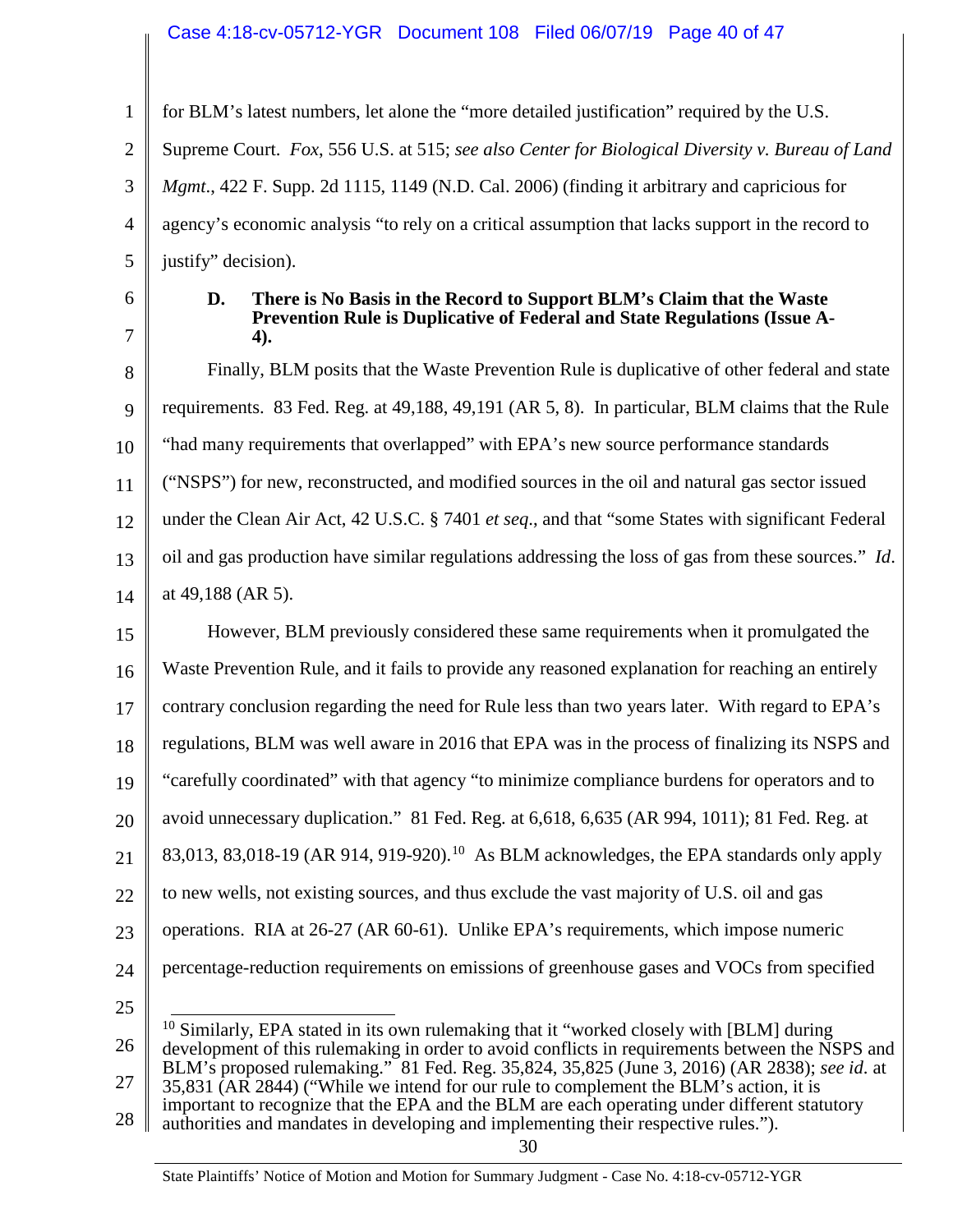| $\mathbf{1}$   | equipment and processes within the oil and natural gas source category, 81 Fed. Reg. at 35,824                                                                                                                                                                                                                                                                                                                                  |  |  |  |  |  |
|----------------|---------------------------------------------------------------------------------------------------------------------------------------------------------------------------------------------------------------------------------------------------------------------------------------------------------------------------------------------------------------------------------------------------------------------------------|--|--|--|--|--|
| $\mathfrak{2}$ | (AR 2837), the Waste Prevention Rule sets no emissions standards for particular pollutants and                                                                                                                                                                                                                                                                                                                                  |  |  |  |  |  |
| 3              | contains no air quality monitoring requirements. Moreover, BLM already addressed the potential                                                                                                                                                                                                                                                                                                                                  |  |  |  |  |  |
| $\overline{4}$ | for overlapping regulations in 2016 by (1) allowing compliance with EPA's requirements for new                                                                                                                                                                                                                                                                                                                                  |  |  |  |  |  |
| 5              | or modified sources to satisfy the requirements of the Waste Prevention Rule when both EPA                                                                                                                                                                                                                                                                                                                                      |  |  |  |  |  |
| 6              | regulations and the Rule apply; and (2) exempting from the Rule equipment covered by existing                                                                                                                                                                                                                                                                                                                                   |  |  |  |  |  |
| $\overline{7}$ | EPA regulations. 81 Fed. Reg. at 83,013, 83,027, 83,055, 83,058-59, 83,061 (AR 914, 928, 956,                                                                                                                                                                                                                                                                                                                                   |  |  |  |  |  |
| 8              | 959-960, 962). Furthermore, just like the Waste Prevention Rule, EPA has already attempted to                                                                                                                                                                                                                                                                                                                                   |  |  |  |  |  |
| 9              | illegally delay its NSPS and is now reconsidering the standards. See 82 Fed. Reg. 25,730 (June 5,                                                                                                                                                                                                                                                                                                                               |  |  |  |  |  |
| 10             | 2017) (Oil and Natural Gas Sector: Emission Standards for New, Reconstructed, and Modified                                                                                                                                                                                                                                                                                                                                      |  |  |  |  |  |
| 11             | Sources; Grant of Reconsideration and Partial Stay) (AR 2961); 82 Fed. Reg. 27,641 (June 16,                                                                                                                                                                                                                                                                                                                                    |  |  |  |  |  |
| 12             | 2017) (Oil and Natural Gas Sector: Emission Standards for New, Reconstructed, and Modified                                                                                                                                                                                                                                                                                                                                      |  |  |  |  |  |
| 13             | Sources: Three Month Stay of Certain Requirements) (AR 2956); Clean Air Council v. Pruitt,                                                                                                                                                                                                                                                                                                                                      |  |  |  |  |  |
| 14             | 862 F.3d 183 (D.C. Cir. 2017) (finding that EPA's stay was arbitrary and capricious and in                                                                                                                                                                                                                                                                                                                                      |  |  |  |  |  |
| 15             | violation of the Clean Air Act and vacating stay). Subsequently, EPA proposed to weaken the                                                                                                                                                                                                                                                                                                                                     |  |  |  |  |  |
| 16             | NSPS's requirements. 83 Fed. Reg. 52,056 (Oct. 15, 2018) (Oil and Natural Gas Sector:                                                                                                                                                                                                                                                                                                                                           |  |  |  |  |  |
| 17             | Emission Standards for New, Reconstructed, and Modified Sources Reconsideration). BLM's                                                                                                                                                                                                                                                                                                                                         |  |  |  |  |  |
| 18             | reliance on a rule that is itself being rolled back is suspect, even if it could show any duplication.                                                                                                                                                                                                                                                                                                                          |  |  |  |  |  |
| 19             | With regard to state regulations, BLM already considered such requirements in 2016 and                                                                                                                                                                                                                                                                                                                                          |  |  |  |  |  |
| 20             | concluded that they were not as comprehensive or effective as the Waste Prevention Rule. See 81                                                                                                                                                                                                                                                                                                                                 |  |  |  |  |  |
| 21             | Fed. Reg. at 83,019 (AR 920). Specifically, as BLM found:                                                                                                                                                                                                                                                                                                                                                                       |  |  |  |  |  |
| 22             | Of the States with extensive oil and gas operations on BLM-administered leases, only<br>one has comprehensive requirements to reduce flaring, and only one has<br>comprehensive statewide requirements to control losses from venting and leaks.<br>Furthermore, State regulations do not apply to BLM-administered leases on Indian<br>lands, and States do not have a statutory mandate or trust responsibility to reduce the |  |  |  |  |  |
| 23             |                                                                                                                                                                                                                                                                                                                                                                                                                                 |  |  |  |  |  |
| 24             |                                                                                                                                                                                                                                                                                                                                                                                                                                 |  |  |  |  |  |
| 25             | waste of Federal and Indian oil and gas There is therefore a need for uniform,<br>modern waste reduction standards for oil and gas operations on public and Indian                                                                                                                                                                                                                                                              |  |  |  |  |  |
| 26             | lands across the country.                                                                                                                                                                                                                                                                                                                                                                                                       |  |  |  |  |  |
| 27             | <i>Id.</i> The Waste Prevention Rule also allowed a state to request a variance if its regulations are at                                                                                                                                                                                                                                                                                                                       |  |  |  |  |  |
| 28             | least as effective as the Rule in reducing waste. 81 Fed. Reg. at 83,013, 83,017, 83,067-68 (AR                                                                                                                                                                                                                                                                                                                                 |  |  |  |  |  |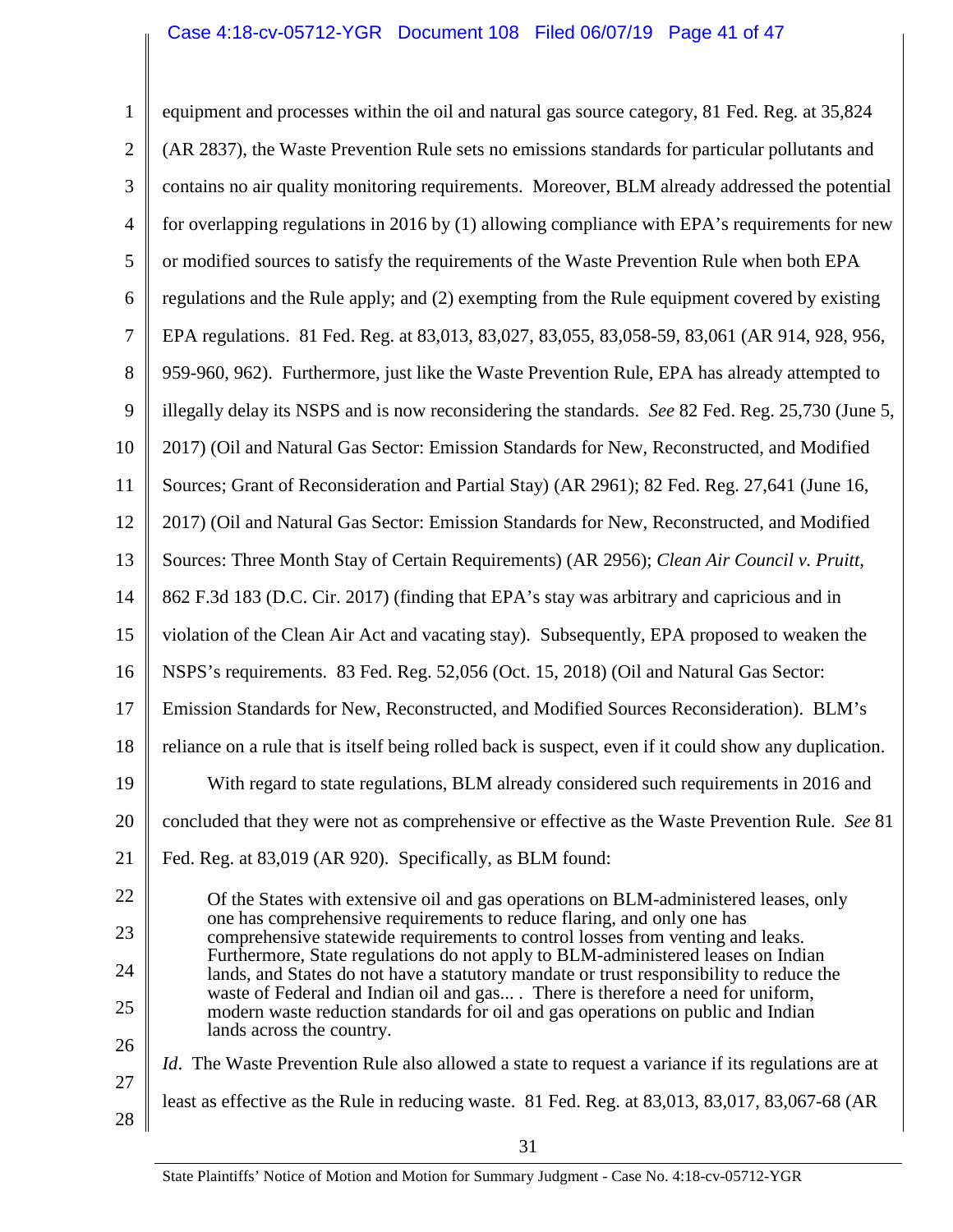1 2 3 4 914, 918, 968-969). In the Rescission, BLM continues to admit that regulations "vary from State to State" and some are "not as stringent" as the 2016 Rule. 83 Fed. Reg. at 49,202 (AR 19); *id*. at 49,203 (AR 20) ("BLM does not argue that each State's existing flaring regulations will necessarily reduce flaring rates in that State").

5 6 7 8 9 10 11 12 13 14 In fact, BLM can only identify one State – California – that issued new regulations regarding waste since promulgation of the 2016 rule. *Id.* at 49,188 (AR 5). However, even California's updated requirements on this issue do not obviate the need for the Waste Prevention Rule. As the California Air Resources Board stated in its comments on the Proposed Rescission, "several aspects of the Waste Prevention Rule provide greater and/or earlier benefits to California than the State's Oil and Gas Regulation alone, including requirements on liquids unloading, mandatory planning for gas capture, and inclusion of flared gas in royalty rates (which creates important financial incentives to reduce waste)." AR 104447. Moreover, federal regulation can increase implementation and enforcement of state and tribal regulations and is necessary to fill any gaps in these regulatory schemes. *Id*.

15 16 17 18 19 20 21 22 23 24 25 26 Regardless of EPA or state regulation, BLM has its own statutory mandates and public trust responsibilities to limit resource waste on federal and tribal lands. *See* 81 Fed. Reg. at 83,019 (AR 920) ("State regulations do not apply to BLM-administered leases on Indian lands, and States do not have a statutory mandate or trust responsibility to reduce the waste of Federal and Indian oil and gas"). As BLM explained in 2016, the Waste Prevention Rule "helps to meet the Secretary's statutory trust responsibilities with respect to the development of Indian oil and gas interests," in part because "this rule will help ensure that the extraction of natural gas from Indian lands results in the payment of royalties to Indian mineral owners, rather than the waste of owners' mineral resources." *Id*. at 83,020-21 (AR 921-922). The Rule also meets these responsibilities because "tribal members and individual Indian mineral owners who live near Indian oil and gas development will realize environmental benefits as a result of this rule's

28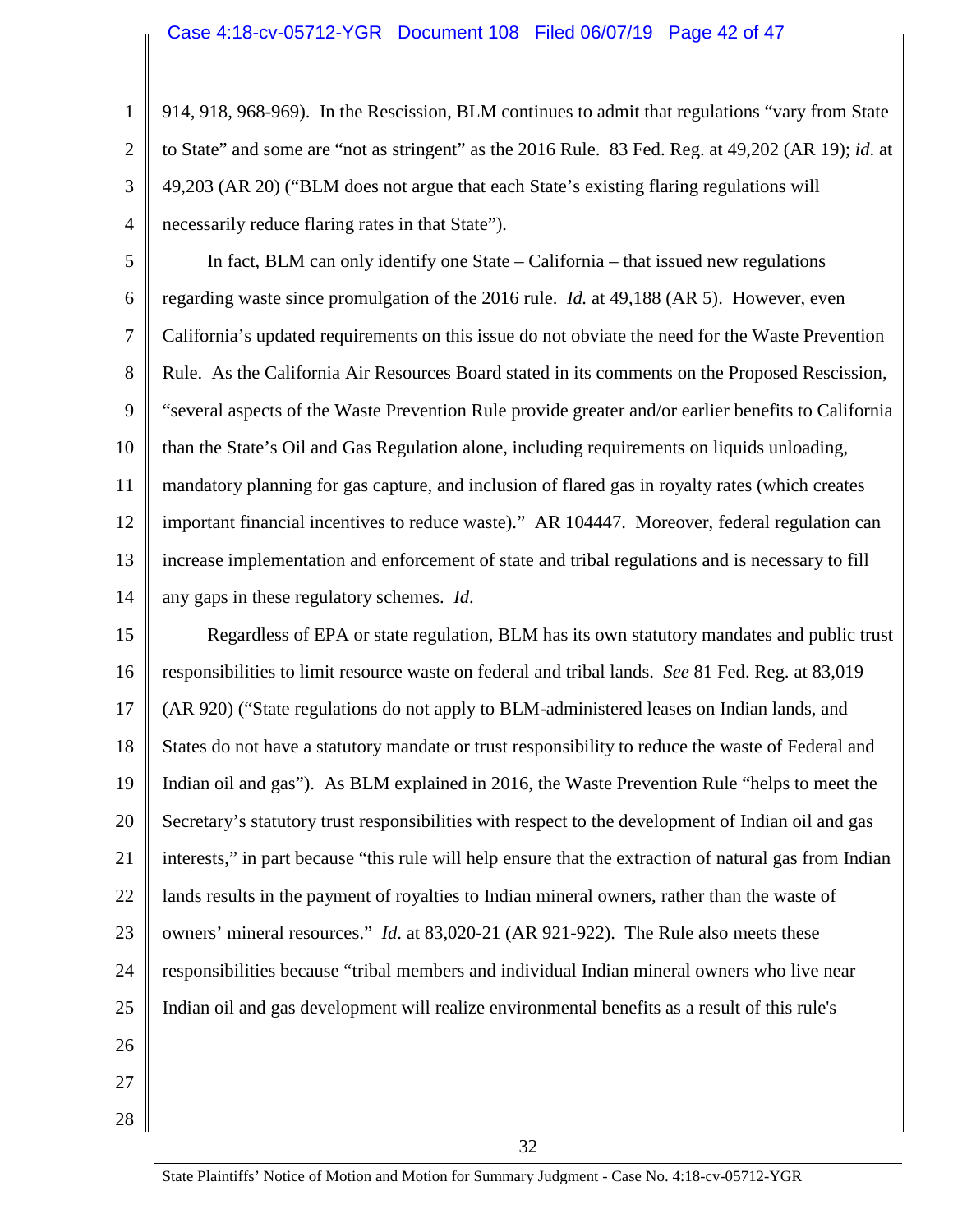1 2 reductions in flaring and air pollution from Indian oil and gas development." *Id*. at 83,021 (AR  $922$ ).<sup>[11](#page-42-1)</sup>

<span id="page-42-0"></span>

| 3               | In short, there is no basis for BLM's claim that EPA or state regulations, which are far from                                                                                                      |  |  |  |  |  |
|-----------------|----------------------------------------------------------------------------------------------------------------------------------------------------------------------------------------------------|--|--|--|--|--|
| 4               | universal or consistent, somehow obviate the need for the Waste Prevention Rule. To the extent                                                                                                     |  |  |  |  |  |
| 5               | that such regulations are duplicative $(i.e., that compliance with the Rule is already required by$                                                                                                |  |  |  |  |  |
| 6               | other authorities), this would only further undermine BLM's rationale that the Rule is unduly                                                                                                      |  |  |  |  |  |
| $\tau$          | costly or burdensome to industry. BLM has failed to provide any reasoned explanation for its                                                                                                       |  |  |  |  |  |
| 8               | complete reversal in policy, and this unexplained inconsistency in rationale warrants reversal                                                                                                     |  |  |  |  |  |
| 9               | under the APA. See Navarro, 136 S. Ct. at 2126 (holding that an agency's change in practice                                                                                                        |  |  |  |  |  |
| 10              | without explaining a prior inconsistent finding is arbitrary and capricious); State of California v.                                                                                               |  |  |  |  |  |
| 11              | U.S. Dep't of the Interior, --- F. Supp. 3d ---, 2019 WL 2223804, *10 (finding that DOI's rule                                                                                                     |  |  |  |  |  |
| 12              | repeal was arbitrary and capricious where it failed to "explain the inconsistencies between its                                                                                                    |  |  |  |  |  |
| 13              | prior findings in enacting the" rule and its decision to repeal the rule).                                                                                                                         |  |  |  |  |  |
| 14              | BLM'S NEW DEFINITION OF "WASTE OF OIL OR GAS" IS CONTRARY TO LAW AND<br>II.<br><b>ARBITRARY AND CAPRICIOUS (Issue A-2).</b>                                                                        |  |  |  |  |  |
| 15              | Along with its arbitrary rationale that the Waste Prevention Rule exceeds BLM's statutory                                                                                                          |  |  |  |  |  |
| 16              | authority, BLM added a new definition of "waste of oil or gas" that, for the first time, includes an                                                                                               |  |  |  |  |  |
| 17              | economic limitation. 83 Fed. Reg. at 49,197 (AR 14). In particular, this new definition limits                                                                                                     |  |  |  |  |  |
| 18              | "waste of oil or gas" to acts "where compliance costs are not greater than the monetary value of                                                                                                   |  |  |  |  |  |
| 19              | the resources they are expected to conserve." <i>Id.</i> at 49,197-98, 49,212 (AR 14-15, 29); see 43                                                                                               |  |  |  |  |  |
| 20              | C.F.R. § 3179.3. However, BLM's new definition is contrary to law, arbitrary, and unworkable                                                                                                       |  |  |  |  |  |
| 21              | for several reasons.                                                                                                                                                                               |  |  |  |  |  |
| 22              | Under the Mineral Leasing Act, BLM must enforce leaseholders' use of "all reasonable"                                                                                                              |  |  |  |  |  |
| 23              | precautions to prevent waste of oil or gas developed in the land," 30 U.S.C. § 225, and require                                                                                                    |  |  |  |  |  |
| 24              | leaseholders to comply with rules "for the prevention of undue waste," 30 U.S.C. § 187.                                                                                                            |  |  |  |  |  |
| 25<br>26        | Congress also reiterated its concern about waste in FOGRMA by providing that, "Any lessee is                                                                                                       |  |  |  |  |  |
| 27<br>$\bigcap$ | $11$ To the extent that the agency is also relying on "voluntary" industry reductions to justify the<br>Rescission, BLM provides no evidence to support this position. See 83 Fed. Reg. at 49,191, |  |  |  |  |  |

<span id="page-42-1"></span>28 49,195 (AR 8, 12).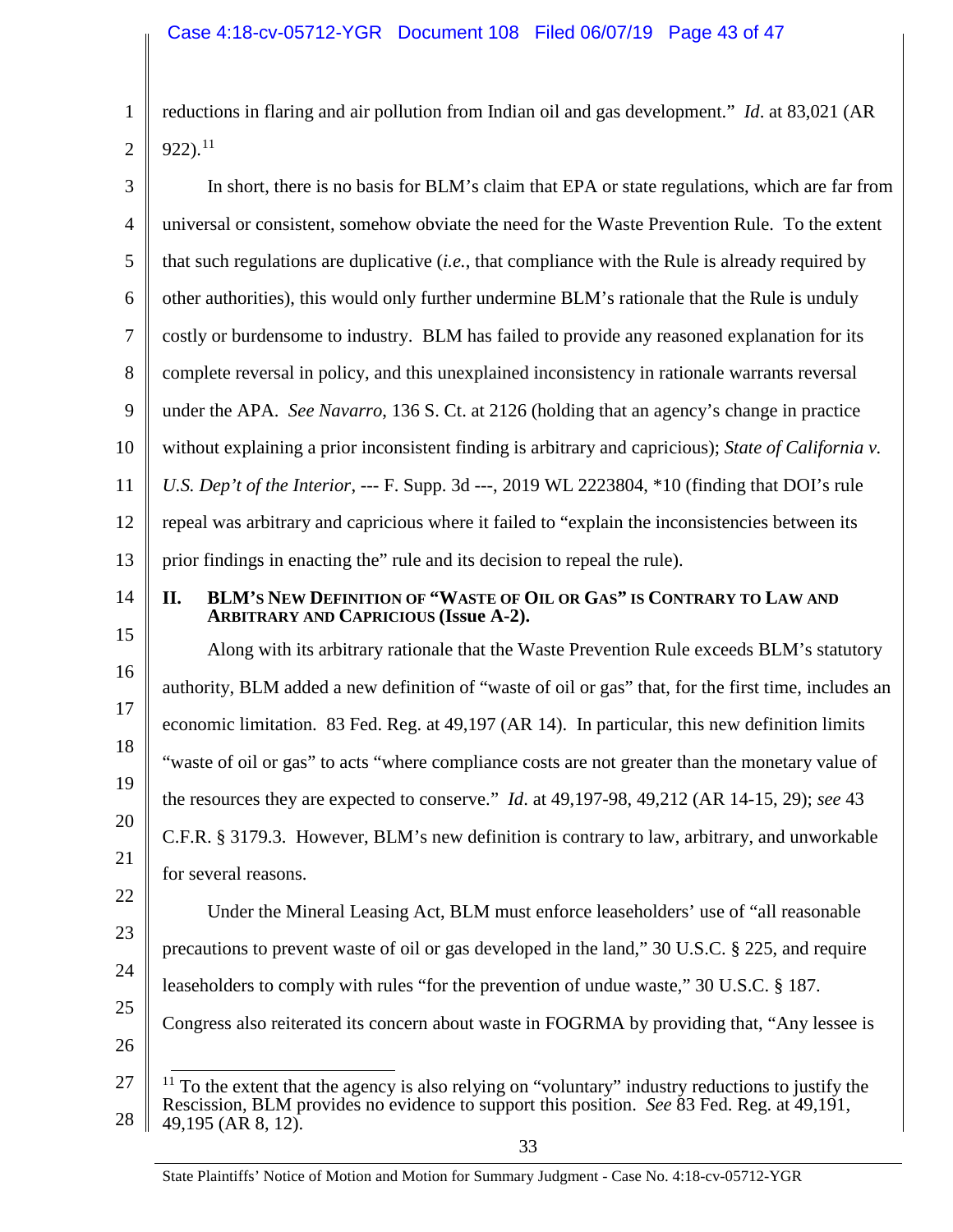# Case 4:18-cv-05712-YGR Document 108 Filed 06/07/19 Page 44 of 47

1 2 3 liable for royalty payments on oil or gas lost or wasted from a lease site when such loss or waste is due to negligence [or] the failure to comply with any rule or regulation, order or citation issued under this chapter or any mineral leasing law." 30 U.S.C. § 1756.

4 5 6 7 8 9 10 11 12 13 14 15 16 17 18 19 20 These statutory provisions include no specific economic limitations and make clear that BLM must require leaseholders to prevent waste beyond what self-interest would impel. As BLM stated in the 2016 rule, there is "no statutory or jurisprudential basis" requiring the agency to "conduct an inquiry into a lessee's economic circumstances before determining a loss of oil or gas to be 'avoidable'" or to regulate waste. 81 Fed. Reg. at 83,038-39 (AR 939-940). Since economic self-interest should independently motivate leaseholders to avoid squandering natural resources for which market value exceeds the costs of conservation, defining "waste" in this way effectively nullifies these statutory provisions and is contrary to law. *See, e.g., King v. Burwell*, 135 S. Ct. 2480, 2498 (2015) (Scalia, J., dissenting) ("the rule against treating [a term] as a nullity is as close to absolute as interpretive principles get"); *Walters v. Metro. Educ. Enters*., 519 U.S. 202, 209 (1997) (holding that a statute "must be interpreted, if possible, to give each word some operative effect"); *Chubb Custom Ins. Co. v. Space Systems/Loral, Inc*., 710 F.3d 946, 965 (9th Cir. 2013) ("In interpreting statutes, we observe the cardinal principle of statutory construction that a statute ought, upon the whole, to be so construed that, if it can be prevented, no clause, sentence, or word shall be superfluous, void, or insignificant") (internal quotations and citations omitted). The Rescission itself demonstrates how BLM's new definition would nullify these statutory

21 22 23 24 25 26 27 mandates. For example, BLM has decided to eliminate the requirement that operators install low-bleed pneumatic controllers,<sup>[12](#page-43-0)</sup> despite the fact that the monetary value of the natural resources conserved by this measure (\$20-26 million) is greater than the compliance costs (\$12-13 million). 83 Fed. Reg. at 49,194-95 (AR 11-12); RIA at 54 (AR 88). Yet because of this finding, BLM reasons that it "expects many operators to adopt low-bleed pneumatic controllers even in the  $12$  As described by BLM, pneumatic controllers are "are automated instruments used for maintaining a process condition, such as liquid level, pressure, pressure differential, and temperature. Depending on the design, controllers are most often used in the oil and gas industry

<span id="page-43-0"></span>28 to operate and control valves by use of readily available high-pressure natural gas." RIA at 17 (AR 51).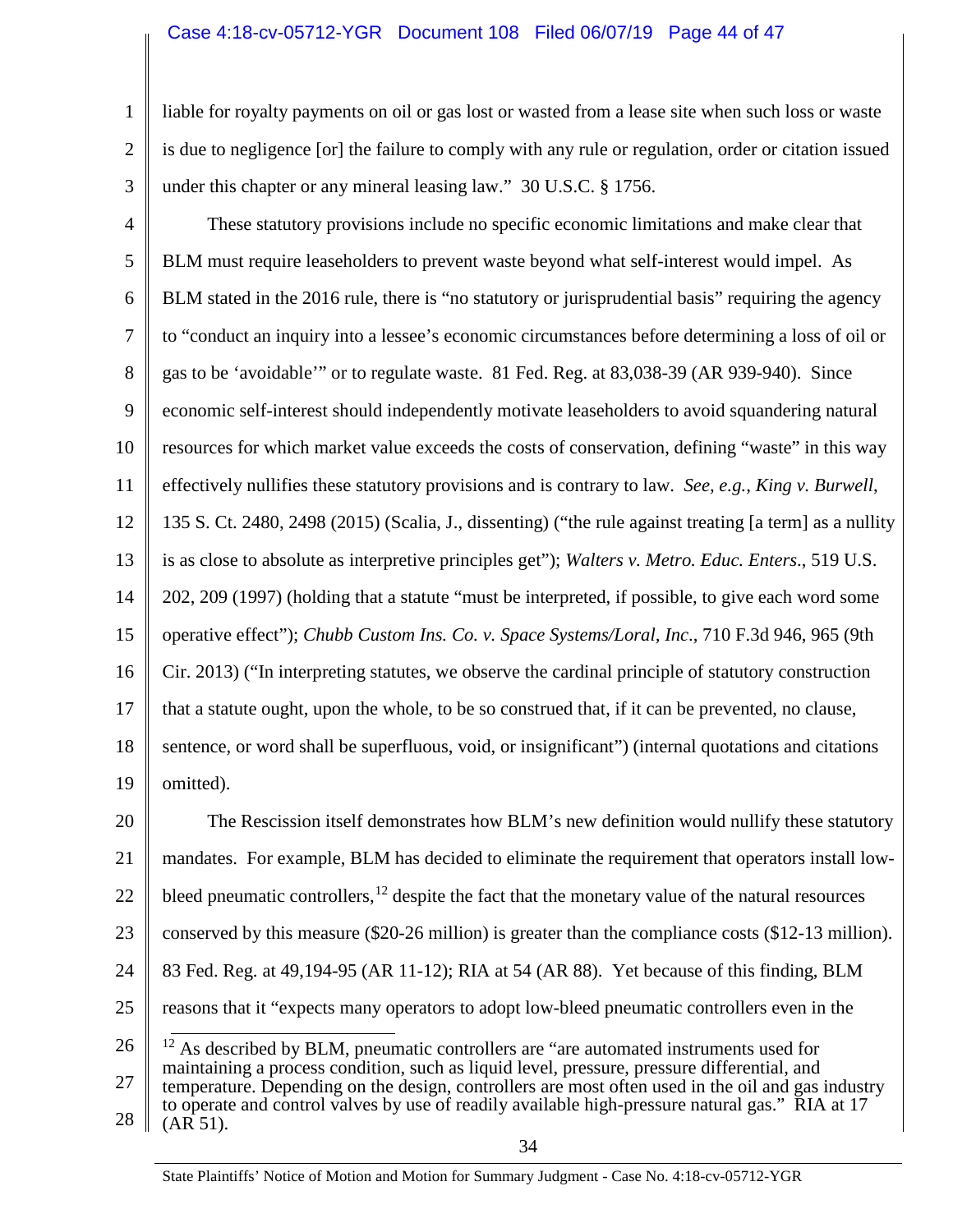### Case 4:18-cv-05712-YGR Document 108 Filed 06/07/19 Page 45 of 47

1 2 3 4 5 absence of" a requirement to do so. 83 Fed. Reg. at 49,195 (AR 12). Such reasoning effectively eliminates all regulation of waste: if compliance costs are greater than resource values, it is not "waste" by definition; if resource values are greater than compliance costs, there no need to regulate because industry will supposedly act voluntarily. BLM has failed to provide any reasoned analysis to support this tortured position, nor could it.

6 7 8 9 10 11 12 13 As with its statutory authority rationale, this new definition was initially advocated not by BLM, but by OIRA. *See* AR 164724 ("OMB/OIRA examiner pushed for its inclusion, but the team is concerned that it would allow operators to broadly claim no losses are waste"); AR 172946 ("Economic Definition of Waste to Regulatory Text: OIRA provided subject language. BLM accepted and added preamble discussion"); AR 173733 ("There are 3 primary issues that have been brought up during the OMB/OIRA review.... The third issue is whether we need/want an explicit definition of waste."); AR 173828 (addition of definition to proposed rule). Consequently, this Court should afford no deference to BLM's explanation for this change. *Dep't*

15 16 17 18 19 20 21 22 23 BLM's new definition of "waste of oil or gas" is arbitrary and capricious for several other reasons. First, BLM already defines this term *without* regard to economic considerations in its operating regulations, as it has done since 1982. *See* 43 C.F.R. § 3160.0-5 (defining "waste of oil or gas" as "any act or failure to act by the operator that is not sanctioned by the authorized officer as necessary for proper development and production and which results in: (1) A reduction in the quantity or quality of oil and gas ultimately producible from a reservoir under prudent and proper operations; or (2) avoidable surface loss of oil or gas."); 47 Fed. Reg. 47,758 (Oct. 27, 1982) (Oil and Gas Operating Regulations; final rule). BLM has failed to explain the inconsistency that it has created between these two regulations.

14

*of Treasury-I.R.S*., 521 F.3d at 1152.

24 25 26 27 28 BLM further offers no reasoned basis regarding how to actually determine when "compliance costs are not greater than the monetary value of the resources they are expected to conserve," which will likely result in arbitrary determinations. For example, compliance costs will differ based on company size, which could result in a practice that constitutes "waste" for one company and not another. Moreover, given the regular fluctuation in oil and gas prices, the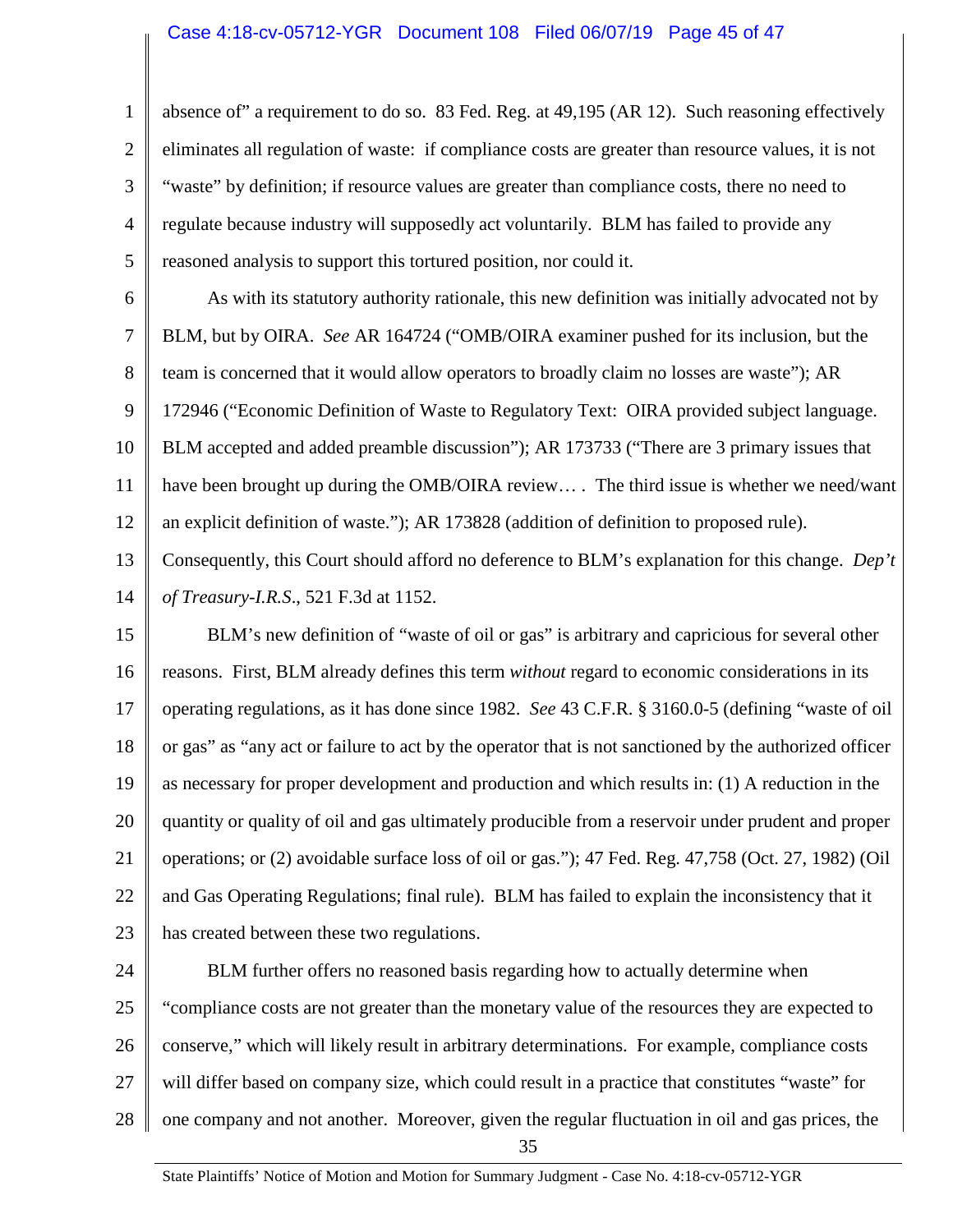# Case 4:18-cv-05712-YGR Document 108 Filed 06/07/19 Page 46 of 47

<span id="page-45-1"></span><span id="page-45-0"></span>

| 1              | failure to install particular equipment could be considered "waste" one month but not the next.                           |  |  |  |  |  |  |  |
|----------------|---------------------------------------------------------------------------------------------------------------------------|--|--|--|--|--|--|--|
| $\overline{2}$ | And even if compliance costs can be readily assessed, it is entirely unclear what time horizon                            |  |  |  |  |  |  |  |
| 3              | should be used to assess the value of the resources conserved (e.g., 1 year? 5 years? 10 years?                           |  |  |  |  |  |  |  |
| $\overline{4}$ | The life of an oil and gas well?), which could significantly affect whether waste is occurring or                         |  |  |  |  |  |  |  |
| 5              | not. See Response to Comments at 51 (AR 192) (BLM admitting that "it would be absurd to                                   |  |  |  |  |  |  |  |
| 6              | apply the definition without taking into account a time frame for recovering the operator's                               |  |  |  |  |  |  |  |
| 7              | investment").                                                                                                             |  |  |  |  |  |  |  |
| 8              | For all of these reasons, the Court should find that BLM's new definition of "waste of oil or                             |  |  |  |  |  |  |  |
| 9              | gas" is contrary to law and arbitrary and capricious.                                                                     |  |  |  |  |  |  |  |
| 10             | BLM FAILED TO TAKE A "HARD LOOK" AT THE ENVIRONMENTAL IMPACTS OF<br>III.<br>THE RESCISSION AS REQUIRED BY NEPA (Issue D). |  |  |  |  |  |  |  |
| 11             | State Plaintiffs hereby incorporate by reference Argument, Section IV of the Conservation                                 |  |  |  |  |  |  |  |
| 12             | and Tribal Citizen Group Plaintiffs' Memorandum in Support of Motion for Summary Judgment.<br><b>CONCLUSION</b>           |  |  |  |  |  |  |  |
| 13             |                                                                                                                           |  |  |  |  |  |  |  |
| 14             | Declaratory relief and vacatur are the proper remedies "when a court concludes that an                                    |  |  |  |  |  |  |  |
| 15             | agency's conduct was illegal under the APA." State of California v. U.S. Dep't of the Interior, ---                       |  |  |  |  |  |  |  |
| 16             | F. Supp. 3d ---, 2019 WL 2223804 at *18 (citing Stewardship Council v. EPA, 806 F.3d 520, 532                             |  |  |  |  |  |  |  |
| 17             | (9th Cir. 2015)); see 5 U.S.C. § 706(2) ("reviewing court shall  hold unlawful and set aside"                             |  |  |  |  |  |  |  |
| 18             | agency action that violates the APA). Given BLM's numerous violations of the APA in                                       |  |  |  |  |  |  |  |
| 19             | promulgating the Rescission, State Plaintiffs respectfully request that this Court grant their                            |  |  |  |  |  |  |  |
| 20             | motion for summary judgment, declare that the Rescission is unlawful, and vacate the Rescission.                          |  |  |  |  |  |  |  |
| 21             |                                                                                                                           |  |  |  |  |  |  |  |
| 22             |                                                                                                                           |  |  |  |  |  |  |  |
| 23             |                                                                                                                           |  |  |  |  |  |  |  |
| 24             |                                                                                                                           |  |  |  |  |  |  |  |
| 25             |                                                                                                                           |  |  |  |  |  |  |  |
| 26             |                                                                                                                           |  |  |  |  |  |  |  |
| 27             |                                                                                                                           |  |  |  |  |  |  |  |
| 28             |                                                                                                                           |  |  |  |  |  |  |  |